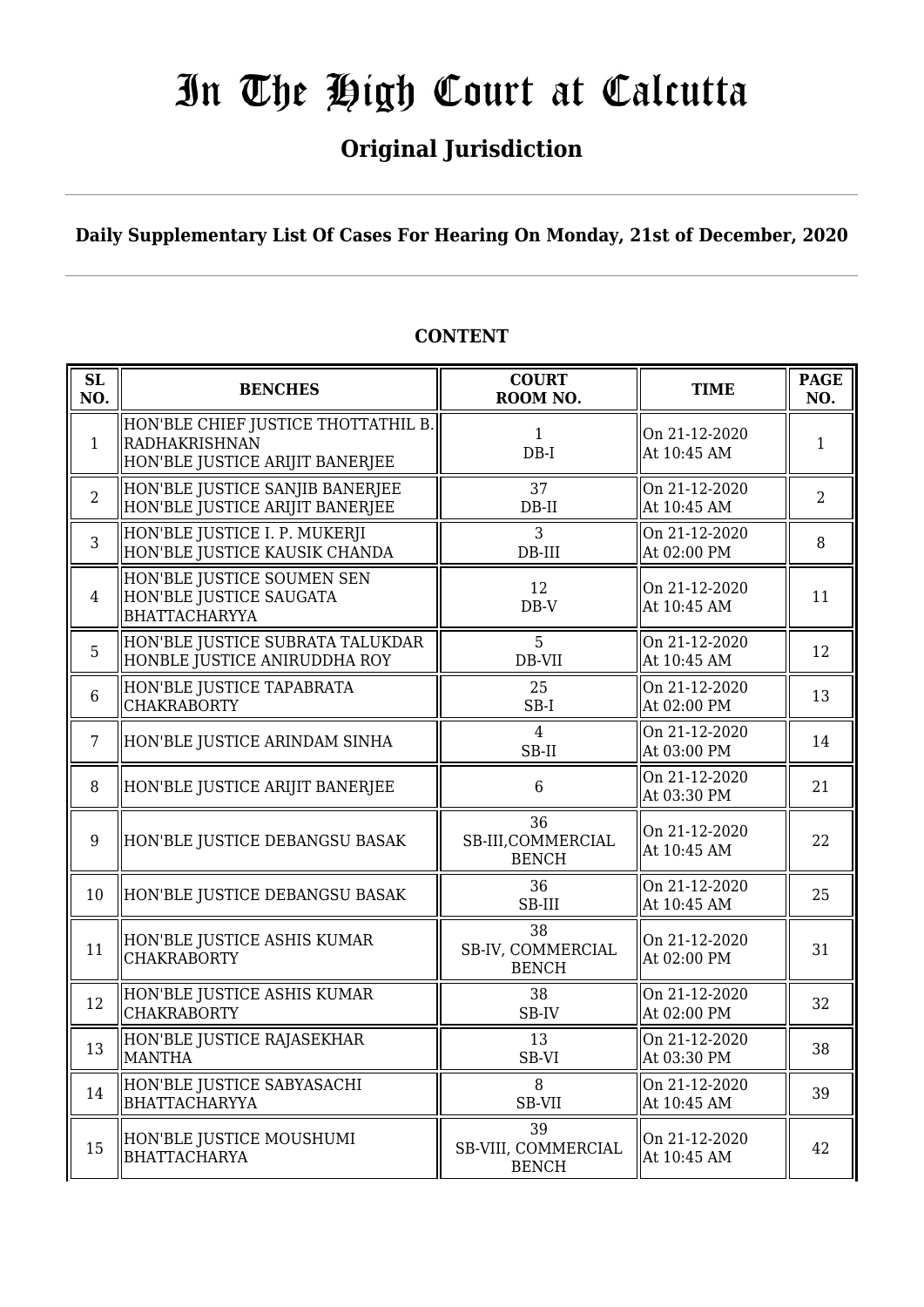| SL<br>NO. | <b>BENCHES</b>                                 | <b>COURT</b><br>ROOM NO. | <b>TIME</b>                     | <b>PAGE</b><br>NO. |
|-----------|------------------------------------------------|--------------------------|---------------------------------|--------------------|
| 16        | HON'BLE JUSTICE MOUSHUMI<br>BHATTACHARYA       | 39<br><b>SB-VIII</b>     | On 21-12-2020<br>At 10:45 AM    | 43                 |
| 17        | HON'BLE JUSTICE SHEKHAR B. SARAF               | 26<br>SB-IX              | On 21-12-2020<br>  At 03:00 PM  | 46                 |
| 18        | HON'BLE JUSTICE RAJARSHI<br>BHARADWAJ          | 15<br>$SB-X$             | lOn 21-12-2020<br>At 10:45 AM   | 48                 |
| 19        | HON'BLE JUSTICE RAVI KRISHAN KAPUR             | 10<br><b>SB-XII</b>      | On 21-12-2020<br>At 02:00 PM    | 49                 |
| 20        | HON'BLE JUSTICE ARINDAM<br>MUKHERJEE           | 23<br><b>SB-XIII</b>     | On 21-12-2020<br>  At 02:00 PM  | 50                 |
| 21        | HON'BLE JUSTICE AMRITA SINHA                   | 24<br><b>SB-XV</b>       | lOn 21-12-2020<br>  At 10:45 AM | 51                 |
| 22        | HON'BLE JUSTICE ABHIJIT<br><b>GANGOPADHYAY</b> | 22<br>SB-XVI             | On 21-12-2020<br>  At 03:30 PM  | 53                 |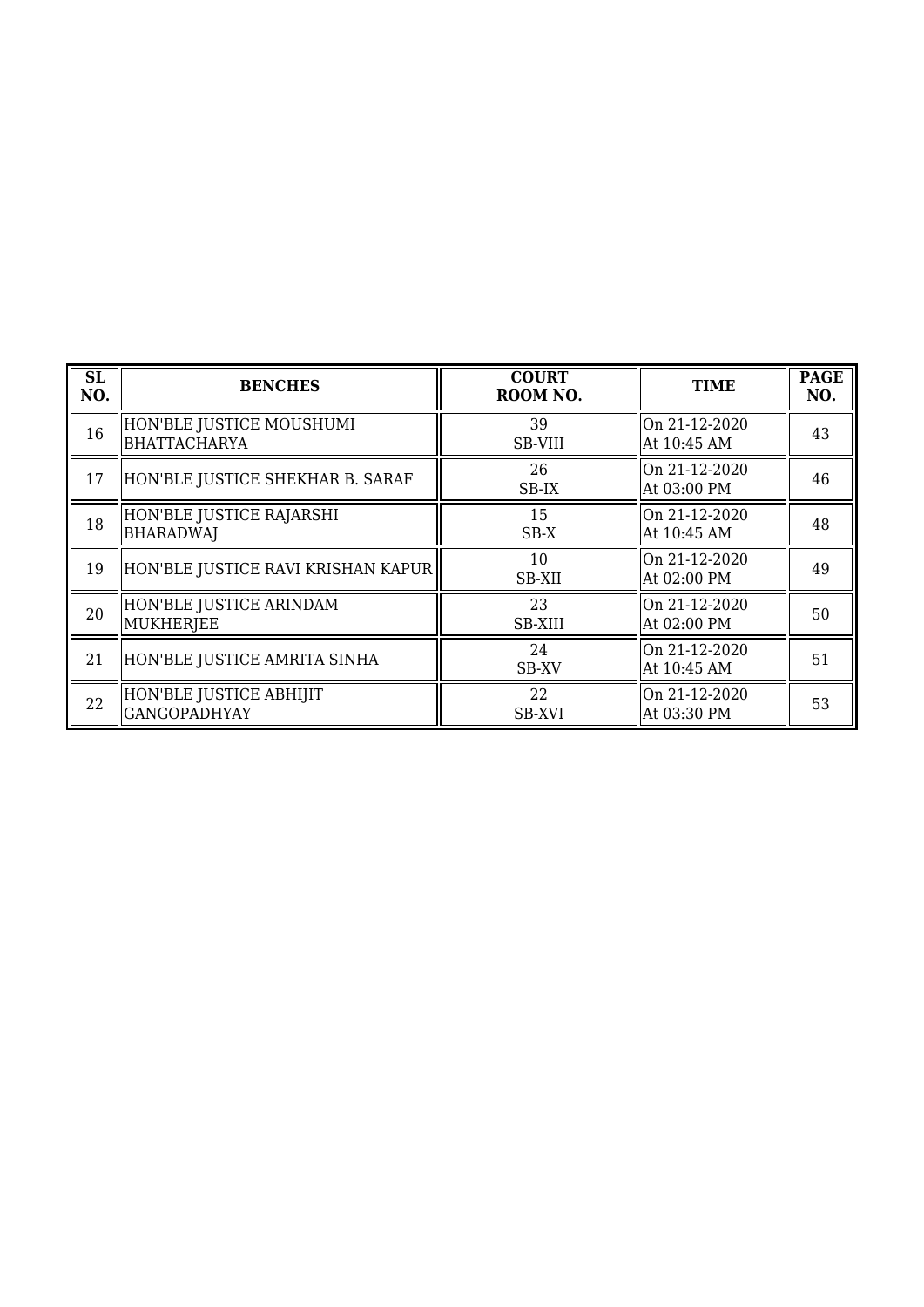

### **Original Side**

**DAILY CAUSELIST For Monday The 21st December 2020**

**COURT NO. 1**

#### **DIVISION BENCH (DB-I)**

**AT 10:45 AM**

**HON'BLE CHIEF JUSTICE THOTTATHIL B. RADHAKRISHNAN HON'BLE JUSTICE ARIJIT BANERJEE (VIA VIDEO CONFERENCE)**

**NOTE:MATTERS WILL BE TAKEN UP THROUGH PHYSICALHEARING ONLY WHEN BOTH THE PARTIES ARE AGREED.**

**NOTE: THE HON'BLE THE CHIEF JUSTICE AND THE HON'BLE JUSTICE ARIJIT BANERJEE WILL TAKE PUBLIC INTEREST LITIGATIONS IN THE FIRST HALF ON AND FROM DECEMBER 9, 2020 UNTIL FURTHER ORDERS.**

**NOTE: AS LONG AS THE DIVISION BENCH OF THE HON'BLE THE CHIEF JUSTICE AND HON'BLE JUSTICE ARIJIT BANERJEE DOES NOT SIT - HON'BLE JUSTICE SANJIB BANERJEE AND HON'BLEJUSTICE ARIJIT BANERJEE - WILL SIT TOGETHER AND TAKE THE LIST ANDDETERMINATION OF HON'BLE THE CHIEF JUSTICE AND HON'BLE JUSTICE ARIJIT BANERJEE IN ADDITION TO THE LIST AND DETERMINATION OF HON'BLE JUSTICE SANJIB BANERJEE AND HON'BLE JUSTICE ANIRUDDHA ROY.**

**NOTE: NO MENTIONING IN COURT.**

**NOT SITTING.**

Page  $\boxed{1}$  Of 53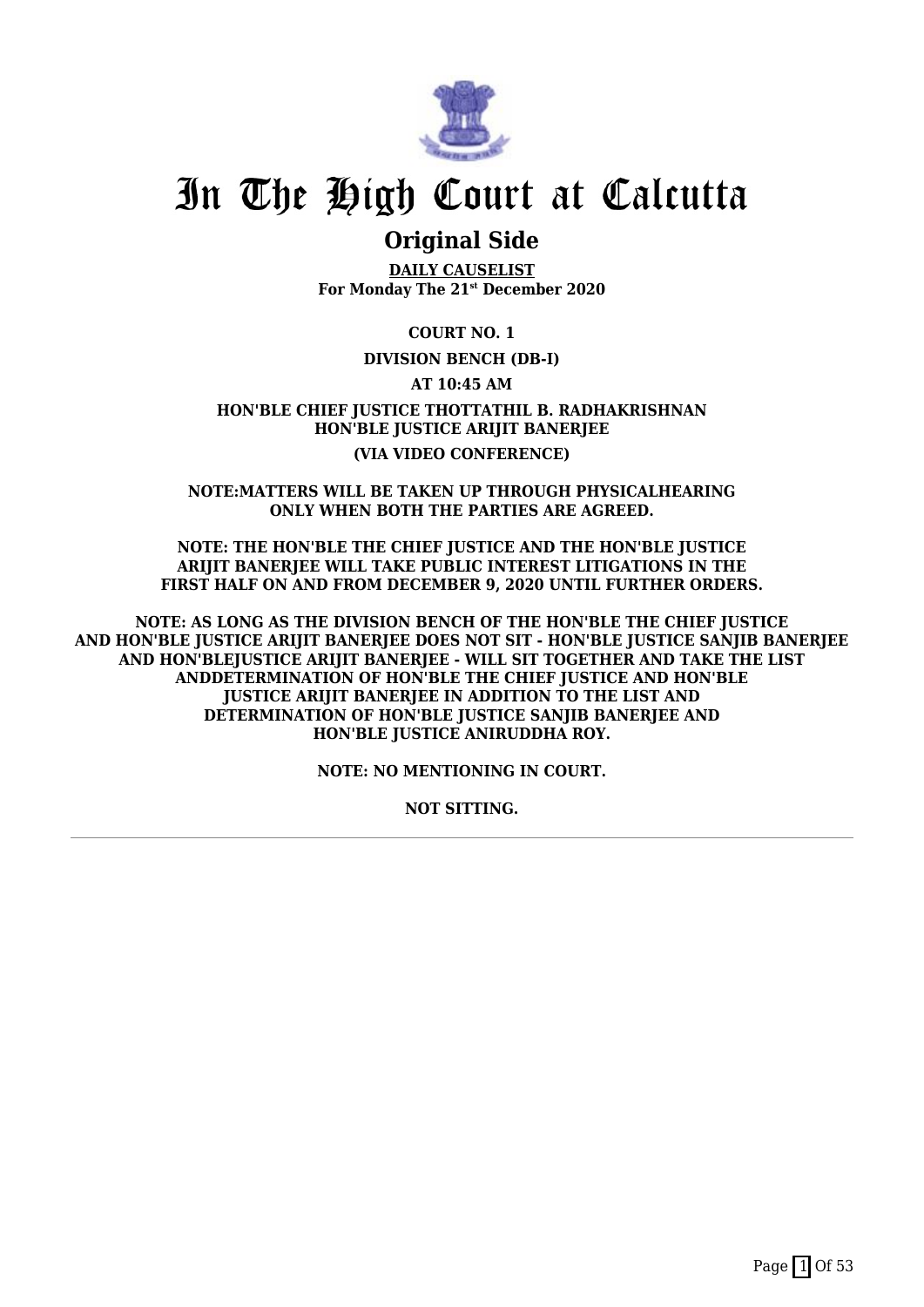

### **Original Side**

**DAILY CAUSELIST For Monday The 21st December 2020**

**COURT NO. 37**

#### **DIVISION BENCH (DB-II)**

**AT 10:45 AM**

#### **HON'BLE JUSTICE SANJIB BANERJEE HON'BLE JUSTICE ARIJIT BANERJEE (VIA VIDEO CONFERENCE)**

#### **NOTE:MATTERS WILL BE TAKEN UP THROUGH PHYSICAL HEARING ONLY WHEN BOTH THE PARTIES ARE AGREED.**

#### **NOTE: THE HON'BLE THE CHIEF JUSTICE AND THE HON'BLE JUSTICE ARIJIT BANERJEE WILL TAKE PUBLIC INTEREST LITIGATIONS IN THE FIRST HALF ON AND FROM DECEMBER 9, 2020 UNTIL FURTHER ORDERS.**

**NOTE: AS LONG AS THE DIVISION BENCH OF THE HON'BLE THE CHIEF JUSTICE AND HON'BLE JUSTICE ARIJIT BANERJEE DOES NOT SIT - WILL SIT TOGETHER AND TAKE THE LIST AND DETERMINATION OF HON'BLE THE CHIEF JUSTICE AND HON'BLE JUSTICE ARIJIT BANERJEE IN ADDITION TO THE LIST AND DETERMINATION OF HON'BLE JUSTICE SANJIB BANERJEE AND HON'BLE JUSTICE ANIRUDDHA ROY.**

**NOTE : ON AND FROM MONDAY, 14TH DECEMBER, 2020 TO THURSDAY 24TH DECEMBER,2020 - WILL SIT TOGETHER AND IN ADDITION TO THEIR OWN LIST, TAKE ALL THE APPEALS RELATING TO LAND UNDER GROUP - I AND APPEALS RELATING TO TRANSPORT AND TELECOMMUNICATION UNDER GROUP - VII AND REGULATION OF INDUSTRIES AND ESSENTIAL COMMODITIES AND VARIOUS CENTRAL ORDERS UNDER GROUP - VIII AND CONNECTED APPLICATIONS.**

**NOTE: ON AND FROM i.e., 11TH DECEMBER, 2020 ORIGINAL SIDE MATTERS WILL BE TAKEN UP TILL 12 NOON IN COURT ROOM NO. 37**

#### 1 APO/143/2015 WITH CS 202/2011 PUNJAB NATIONAL BANK VS FORTUNE INVESTORS & TRADERS LTD. & ORS. SANJIB DAWN 2 IA NO. ACO/3/2020 WITH CP/289/2009 In APOT/213/2015 MCLEOD RUSSEL INDIA LIMITED Vs SK. NOOR ALI & ANR. KHAITAN & CO.

#### **APPEALS FROM ORDERS**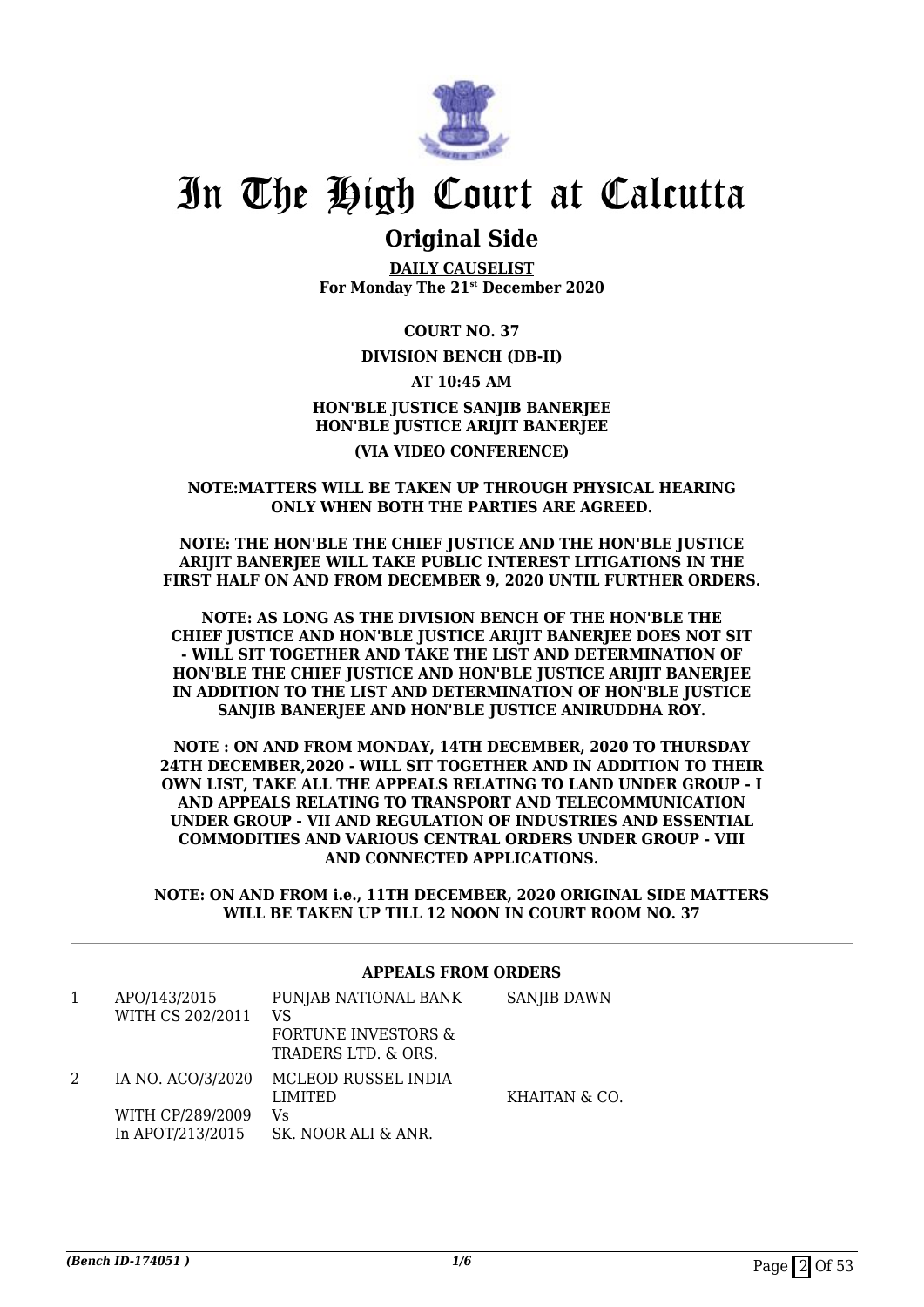| 3  | IA NO. GA/1/2019                                          | MRS. USHA RATHORE &<br>ORS.                                                                                    | <b>ANIRBAN KAR</b><br><b>ANIRBAN KAR</b> |
|----|-----------------------------------------------------------|----------------------------------------------------------------------------------------------------------------|------------------------------------------|
|    | [S.A.] WITH<br>EC/335/2016<br>In APO/10/2019              | Vs<br>RAVI KANT JAJODIA & ORS.                                                                                 |                                          |
| 4  | APO/29/2020<br>WITH CS 174/2019                           | MD. SARFARAZ ALAM<br><b>VS</b><br>MD. MOFAZZULAR<br><b>RAHMAN AND ORS</b>                                      | ANURAG BAGARIA                           |
|    | IA NO: GA/1/2020(Old No:GA/479/2020)                      |                                                                                                                |                                          |
| 5. | APO/42/2020<br>WITH CS 61/2014                            | <b>SURAVEE BUSINESS</b><br><b>SERVICES PVT LTD</b><br><b>VS</b><br>CHITTAVALSAH JUTE MILLS                     | C K JAIN AND CO                          |
|    |                                                           | <b>LTD</b><br>IA NO: GA/1/2020(Old No:GA/611/2020), GA/2/2020(Old No:GA/612/2020)                              |                                          |
| 6  | APO/53/2020                                               | KAILASH PRASAD GUPTA                                                                                           | LAL MOHAN HAJRA                          |
|    | WITH AP/554/2019                                          | AND ANR<br><b>VS</b><br>M/S. SRIEAM EQUIPMENT<br>FINANCE CO. LTD                                               |                                          |
|    | IA NO: GA/1/2020(Old No:GA/747/2020)                      |                                                                                                                |                                          |
| 7  | APO/83/2020<br>WITH CS/111/2019                           | ANIL RAJKUMAR MUKERJI<br><b>AND ORS</b><br><b>VS</b><br>RT. REV PARITOSH<br><b>CANNING AND ORS</b>             | AISHWARYA KUMAR<br><b>AWASTHI</b>        |
|    |                                                           | IA NO: GA/1/2020(Old No:GA/1148/2020), GA/2/2020(Old No:GA/1149/2020), GA/3/2020                               |                                          |
| 8  | APO/136/2020                                              | M/S JAGANNATH<br><b>ENTERPRISE AND ANR</b><br><b>VS</b><br>THE KOLKATA MUNICIPAL<br><b>CORPORATION AND ORS</b> | <b>MAYUKH MAITRA</b>                     |
|    | IA NO: GA/1/2020, GA/2/2020                               |                                                                                                                |                                          |
| 9  | APO/138/2020                                              | M/S IMPULSE HEALTH<br><b>CARE AND ORS</b><br><b>VS</b><br>THE KOLKATA MUNICIPAL<br><b>CORPORATION AND ORS</b>  | <b>MAYUKH MAITRA</b>                     |
|    | IA NO: GA/1/2020, GA/2/2020                               |                                                                                                                |                                          |
| 10 | APO/139/2020<br>WITH CS/135/2017                          | SHYAMAL KUMAR MITRA<br>AND ORS<br>VS<br>ROMIT MITRA AND ORS                                                    | <b>MULLICK AND CO</b>                    |
|    | IA NO: GA/1/2020                                          |                                                                                                                |                                          |
|    |                                                           | <b>SPECIALLY ASSIGNED MATTERS</b>                                                                              |                                          |
| 11 | APD/269/2018<br>[S.A.] WITH<br>EC/146/2017<br>CS/524/1984 | <b>JYOTI BISWAS &amp; ORS</b><br>VS<br>RAJ KUMAR GHOSH & ORS                                                   | <b>SAURABH PRASAD</b>                    |

IA NO: GA/2/2020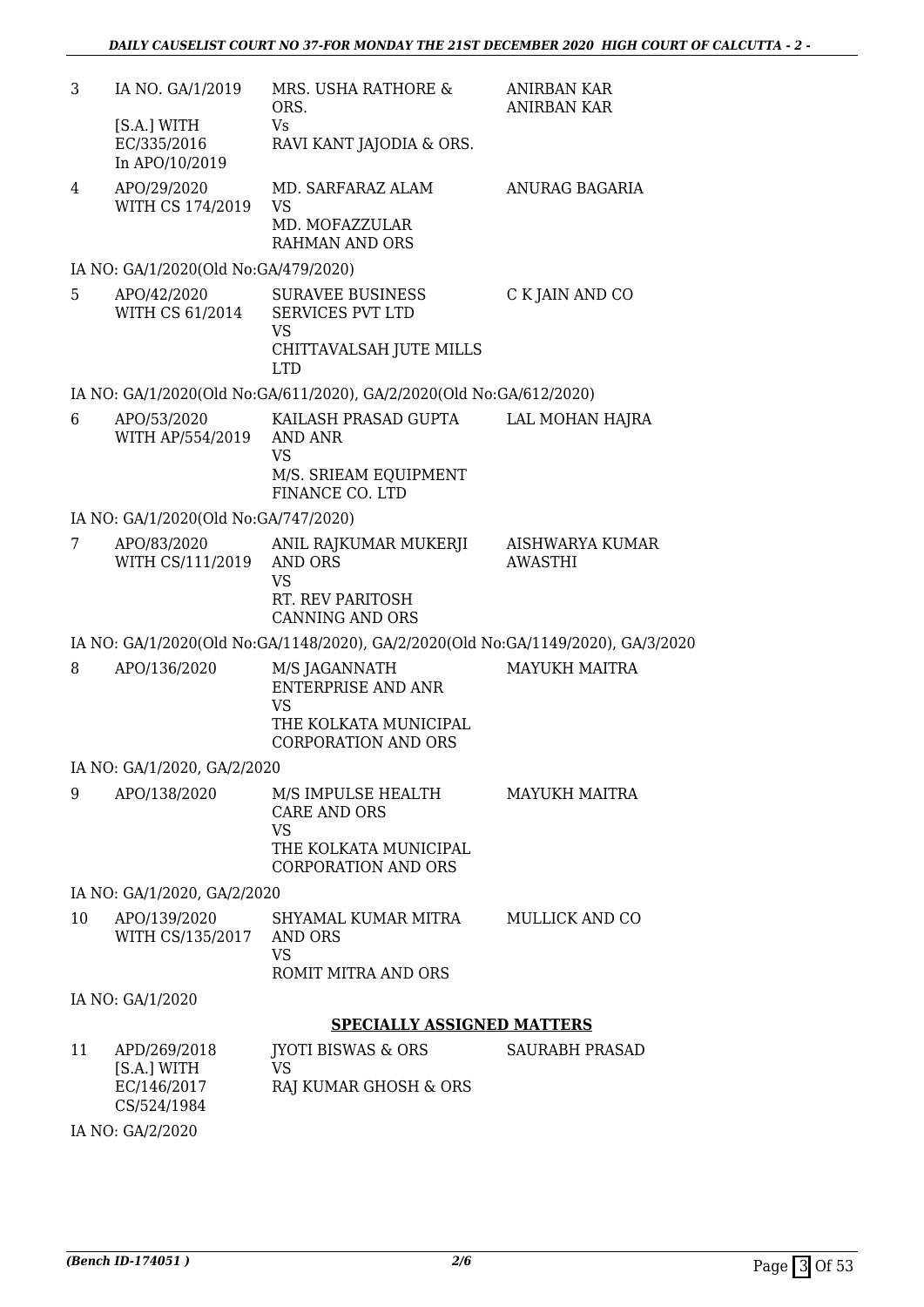| 12 | APD/270/2018<br>$[S.A.]$ . | CINE CLUB OF CALCUTTA &<br>ANR.<br><b>VS</b><br>RAJ KUMAR GHOSH & ORS. | <b>AVIJIT DEY</b>                |
|----|----------------------------|------------------------------------------------------------------------|----------------------------------|
| 13 | APD/271/2018<br>[S.A.]     | <b>AMBAR ROY</b><br><b>VS</b><br>RAJ KUMAR GHOSH & ORS                 | <b>AVIJIT DEY</b>                |
| 14 | APD/272/2018<br>[S.A.]     | RANJIT KARUNAKAR<br><b>VS</b><br>RAJ KUMAR GHOSH & ORS.                | <b>AVIJIT DEY</b>                |
| 15 | APD/288/2018<br>[S.A.]     | <b>BINA KOLEY</b><br>VS<br>RAJ KUMAR GHOSH & ORS                       | <b>AVIJIT DEY</b>                |
| 16 | APD/289/2018<br>[S.A.]     | RADIANT PHOTO SERVICE<br>VS<br>RAJ KUMAR GHOSH & ORS.                  | <b>AVIJIT DEY</b>                |
| 17 | APD/290/2018<br>[S.A.]     | <b>UMA ARORA &amp; ANR</b><br><b>VS</b><br>RAJ KUMAR GHOSH & ORS       | <b>AVIJIT DEY</b>                |
| 18 | APD/291/2018<br>[S.A.]     | NIRMAL KUMAR JAIN<br><b>VS</b><br>RAJ KUMAR GHOSH & ORS                | <b>AVIJIT DEY</b>                |
| 19 | APD/292/2018<br>[S.A.]     | PARSHU RAM CHOUDHURY<br><b>VS</b><br>RAJ KUMAR GHOSH & ORS.            | <b>AVIJIT DEY</b>                |
| 20 | APD/293/2018<br>[S.A.]     | <b>SUSOVAN GHOSH</b><br><b>VS</b><br>RAJ KUMAR GHOSH & ORS             | <b>AVIJIT DEY</b>                |
| 21 | APD/294/2018<br>[S.A.]     | KAMLA SIKCHI & ANR<br>VS<br>RAJ KUMAR GHOSH & ORS                      | <b>AVIJIT DEY</b>                |
| 22 | APD/295/2018<br>[S.A.]     | NAUSHAD AKHTAR & ANR.<br><b>VS</b><br>RAJ KUMAR GHOSH & ORS.           | <b>AVIJIT DEY</b>                |
| 23 | APD/296/2018<br>[S.A.]     | KRISHNA PAUL & ANR<br>VS<br>RAJ KUMAR GHOSH & ORS                      | <b>AVIJIT DEY</b>                |
| 24 | APD/297/2018<br>[S.A.]     | DEV KISHAN TAPADIA<br><b>VS</b><br>RAJ KUMAR GHOSH & ORS               | <b>AVIJIT DEY</b>                |
| 25 | APD/298/2018<br>[S.A.]     | SNEHASIS CHOWDHURY<br>VS<br>RAJ KUMAR GHOSH & ORS.                     | <b>AVIJIT DEY</b>                |
| 26 | APD/310/2018<br>[S.A.]     | <b>HARLALKA BROTHERS</b><br>VS<br>RAJ KUMAR GHOSH & ORS.               | YAHYA MOSHARAF<br><b>HUSSAIN</b> |
| 27 | APD/311/2018<br>[S.A.]     | MOHAN LAL SINGHI<br><b>VS</b><br>RAJ KUMAR GHOSH & ORS.                | <b>AVIJIT DEY</b>                |
| 28 | APD/312/2018<br>[S.A.]     | SHAN HAIDER & ANR.<br>VS<br>RAJ KUMAR GHOSH & ORS.                     | <b>AVIJIT DEY</b>                |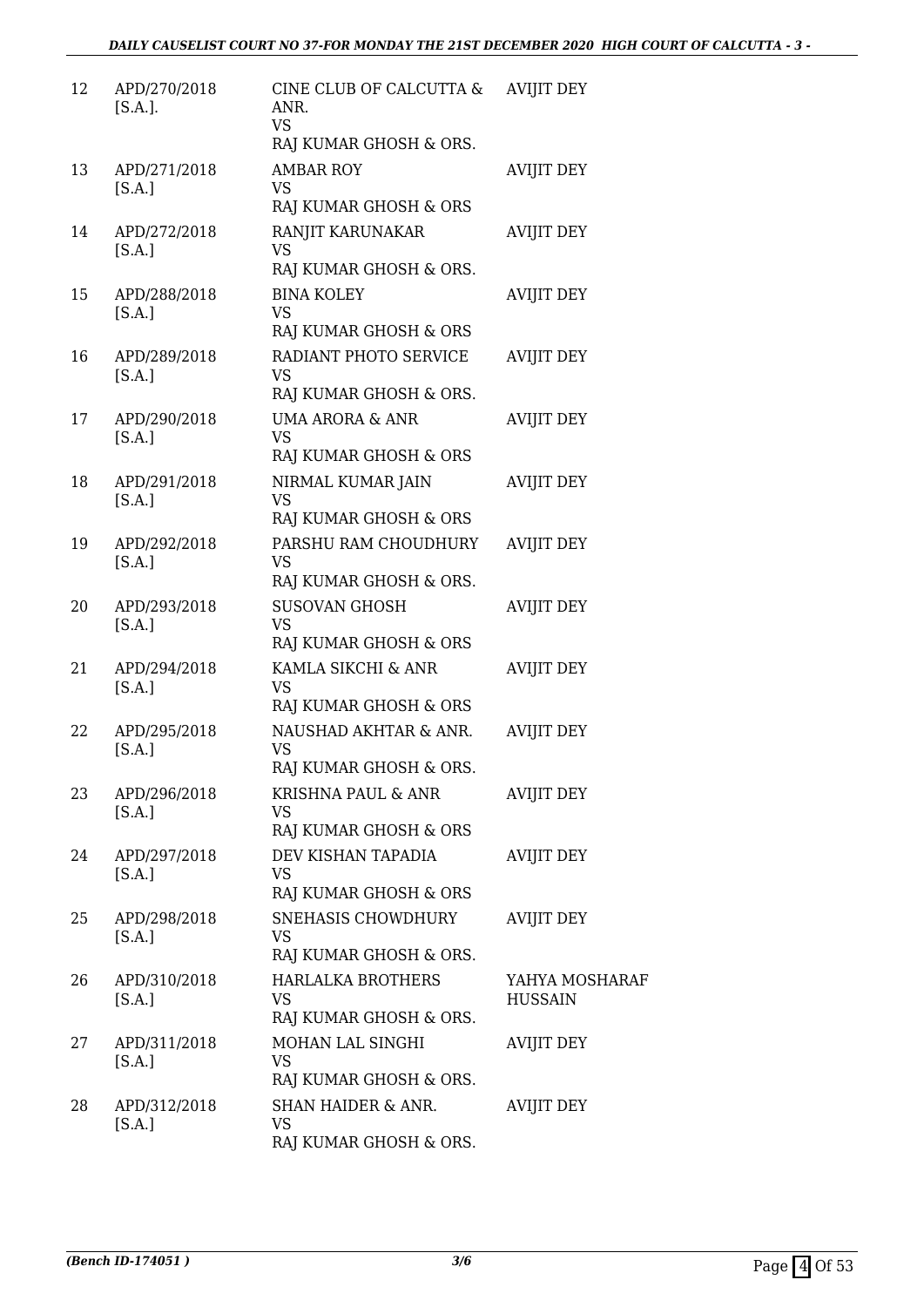| 29 | APD/313/2018<br>[S.A.]                     | PARNA MUKHERJEE<br><b>VS</b><br>RAJ KUMAR GHOSH & ORS.                                 | <b>AVIJIT DEY</b>       |
|----|--------------------------------------------|----------------------------------------------------------------------------------------|-------------------------|
| 30 | APD/314/2018<br>[S.A.] WITH<br>EC/146/2017 | SHADUDDIN AHMED<br>VS<br>RAJ KUMAR GHOSH & ORS                                         | <b>SAMIR KUMAR DHAR</b> |
|    | IA NO: GA/2/2020(Old No:GA/766/2020)       |                                                                                        |                         |
| 31 | APD/315/2018<br>[S.A.]                     | SATYENDRA KUMAR<br>JHUNJHUNWALA<br><b>VS</b><br>RAJ KUMAR GHOSH & ORS                  | <b>AVIJIT DEY</b>       |
| 32 | APD/316/2018<br>[S.A.]                     | <b>ASHOK KUMAR</b><br><b>VS</b><br>RAJ KUMAR GHOSH & ORS.                              | <b>AVIJIT DEY</b>       |
| 33 | APD/317/2018<br>[S.A.]                     | VISHAL SIKCHI & ORS<br><b>VS</b><br>RAJ KUMAR GHOSH & ORS                              | <b>AVIJIT DE</b>        |
| 34 | APD/318/2018<br>[S.A.]                     | ALOKE KUMAR JANA & ANR.<br>VS<br>RAJ KUMAR GHOSH & ORS.                                | <b>AVIJIT DEY</b>       |
| 35 | APD/319/2018<br>[S.A.]                     | SIBAJI BHAUMIK<br><b>VS</b><br>RAJ KUMAR GHOSH & ORS                                   | <b>AVIJIT DEY</b>       |
| 36 | APD/320/2018<br>[S.A.]                     | SHASHI KANT SHAH & ANR<br><b>VS</b><br>RAJ KUMAR GHOSH & ORS                           | <b>AVIJIT DEY</b>       |
| 37 | APD/321/2018<br>[S.A.]                     | <b>INDRA NATH ROY</b><br><b>VS</b><br>RAJ KUMAR GHOSH & ORS.                           | <b>AVIJIT DEY</b>       |
| 38 | APD/322/2018<br>[S.A.]                     | <b>GOPENDRA NARAYAN</b><br>CHATTOPADHYAY & ANR.<br><b>VS</b><br>RAJ KUMAR GHOSH & ORS. | <b>AVIJIT DEY</b>       |
| 39 | APD/323/2018<br>[S.A.]                     | <b>SHABNAM HAIDER</b><br>VS<br>RAJ KUMAR GHOSH & ORS                                   | AVIJIT DEY              |
| 40 | APD/324/2018<br>[S.A.]                     | ANJAN CHATTERJEE<br><b>VS</b><br>RAJ KUMAR GHOSH & ORS.                                | <b>AVIJIT DEY</b>       |
| 41 | APD/325/2018<br>[S.A.]                     | <b>SUPRIYO GHOSH</b><br><b>VS</b><br>RAJ KUMAR GHOSH & ORS                             | <b>AVIJIT DEY</b>       |
| 42 | APD/326/2018<br>[S.A.]                     | V. RAGHAVAN<br><b>VS</b><br>RAJ KUMAR GHOSH & ORS.                                     | <b>AVIJIT DEY</b>       |
| 43 | APD/327/2018<br>[S.A.]                     | JAYANTA SARKAR<br><b>VS</b><br>RAJ KUMAR GHOSH & ORS.                                  | <b>AVIJIT DEY</b>       |
| 44 | APD/328/2018<br>[S.A.]                     | REYAZ AHMED KHAN<br>VS<br>RAJ KUMAR GHOSH & ORS.                                       | <b>AVIJIT DEY</b>       |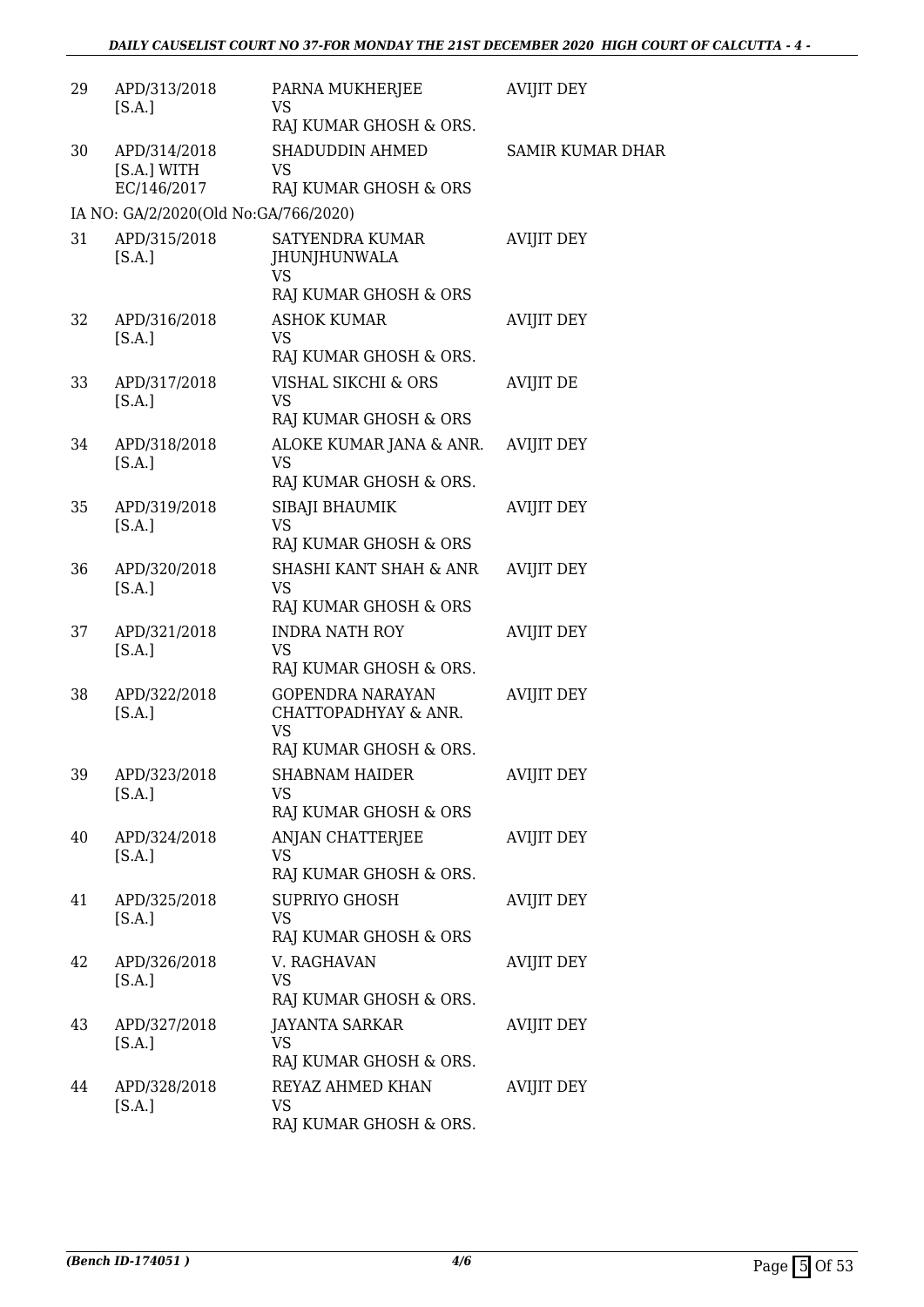| 45 | APD/329/2018<br>[S.A.]                                                            | SANJAY KUMAR SHAW<br><b>VS</b>                                         | <b>AVIJIT DEY</b>        |
|----|-----------------------------------------------------------------------------------|------------------------------------------------------------------------|--------------------------|
|    |                                                                                   | RAJ KUMAR GHOSH & ORS.                                                 |                          |
| 46 | APD/330/2018<br>[S.A.]                                                            | RITA DEVI SINGHANIA<br><b>VS</b><br>RAJ KUMAR GHOSH & ORS.             | <b>AVIJIT DEY</b>        |
| 47 | APD/331/2018<br>[S.A.]                                                            | <b>BANDANA BASU</b><br>VS<br>RAJ KUMAR GHOSH & ORS                     | <b>AVIJIT DEY</b>        |
| 48 | APD/332/2018<br>[S.A.]                                                            | ROADLINES INDIA PVT.<br>LTD.<br><b>VS</b><br>RAJ KUMAR GHOSH & ORS.    | <b>AVIJIT DEY</b>        |
| 49 | APD/333/2018<br>[S.A.]                                                            | KAMALENDU DHAR<br><b>VS</b><br>RAJ KUMAR GHOSH & ORS.                  | <b>AVIJIT DEY</b>        |
| 50 | APD/334/2018<br>[S.A.]                                                            | SWAPNA CHAKRABORTY<br><b>VS</b><br>RAJ KUMAR GHOSH & ORS.              | <b>AVIJIT DEY</b>        |
| 51 | APD/335/2018<br>[S.A.]                                                            | MD FAJAR ALI BISWAS<br><b>VS</b><br>RAJ KUMAR GHOSH & ORS              | <b>AVIJIT DEY</b>        |
| 52 | APD/336/2018<br>[S.A.] WITH<br>CS/524/1984                                        | DEBAPRASAD DAS<br>VS<br>RAJ KUMAR GHOSH & ORS.                         | <b>AVIJIT DEY</b>        |
| 53 | APD/337/2018<br>[S.A.]                                                            | <b>CHAMPA BISWAS</b><br><b>VS</b><br>RAJ KUMAR GHOSH & ORS.            | <b>AVIJIT DEY</b>        |
| 54 | APD/338/2018<br>[S.A.]                                                            | <b>BHABA SUNDAR PANDA</b><br><b>VS</b><br>RAJ KUMAR GHOSH & ORS        | <b>AVIJIT DEY</b>        |
| 55 | APD/339/2018<br>[S.A.]                                                            | MOHAN SINGH RAYET<br>VS<br>RAJ KUMAR GHOSH & ORS.                      | <b>AVIJIT DEY</b>        |
| 56 | APD/340/2018<br>[S.A.]                                                            | <b>KELA BROTHERS &amp; ORS</b><br><b>VS</b><br>RAJ KUMAR GHOSH & ORS   | <b>AVIJIT DEY</b>        |
| 57 | IA NO. GA/2/2019<br>(Old No:<br>GA/2804/2019)                                     | STANDARD CHARTERED<br><b>BANK AND ANR</b><br>Vs<br>TILAK MEHRA AND ORS | SANDIP AGARWAL<br>AND CO |
|    | [S.A.] WITH<br>GA/1799/2019 IN<br>AP/1341/2015<br>AP/1502/2015<br>In APO/120/2019 |                                                                        |                          |

#### **WRIT APPEALS**

| 58 | IA NO. GA/3/2017 | THE KOLKATA MUNICIPAL | H. S. MONDAL |
|----|------------------|-----------------------|--------------|
|    | (Old No:         | CORPORATION & ANR.    | H.S. MONDAL  |
|    | GA/4063/2017)    | V۹                    |              |
|    |                  | CHABI RANI ROY & ORS. |              |

In APO/359/2013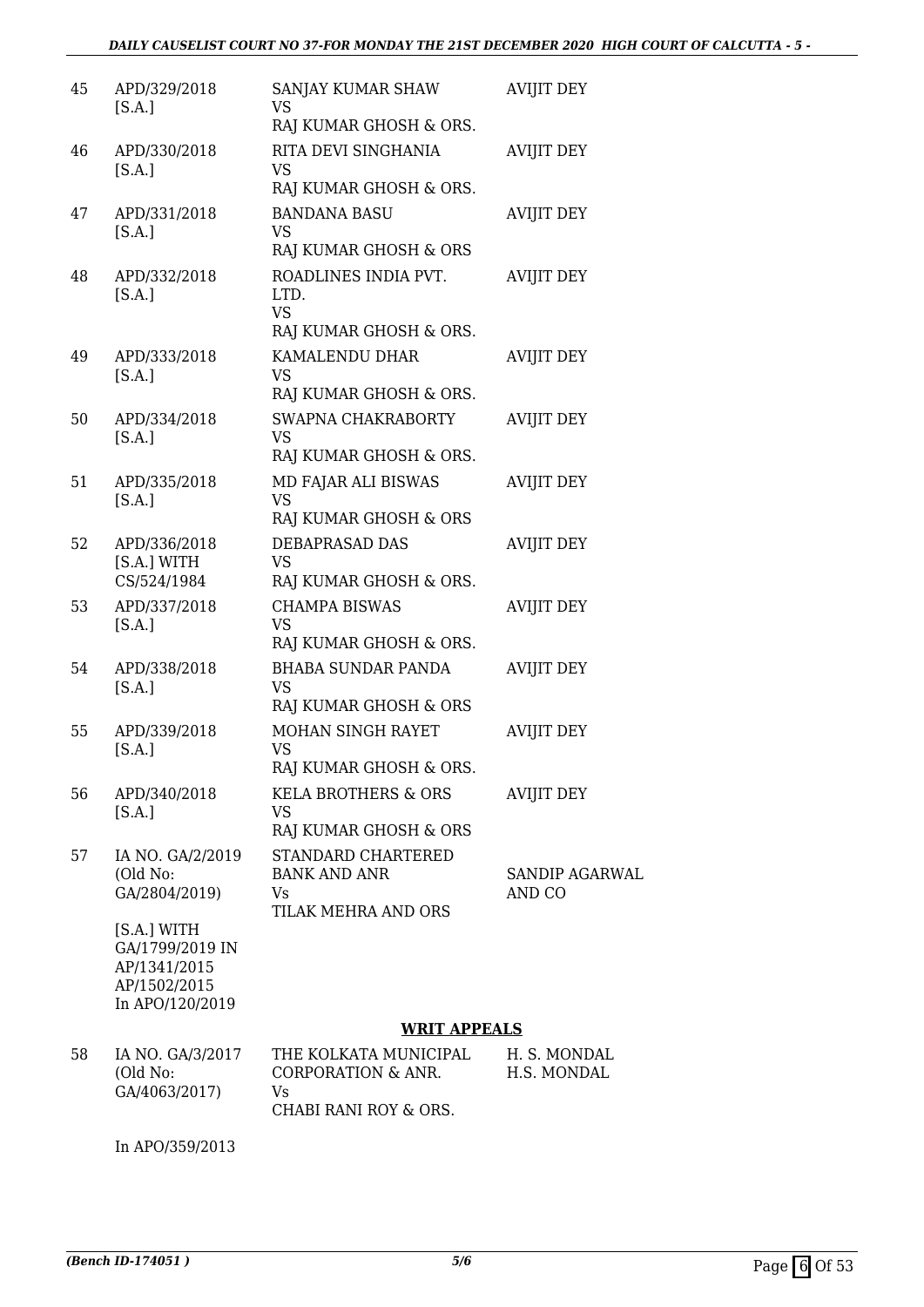| 59 | IA NO. GA/4/2020<br>(Old No:<br>GA/662/2020)  | THE KOLKATA MUNICIPAL<br><b>CORPORATION &amp; ANR.</b><br>Vs<br>CHABI RANI ROY & ORS.                                                                           | H.S. MONDAL                              |
|----|-----------------------------------------------|-----------------------------------------------------------------------------------------------------------------------------------------------------------------|------------------------------------------|
|    | In APO/359/2013                               |                                                                                                                                                                 |                                          |
| 60 | IA NO. GA/2/2017<br>(Old No:<br>GA/4062/2017) | THE KOLKATA MUNICIPAL<br><b>CORPORATION &amp; ANR.</b><br>Vs.<br>CHABI RANI ROY & ORS.                                                                          | H. S. MONDAL<br>H.S. MONDAL              |
|    | In APO/359/2013                               |                                                                                                                                                                 |                                          |
| 61 | APO/34/2020<br>WITH WPO<br>1442/2008          | <b>COMMISSIONER OF</b><br>CENTRAL EXCISE,<br>KOLKATA-IV,<br>COMMISSIONERATE,<br><b>VS</b><br>ASSAM TUBES LTD. & ORS.                                            | <b>BHASKAR PROSAD</b><br><b>BANERJEE</b> |
|    |                                               | IA NO: GA/1/2017(Old No:GA/1892/2017), GA/2/2017(Old No:GA/1893/2017)                                                                                           |                                          |
| 62 | APO/106/2020<br><b>WITH</b><br>WPO/256/2020   | JAYGRIH NIRMAN PRIVATE<br><b>LIMITED AND ANR</b><br>VS<br>THE KOLKATA MUNICIPAL<br><b>CORPORATION AND ORS</b>                                                   | <b>CHOUDHURYS LAW</b><br><b>OFFICES</b>  |
|    | IA NO: GA/1/2020                              |                                                                                                                                                                 |                                          |
|    | wt63 APO/114/2020                             | THE KOLKATA MUNICIPAL<br>CORPORATION AND ORS.<br><b>VS</b><br><b>JAYGRIH NIRMAN PRIVATE</b><br>LIMITED AND ORS.                                                 | H. S. MONDAL                             |
|    | IA NO: GA/1/2020                              |                                                                                                                                                                 |                                          |
| 64 | APO/112/2020<br><b>WITH</b><br>WPO/1111/2011  | PREMCHAND JUTE AND<br><b>INDUSTRIES PRIVATE</b><br><b>LIMITED AND ANR</b><br><b>VS</b><br>THE EMPLOYEES STATE<br><b>INSURANCE CORPORATION</b><br><b>AND ORS</b> | DEEPAK KUMAR JAIN                        |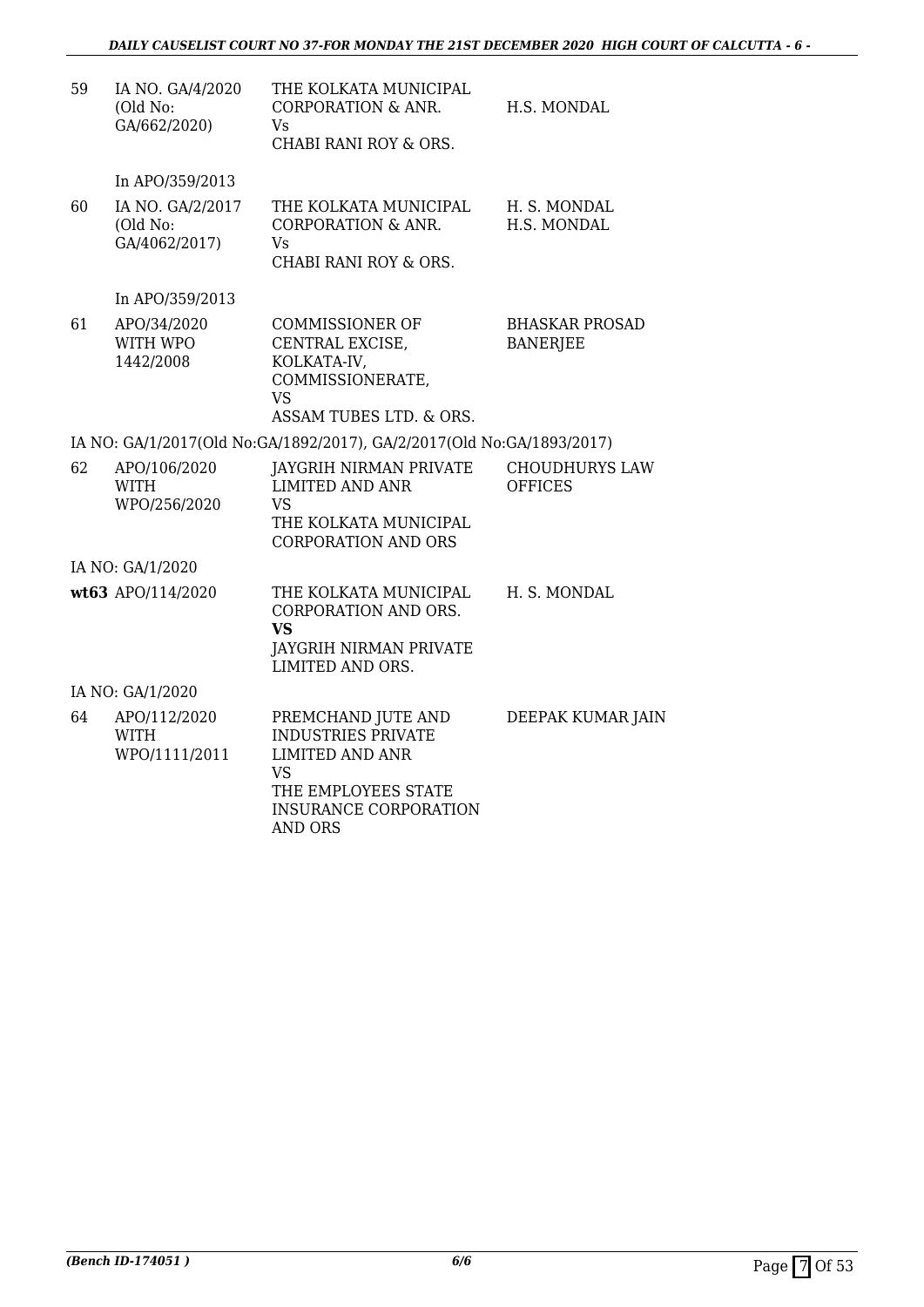

### **Original Side**

**DAILY CAUSELIST For Monday The 21st December 2020**

**COURT NO. 3**

#### **DIVISION BENCH (DB-III)**

**AT 2:00 PM**

### **HON'BLE JUSTICE I. P. MUKERJI HON'BLE JUSTICE KAUSIK CHANDA (VIA VIDEO CONFERENCE)**

#### **NOTE:MATTERS WILL BE TAKEN UP THROUGH PHYSICAL HEARING ONLY WHEN BOTH THE PARTIES ARE AGREED.**

**NOTE: (1) ORIGINAL SIDE MATTERS WILL BE CALLED ON AT 2:00 P.M. OR UPON EXHAUSTION OF APPELLATE SIDE MATTERS WHICHEVER IS EARLIER.**

> **(2) MENTIONING WILL BE ALLOWED ON EVERY MONDAY AND THURSDAY.**

**NOTE: ON AND FROM MONDAY, 14TH DECEMBER, 2020 TO THURSDAY, 24TH DECEMBER, 2020 - WILL SIT TOGETHER AND TAKE THE DETERMINATION OF HON'BLE JUSTICE I. P. MUKHERJI AND HON'BLE JUSTICE MD. NIZAMUDDIN.**

**ON AND FROM MONDAY, 14TH DECEMBER, 2020 THE DIVISION BENCH PRESIDED OVER BY HON'BLE JUSTICE I. P. MUKERJI - WILL TAKE IN ADDITION TO THEIR OWN LIST, WILL TAKE ALL THE APPEALS RELATING TO MATRIMONIAL & FAMILY COURT & MATTERS RELATING TO GUARDIANSHIP INCLUDING APPLICATIONS CONNECTED THERETO;**

**ADMISSION OF APPEALS UNDER SECTION 30 OF THE EMPLOYEES' COMPENSATION ACT, 1923**

**NOTE: APPEALS EXCLUDED FROM THE LIST WILL BE INCLUDED IN DUE COURSE.**

#### **NEW APPLICATIONS**

1 IA NO. GA/1/2019 (Old No: GA/2242/2019) COMM. OF COUSTOM (PRE)  $V<sub>c</sub>$ GOVIND SARDA R.N. BANDOPADHYAY

In CUSTA/17/2002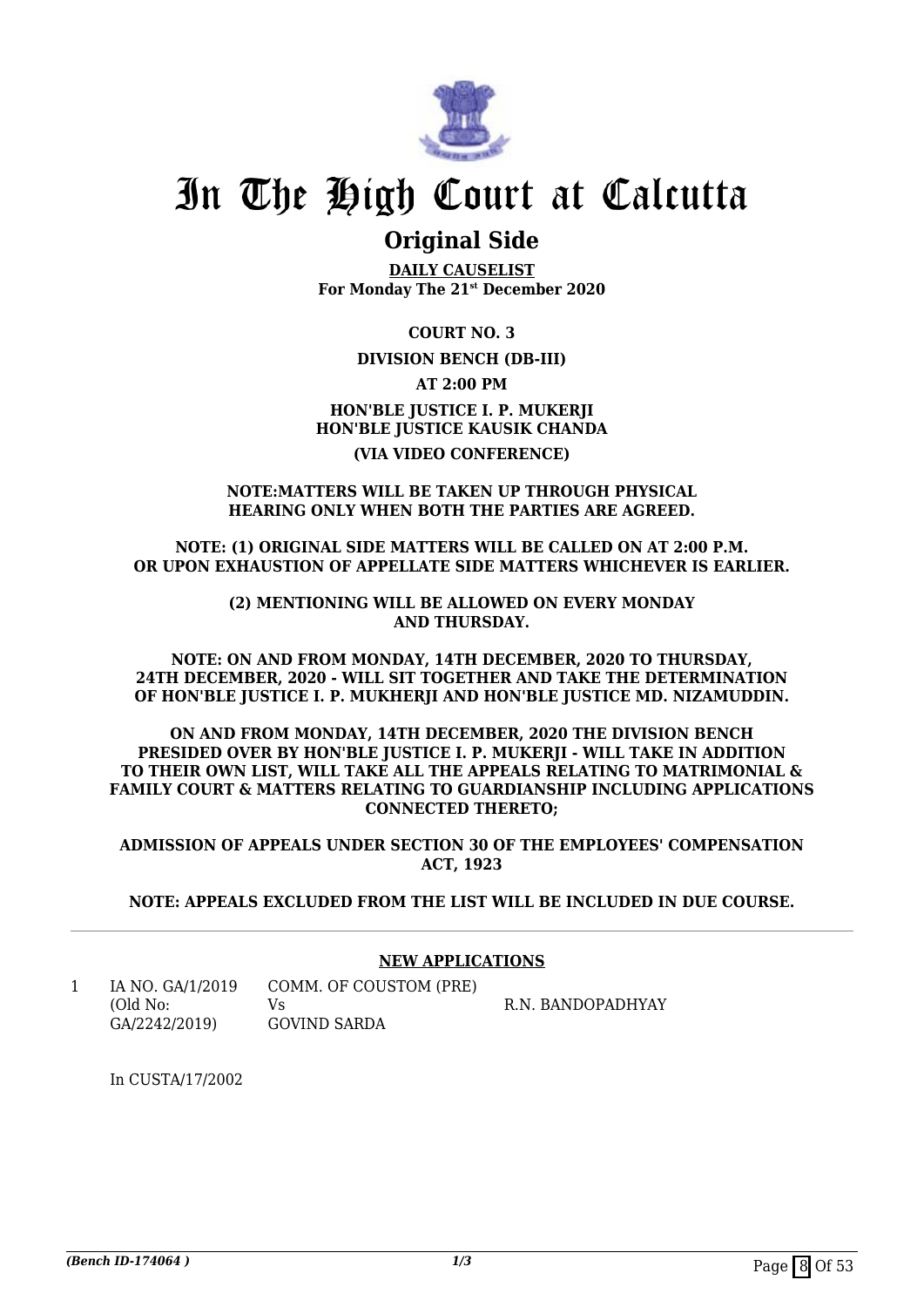2 IA NO. GA/3/2020 (Old No: GA/639/2020) WITH WPO/322/2015 In APOT/19/2019 SPL.DIRECTOR EASTERN REGION ENFORCEMENT DIRECTORATE AND ORS. Vs SURENDRA GIRIDHARLAL MEHTA AND ANR RANJAN KUMAR ROY RANJAN KUMAR ROY 3 CUSTA/32/2019 THE COMMISSIONER OF CUSTOMS (PORT), KOLKATA VS SANJIB GHOSH AND ORS. SANJUKTA GUPTA IA NO: GA/1/2019(Old No:GA/2493/2019), GA/2/2019(Old No:GA/2494/2019) 4 ITAT/138/2019 PRINCIPAL COMMISSIONER OF INCOME TAX, KOLKATA- $\overline{2}$ VS M/S. EXPERT JEWELLERS PVT LTD YOGESH VATS IA NO: GA/1/2019(Old No:GA/1789/2019), GA/2/2019(Old No:GA/1790/2019) 5 ITAT/153/2019 PRINCIPAL COMMISSIONER OF INCOME TAX-5, KOLKATA VS M/S. ANAND ENTERPRISES LTD YOGESH VATS IA NO: GA/1/2019(Old No:GA/1905/2019), GA/2/2019(Old No:GA/1906/2019) 6 ITAT/176/2019 WEST BENGAL HOUSING INFRASTRUCTURE DEVELOPMENT CORPORATION LTD VS DEPUTY COMMISSIONER OF INCOME TAX CIRCLE 14(2) KHAITAN AND COMPANY IA NO: GA/1/2019(Old No:GA/2437/2019) 7 ITAT/177/2019 WEST BENGAL HOUSING INFRASTRUCTURE DEVELOPMENT CORPORATION LTD VS DY COMMISSIONER OF INCOME TAX - CIRCLE 14(2) KHAITAN AND CO IA NO: GA/1/2019(Old No:GA/2438/2019) 8 ITAT/178/2019 WEST BENGAL HOUSING INFRASTRUCTURE DEVELOPMENT CORPORATION LIMITED VS DEPUTY COMMISSIONER OF INCOME TAX CIRCLE 14(2) KHAITAN AND COMPANY

IA NO: GA/1/2019(Old No:GA/2439/2019)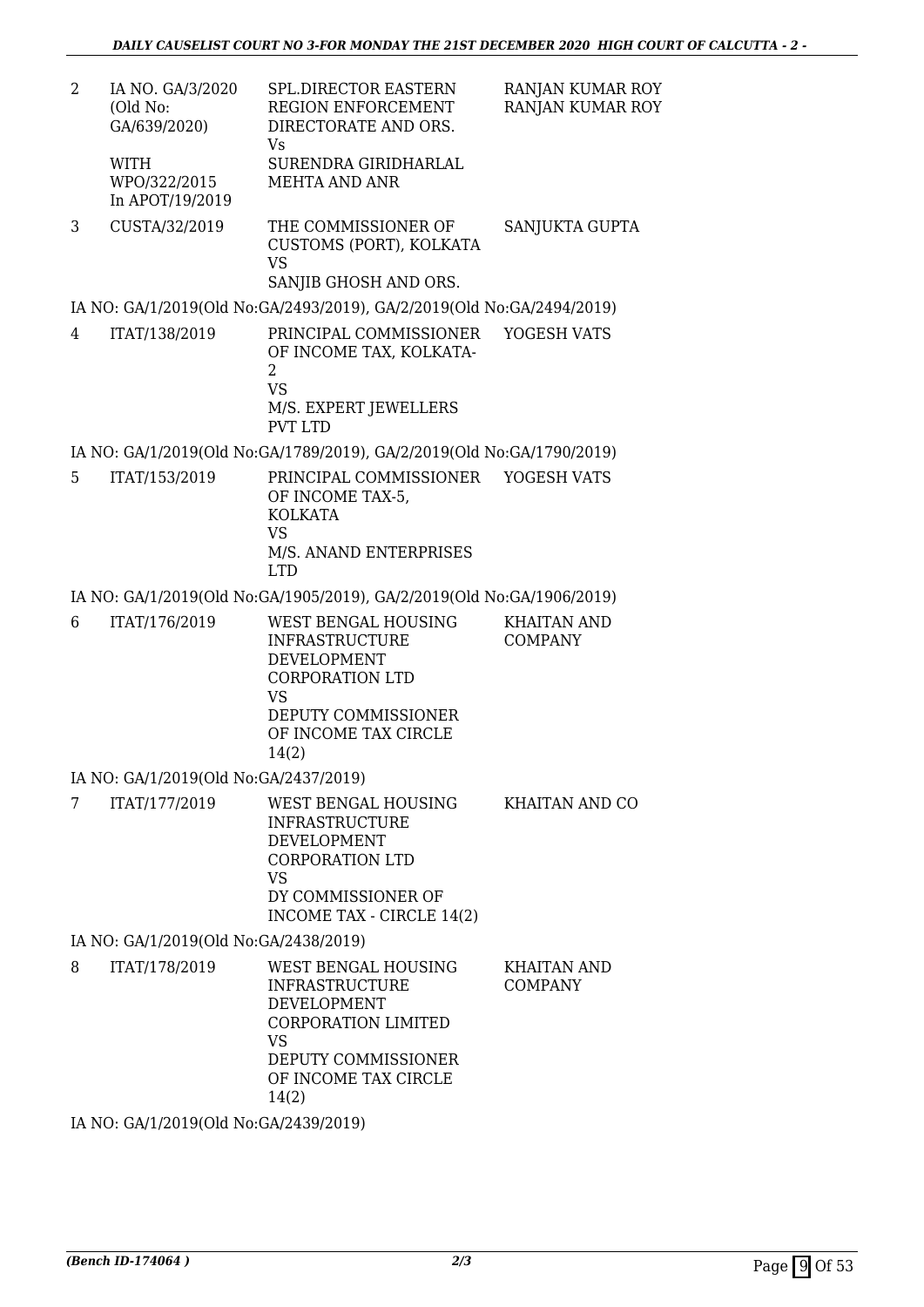9 ITAT/182/2019 PRINCIPAL COMMISSIONER OF INCOME TAX-2, KOLKATA VS M/S.EMAMI INFRASTRUCTURE LTD YOGESH VATS

IA NO: GA/1/2019(Old No:GA/2670/2019), GA/2/2019(Old No:GA/2671/2019)

10 CUSTA/1/2020 THE COMMISSIONER OF CUSTOMS (PREVENTIVE), W.B., KOLKATA VS M/S. KANAV INTERNATIONAL SANJUKTA GUPTA

IA NO: GA/1/2020(Old No:GA/138/2020), GA/2/2020(Old No:GA/139/2020)

11 CUSTA/2/2020 THE COMMISSIONER OF CUSTOMS (PREVENTIVE), W.B., KOLKATA VS M/S. MAHAVIR INTERNATIONAL SANJUKTA GUPTA

IA NO: GA/1/2020(Old No:GA/140/2020), GA/2/2020(Old No:GA/141/2020)

12 ITAT/5/2020 PRINCIPAL COMMISSIONER OF INCOME TAX-4, KOLKATA VS M/S. J.J.EXPORTERS LTD. YOGESH VATS

IA NO: GA/1/2020(Old No:GA/383/2020), GA/2/2020(Old No:GA/384/2020)

13 ITAT/15/2020 SHWETA CHHAWCHHARIA VS COMMISSIONER OF INCOME TAX, KOLKATA-12 PRANAV SHARMA

IA NO: GA/2/2020(Old No:GA/798/2020)

14 ITAT/25/2020 PRINCIPAL COMMISSIONER OF INCOME TAX-2, KOLKATA VS M/S DADRA EXIMP PVT LTD. FORMERLY KNOWN AS M/S NAGREEKA SYNTHETICS PVT LTD. YOGESH VATS

IA NO: GA/1/2020(Old No:GA/736/2020), GA/2/2020(Old No:GA/737/2020)

15 ITAT/45/2020 PRINCIPAL COMMISSIONER OF INCOME TAX-12, KOLKATA VS RESHMI P. LOYALKA S.LAMBA

IA NO: GA/1/2020, GA/2/2020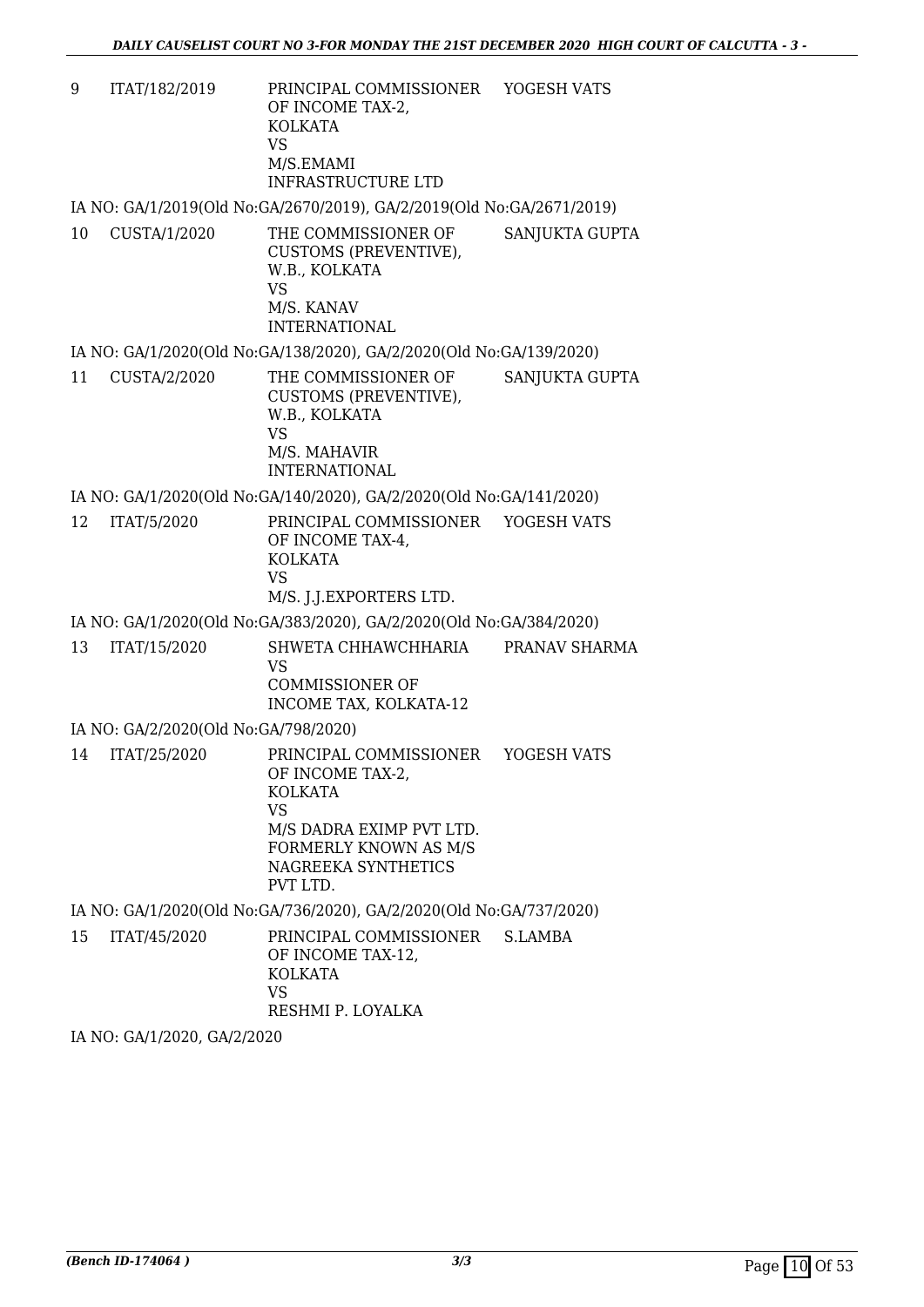

### **Original Side**

**DAILY CAUSELIST For Monday The 21st December 2020**

**COURT NO. 12**

#### **DIVISION BENCH (DB-V)**

**AT 10:45 AM**

**HON'BLE JUSTICE SOUMEN SEN HON'BLE JUSTICE SAUGATA BHATTACHARYYA (VIA VIDEO CONFERENCE)**

**NOTE:MATTERS WILL BE TAKEN UP THROUGH PHYSICAL HEARING ONLY WHEN BOTH THE PARTIES ARE AGREED.**

**NOTE: ORIGINAL SIDE MATTERS SHALL BE TAKEN UP ON TUESDAY AT THE FIRST SITTING OF THE COURT**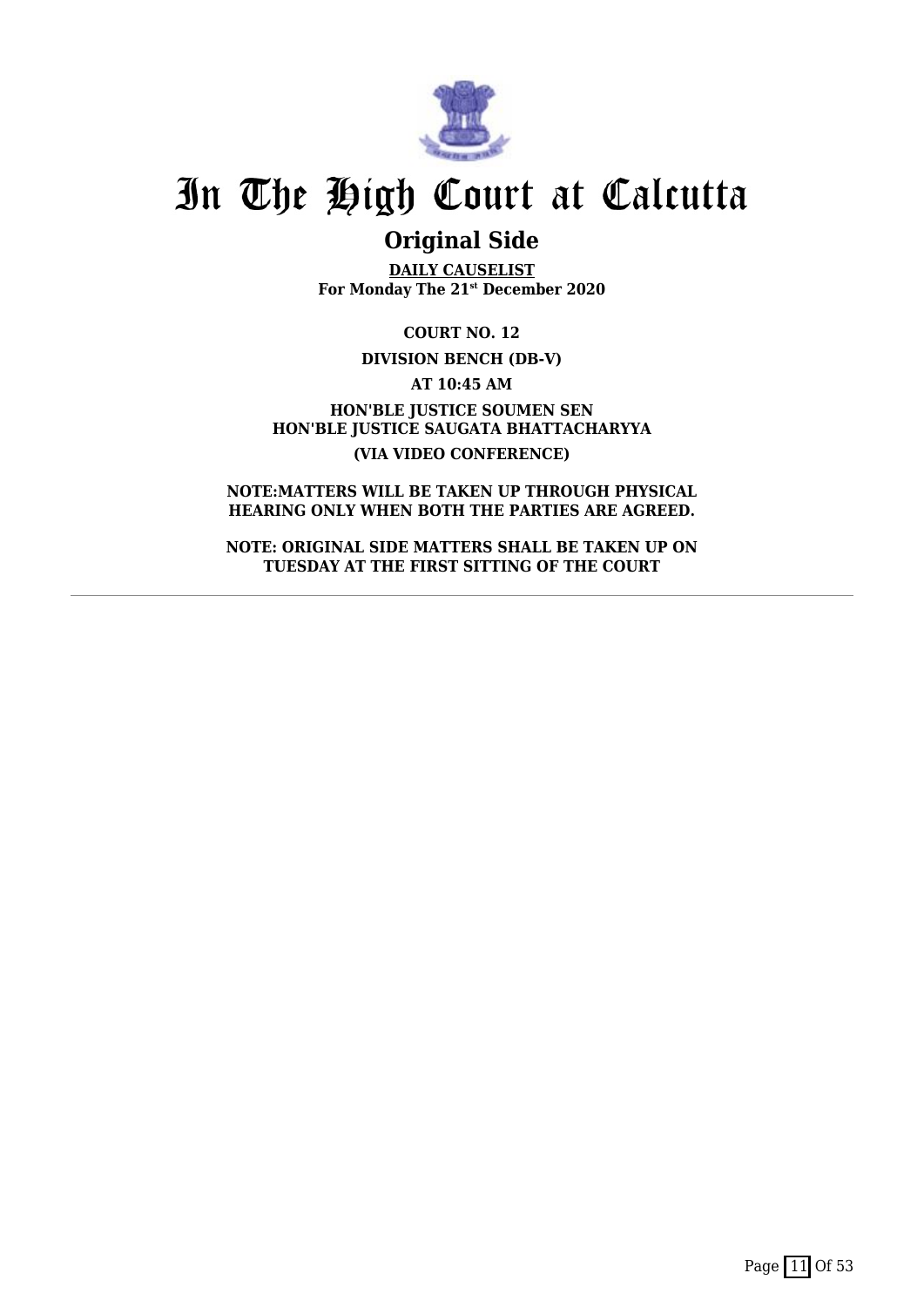

## **Original Side**

**DAILY CAUSELIST For Monday The 21st December 2020**

**COURT NO. 5**

**DIVISION BENCH (DB-VII)**

**AT 10:45 AM**

**HON'BLE JUSTICE SUBRATA TALUKDAR HONBLE JUSTICE ANIRUDDHA ROY (VIA VIDEO CONFERENCE)**

#### **NOTE:MATTERS WILL BE TAKEN UP THROUGH PHYSICAL HEARING ONLY WHEN BOTH THE PARTIES ARE AGREED**

**ON AND FROM WEDNESDAY, 9TH DECEMBER,2020 TO THURSDAY, 24TH DECEMBER, 2020 - WILL SIT TOGETHER AND TAKE THE DETERMINATION OF HON'BLE JUSTICE SUBRATA TALUKDAR AND HON'BLE JUSTICE SUBHASIS DASGUPTA**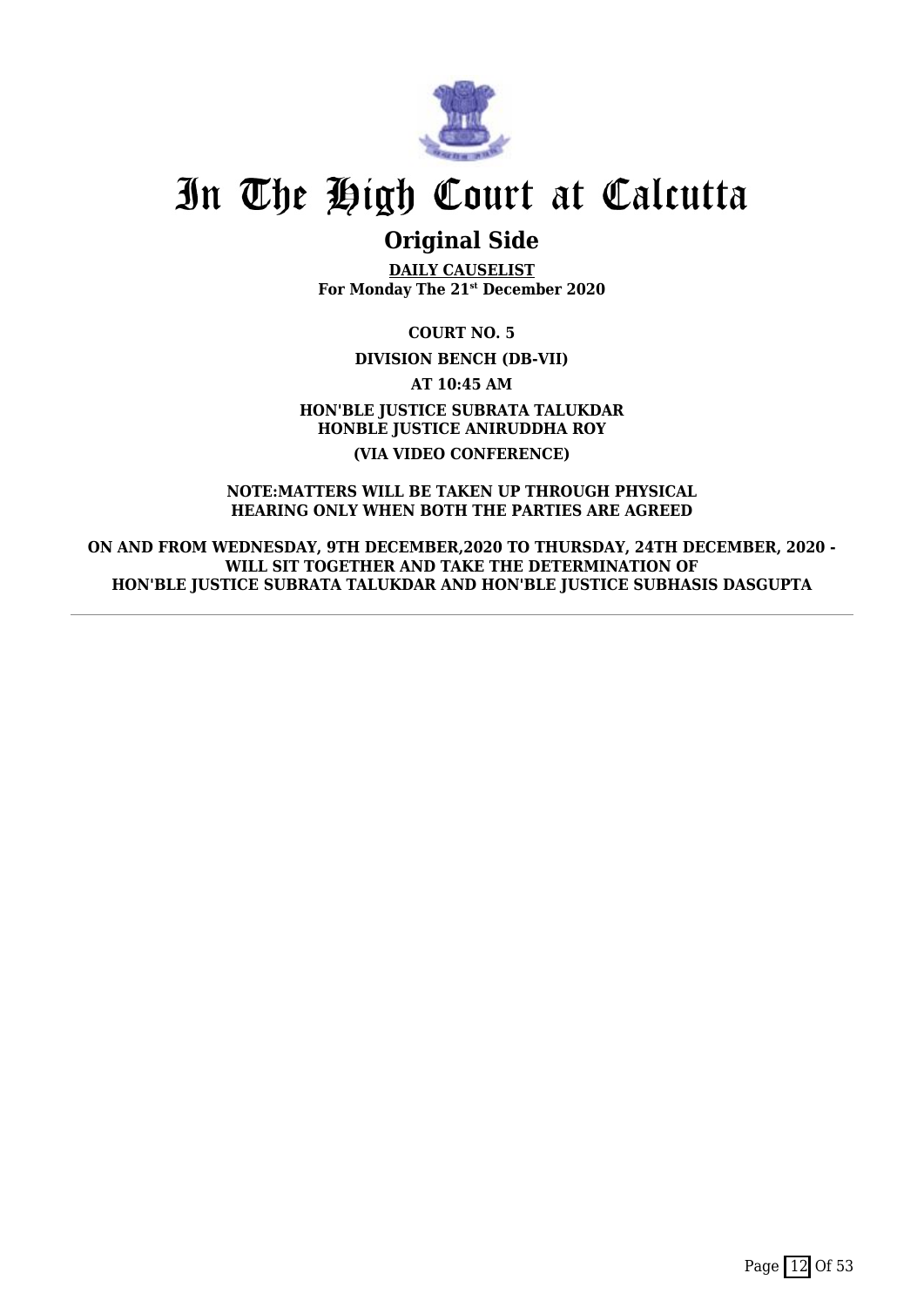

## **Original Side**

**DAILY CAUSELIST For Monday The 21st December 2020**

**COURT NO. 25 SINGLE BENCH (SB-I) AT 2:00 PM HON'BLE JUSTICE TAPABRATA CHAKRABORTY (VIA VIDEO CONFERENCE)**

**NOTE:MATTERS WILL BE TAKEN UP THROUGH PHYSICAL HEARING ONLY WHEN BOTH PARTIES ARE AGREED**

**NOTE : ON EVERY THURSDAY ORIGINAL SIDE MATTERS WILL BE TAKEN UP AT 2:00 P.M.**

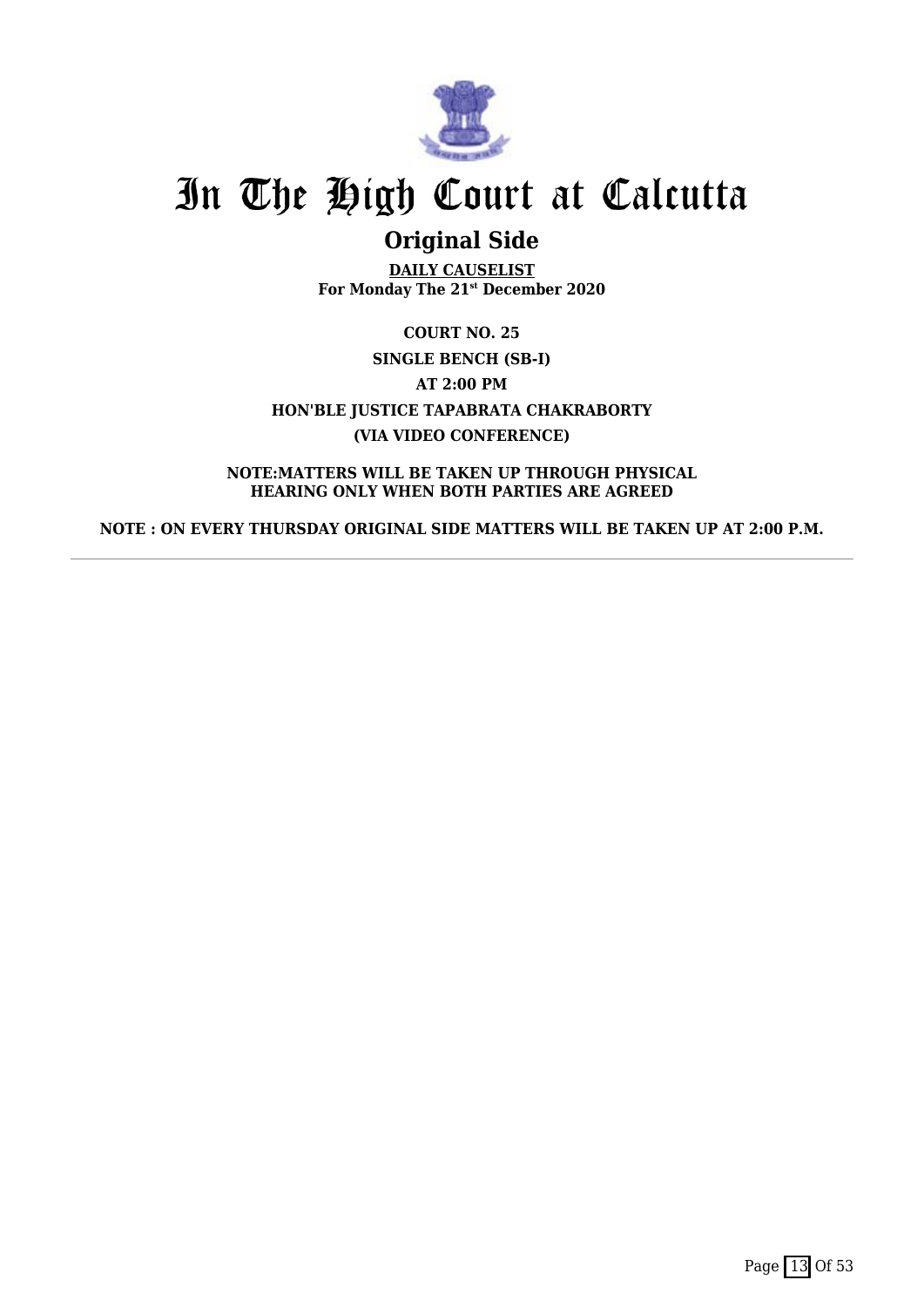

### **Original Side**

**DAILY CAUSELIST For Monday The 21st December 2020**

### **COURT NO. 4 SINGLE BENCH (SB-II) AT 3:00 PM HON'BLE JUSTICE ARINDAM SINHA (VIA VIDEO CONFERENCE)**

#### **NOTE:MATTERS WILL BE TAKEN UP THROUGH PHYSICAL HEARING ONLY WHEN BOTH THE PARTIES ARE AGREED.**

#### **NOTE : 1) ON MONDAY, TUESDAY AND THURSDAY ORIGINAL SIDE MATTERS WILL BE TAKEN UP FROM 3:00 P.M.**

#### **2) ON WEDNESDAY ORIGINAL SIDE MATTERS WILL BE TAKEN UP FROM 10:45 A.M.**

#### **FOR JUDGEMENT** 1 AP/482/2019  $[S.A.]$ SENBO ENGINEERING LIMITED VS HOOGHLY RIVER BRIDGE COMMISSIONERS NILAY SENGUPTA FOX & MONDAL **TO BE MENTIONED** 2 IA NO. GA/4/2020 In CS/50/2011 JAIN INFRAPROJECTS LTD. Vs GLORIA MEHRA WALKER & ORS. Pushan Majumdar SANJAY GINODIA 3 EC/144/2016  $[S.A.]$ HULASH CHAND JAIN & ORS. VS SURESH KUMAR JAIN & ORS. SANDERSONS & MORGANS NILANJAN PAL **CHOUDHURY FOR DISMISSAL** 4 IA NO. GA/6/2019 (Old No: GA/114/2019) RIGVEDA MARITIME PT LTD Vs THE O& P INTERESTED IN VESSEL M.V. VSEVOLOD BELETSKIY & ANR P.BASU & CO S.K.DAS & CO

In AS/3/2017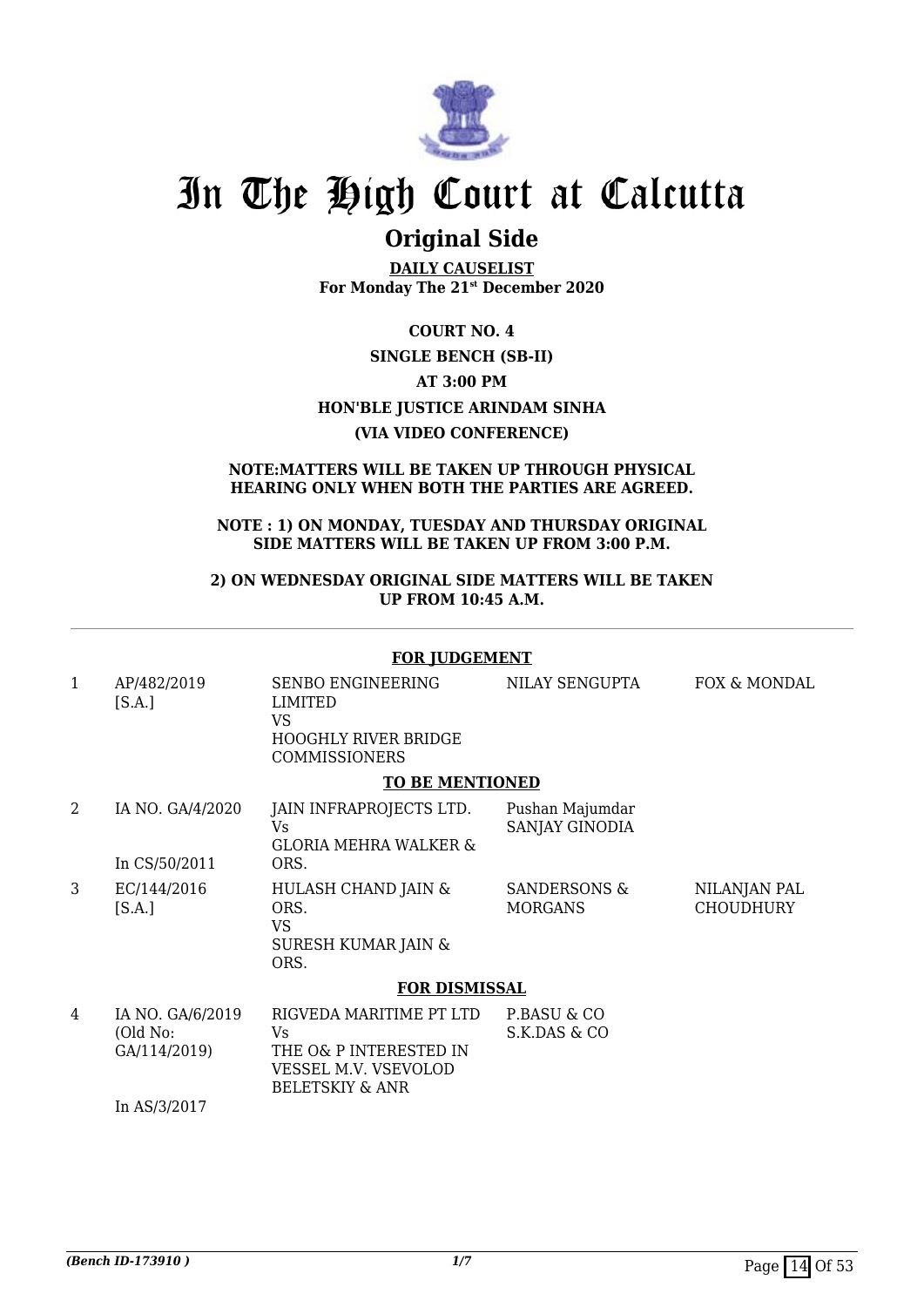| 5  | WPO/526/2019                                  | <b>BIMAN PAN</b><br><b>VS</b>                                                                                                     | PRASHANT AGARWAL                                                                   | ASHIM KR.<br><b>CHATTERJEE (FOR</b> |
|----|-----------------------------------------------|-----------------------------------------------------------------------------------------------------------------------------------|------------------------------------------------------------------------------------|-------------------------------------|
|    |                                               | THE KOLKATA MUNICIPAL<br><b>CORPORATION AND ORS</b>                                                                               |                                                                                    | RES.5-13)                           |
|    |                                               | <b>COURT APPLICATIONS UNDER ART.226</b>                                                                                           |                                                                                    |                                     |
| 6  | IA NO. GA/1/2019<br>(Old No:<br>GA/908/2019)  | TAPATI BOSE & ANR.<br>Vs<br>KOLKATA MUNICIPAL<br><b>CORPORATION &amp; ORS.</b>                                                    | <b>DEVAJYOTI</b><br><b>BHATTACHARYA</b><br><b>DEVAJYOTI</b><br><b>BHATTACHARYA</b> |                                     |
|    | In WPO/593/2018                               |                                                                                                                                   |                                                                                    |                                     |
| 7  | WPO/80/2019                                   | <b>MAGNUM ENTERPRISES</b><br>AND ANR.<br><b>VS</b>                                                                                | <b>ABHIRUP</b><br><b>CHAKRABORTY</b>                                               |                                     |
|    |                                               | THE KOLKATA MUNICIPAL<br>CORPORATION AND ORS.                                                                                     |                                                                                    |                                     |
|    | IA NO: GA/1/2019(Old No:GA/841/2019)          |                                                                                                                                   |                                                                                    |                                     |
| 8  | WPO/258/2019                                  | LAND AND BRICKS AND<br><b>ENTERTAINMENTS</b><br><b>LIMITED AND ANR</b><br><b>VS</b><br>THE STATE OF WEST<br><b>BENGAL AND ORS</b> | DAS AND COMPANY                                                                    |                                     |
| 9  | WPO/302/2019                                  | PRADIP KUMAR GHOSH<br>AND ANR.<br>VS                                                                                              | <b>AMAR KUMAR</b><br><b>HALDAR</b>                                                 |                                     |
|    |                                               | KOLKATA MUNICIPAL<br>CORPORATION AND ORS.                                                                                         |                                                                                    |                                     |
| 10 | WPO/346/2019                                  | SMT. BINA DEBI BAGARIA<br><b>AND ORS</b><br><b>VS</b><br>KOLKATA MUNICIPAL<br><b>CORPORATION AND 2</b><br><b>OTHERS</b>           | <b>MOUMITA DAS</b>                                                                 |                                     |
|    | IA NO: GA/1/2020(Old No:GA/498/2020)          |                                                                                                                                   |                                                                                    |                                     |
|    | wt11 WPO/455/2019                             | SMT. BINA DEBI BAGARIA<br>AND ORS<br><b>VS</b><br>KOLKATA MUNICIPAL<br><b>CORPORATION AND 3</b><br><b>OTHERS</b>                  | LAL MOHAN HAJRA                                                                    |                                     |
|    | IA NO: GA/1/2020(Old No:GA/501/2020)          |                                                                                                                                   |                                                                                    |                                     |
| 12 | IA NO. GA/1/2020<br>(Old No:<br>GA/1007/2020) | <b>ALTABUR RAHAMAN</b><br>MOLLAH AND ANR.<br><b>Vs</b><br>MAYOR IN COUNCIL AND<br>ORS.                                            | SANDERSONS AND<br><b>MORGANS</b><br>SANDERSONS AND<br><b>MORGANS</b>               |                                     |
|    | In WPO/379/2019                               |                                                                                                                                   |                                                                                    |                                     |
| 13 | WPO/418/2019                                  | MAHBOOB ALAM<br><b>VS</b><br>THE KOLKATA MUNICIPAL<br>CORPORATION AND ORS.                                                        | <b>SWARVANU SAHA</b>                                                               |                                     |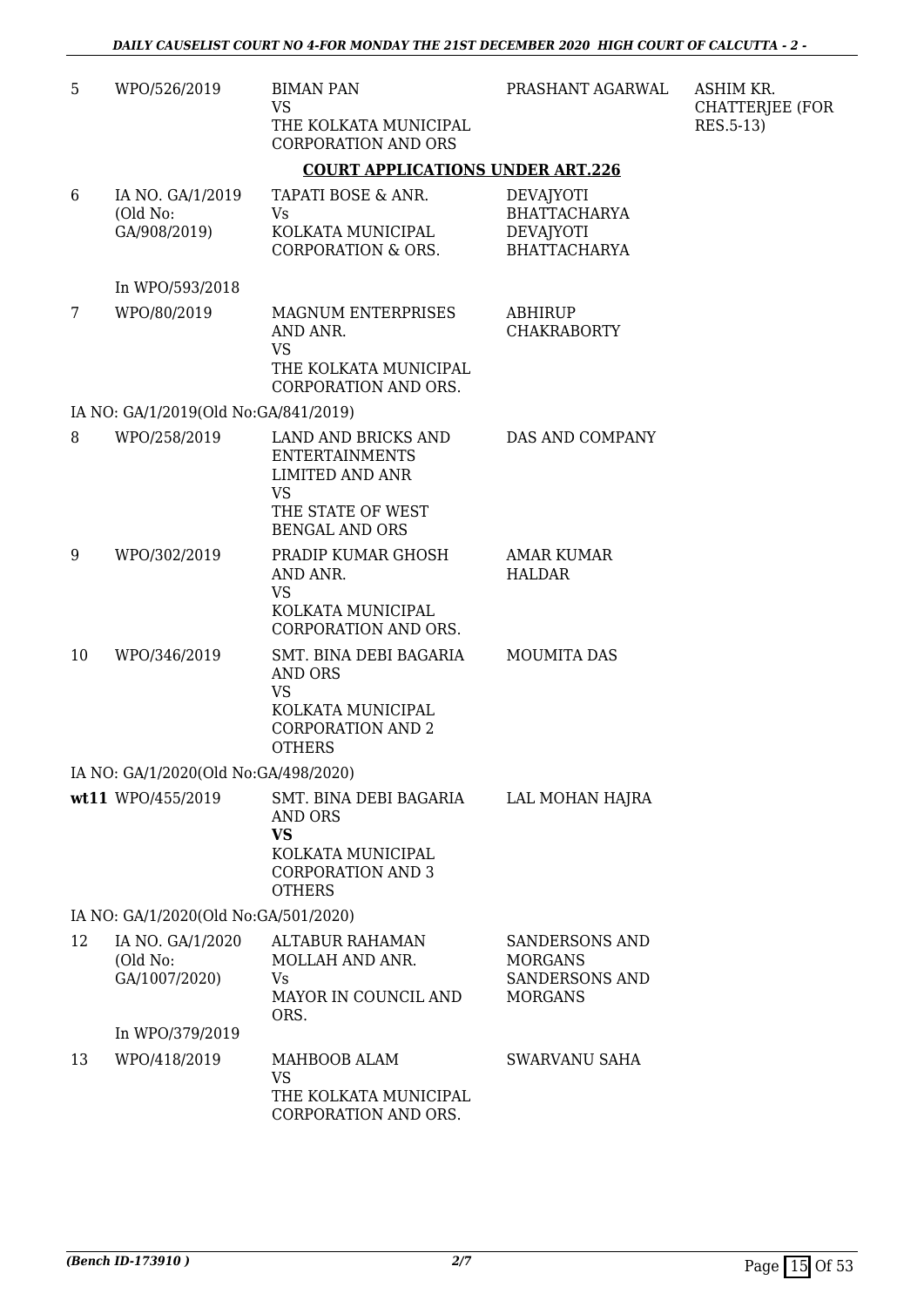| 14 | WPO/433/2019 | <b>SUKHAMOY MALLICK</b><br><b>VS</b><br>THE KOLKATA MUNICIPAL<br><b>CORPORATION AND ORS</b>                              | MAHABOOB AHMED                       |                                                                                   |
|----|--------------|--------------------------------------------------------------------------------------------------------------------------|--------------------------------------|-----------------------------------------------------------------------------------|
| 15 | WPO/435/2019 | <b>JIBAN KUMAR SEN</b><br><b>VS</b><br>THE KOLKATA MUNICIPAL<br><b>CORPORATION AND 3</b><br><b>OTHERS</b>                | M/S. N.C. BOSE AND<br>CO.            |                                                                                   |
| 16 | WPO/443/2019 | SANJOY DUTTA<br><b>VS</b><br>THE KOLKATA MUNICIPAL<br><b>CORPORATION AND ORS</b>                                         | <b>DEB KUMAR</b><br><b>CHANDRA</b>   |                                                                                   |
| 17 | WPO/444/2019 | RAJKUMAR SINGH AND ANR<br>VS<br>THE KOLKATA MUNICIPAL<br><b>CORPORATION AND ORS</b>                                      | ANJAN<br><b>BHATTACHARYA</b>         | <b>SOUNAK</b><br><b>BHATTACHARYA</b><br>(FOR RES.5.6)                             |
| 18 | WPO/446/2019 | RAMPURIA INDUSTRIES<br>AND INVESTMENTS<br>LIMITED AND ANR.<br><b>VS</b><br>KOLKATA MUNICIPAL<br>CORPORATION AND ORS.     | MANNA AND CO.                        |                                                                                   |
| 19 | WPO/452/2019 | PRABIR PALADHI AND 3<br><b>OTHERS</b><br><b>VS</b><br>THE KOLKATA MUNICIPAL<br><b>CORPORATION AND 8</b><br><b>OTHERS</b> | <b>SUTIRTHA DAS</b>                  | NITIN KR. DAS (FOR<br>RES.9                                                       |
| 20 | WPO/469/2019 | BIPIN MEHTA AND ORS<br><b>VS</b><br>KOLKATA MUNICIPAL<br><b>CORPORATION AND ORS</b>                                      | PRADEEP PANDEY                       |                                                                                   |
| 21 | WPO/470/2019 | SMT. SUHASINI LOHIA<br><b>VS</b><br>KOLKATA MUNICIPAL<br>CORPORATION AND ORS.                                            | S. KAKRANIA AND CO.                  | <b>MUKHERJEE</b><br>PRASAD &<br>ASSO.(FOR PRO.<br>RES.<br>16, 17, 18, 22, 24, 28) |
| 22 | WPO/473/2019 | KALLU BABU LALCHAND<br>HUF<br><b>VS</b><br>KOLKATA MUNICIPAL<br><b>CORPORATION AND 6</b><br><b>OTHERS</b>                | <b>VINAY KUMAR</b><br><b>PUROHIT</b> |                                                                                   |
| 23 | WPO/475/2019 | MOHANLAL KHEMKA AND<br><b>ANR</b><br><b>VS</b><br>KOLKATA MUNICIPAL<br><b>CORPORATION AND 7</b><br><b>OTHERS</b>         | PRADEEP KUMAR<br>JEWRAJKA            |                                                                                   |
| 24 | WPO/494/2019 | MD. MEHTAB<br><b>VS</b><br>KOLKATA<br>MUNICIPALCORPORATION<br>AND ORS.                                                   | RAMPRAVESH SINGH                     | <b>IMTIYAZ ASLAM</b><br>LODHI (FOR RES.6)                                         |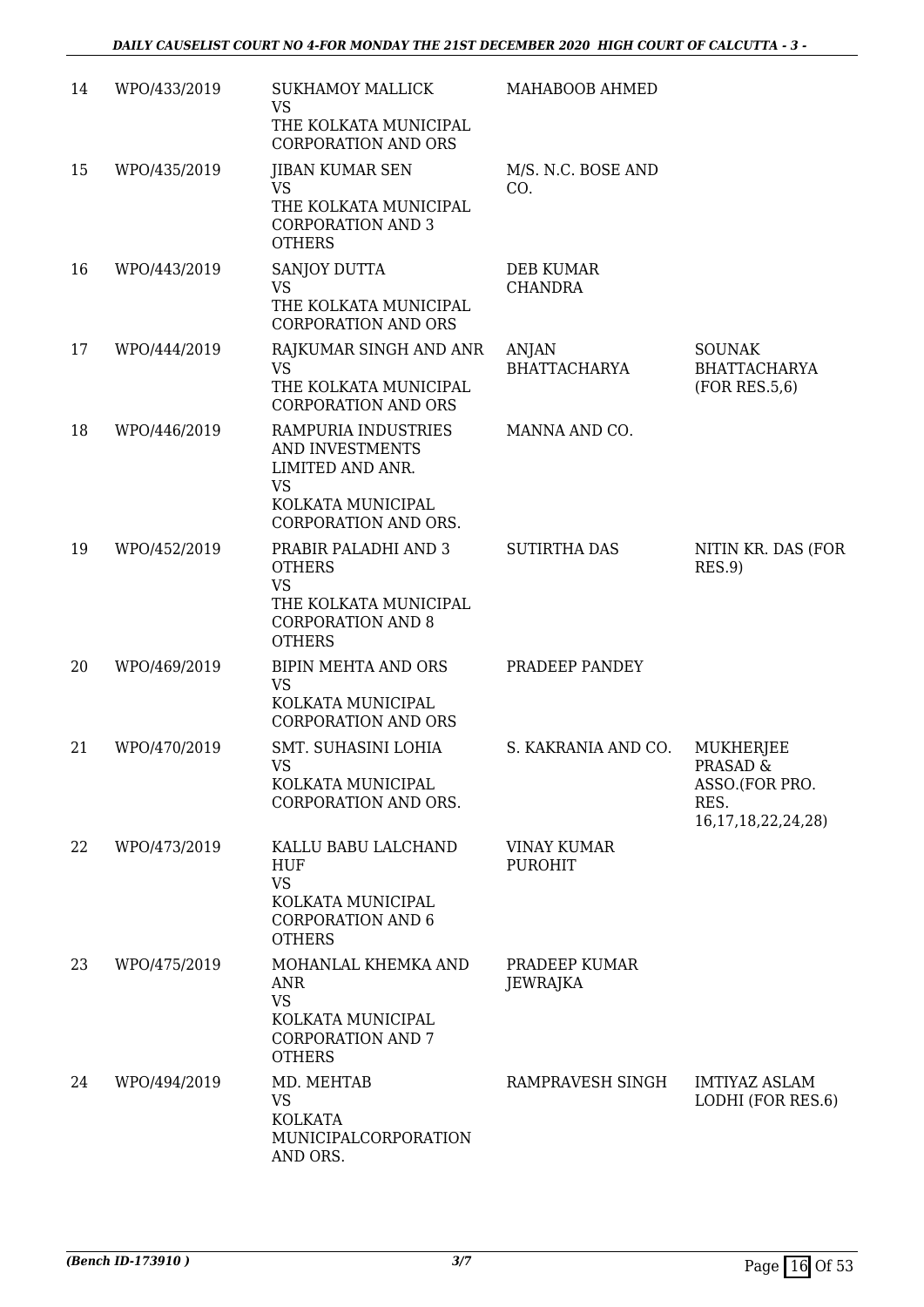| 25 | WPO/504/2019 | ADIBANSTALA MOHALLA<br>SEVA SAMITY AND ANR.<br><b>VS</b><br>KOLKATA MUNICIPAL<br>CORPORATION AND ORS. | PRIYANKAR BASU<br><b>MALLICK</b>       |                                                   |
|----|--------------|-------------------------------------------------------------------------------------------------------|----------------------------------------|---------------------------------------------------|
| 26 | WPO/505/2019 | HARIS CHANDRA DALEI<br><b>VS</b><br>THE KOLKATA MUNICIPAL<br>CORPORATION AND ORS.                     | <b>ALOTRIYA</b><br><b>MUKHERJEE</b>    |                                                   |
| 27 | WPO/519/2019 | PRASANTA SEN<br><b>VS</b><br>THE KOLKATA MUNICIPAL<br><b>CORPORATION AND ORS</b>                      | SHARMISTHA LAHA                        |                                                   |
| 28 | WPO/557/2019 | SUDIP KUSARYE AND ANR<br><b>VS</b><br>KOLKATA MUNICIPAL<br><b>CORPORATION AND 4</b><br><b>OTHERS</b>  | <b>KOUSHIK</b><br><b>BHATTACHARYYA</b> |                                                   |
| 29 | WPO/577/2019 | KRISHANA PRASAD SHAW<br><b>VS</b><br>THE KOLKATA MUNICIPAL<br><b>CORPORATION AND ORS</b>              | <b>SK SAMIM AKHTER</b>                 |                                                   |
| 30 | WPO/594/2019 | LAKHU DUBEY<br><b>VS</b><br>THE KOLKATA MUNICIPAL<br><b>CORPORATION AND ORS</b>                       | MAHABOOB AHMED                         |                                                   |
| 31 | WPO/600/2019 | MD. ALLAUDDIN AND ORS<br><b>VS</b><br>KOLKATA MUNICIPAL<br><b>CORPORATION AND ORS</b>                 | <b>SANCHITA</b><br><b>CHAUDHURI</b>    |                                                   |
| 32 | WPO/606/2019 | ABDUL KADER AND ORS.<br><b>VS</b><br>KOLKATA MUNICIPAL<br>CORPORATION AND ORS.                        | SK. REAZUL ISLAM                       | SABYASACHI<br><b>BHATTACHARJEE</b><br>(PVT. RES.) |
| 33 | WPO/633/2019 | RENU SHAW AND ANR.<br>VS<br>THE KOLKATA MUNICIPAL<br><b>CORPORATION AND ORS</b>                       | <b>GAUTAM DAS</b>                      |                                                   |
| 34 | WPO/635/2019 | BIKASH KAMAL BANERJEE<br><b>VS</b><br>KOLKATA MUNICIPAL<br>CORPORATION AND ORS.                       | KHAITAN AND CO.                        |                                                   |
| 35 | WPO/643/2019 | RADHEYSHYAM KESHRI<br><b>VS</b><br>STATE OF WEST BENGAL<br><b>AND ORS</b>                             | NILAY SENGUPTA                         | <b>GARGI GOSWAMI</b><br>(FOR RES.6)               |
| 36 | WPO/646/2019 | RATAN SINGH<br><b>VS</b><br>THE KOLKATA MUNICIPAL<br>CORPORATION AND ORS.                             | ARPITA BASU                            |                                                   |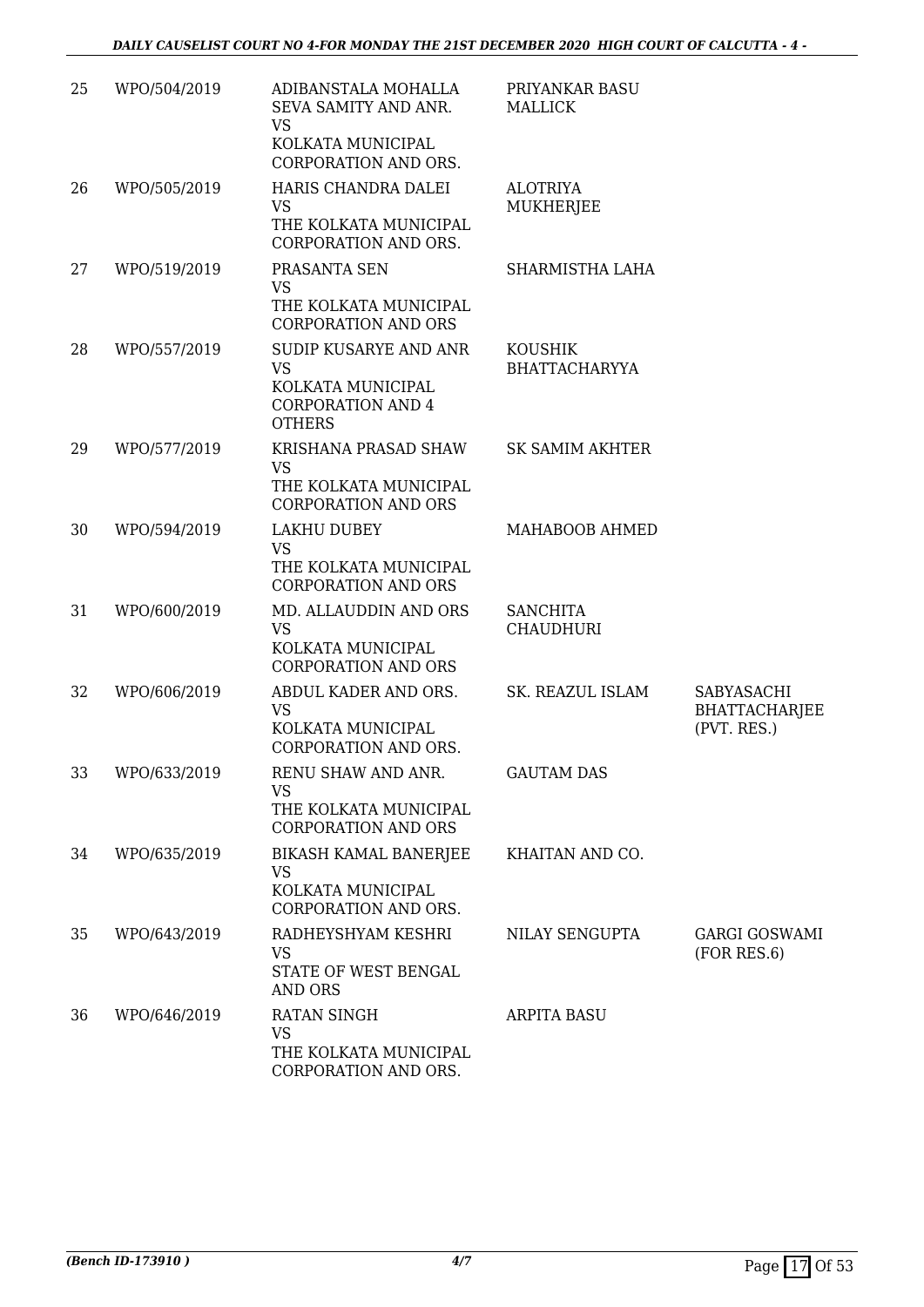| 37 | WPO/6/2020  | <b>AFSHA NADIM</b><br><b>VS</b>                                                                           | RAMIJ MUNSI                        |
|----|-------------|-----------------------------------------------------------------------------------------------------------|------------------------------------|
|    |             | THE KOLKATA MUNICIPAL<br><b>CORPORATION AND 6</b><br><b>OTHERS</b>                                        |                                    |
| 38 | WPO/7/2020  | OM PRAKASH BHARTIA<br><b>VS</b><br>THE KOLKATA MUNICIPAL<br>CORPORATION AND ORS.                          | TARUNJYOTI TEWARI                  |
| 39 | WPO/17/2020 | SHAHID AHMED AND ORS<br><b>VS</b><br>KOLKATA MUNICIPAL<br><b>CORPORATION AND ORS</b>                      | NITIN KUMAR DAS                    |
| 40 | WPO/30/2020 | M/S. BRIJNATH<br>KHANDELWAL AND CO.<br><b>VS</b><br>KOLKATA MUNICIPAL<br><b>CORPORATION AND ORS.</b>      | DIPENDRA NATH<br><b>CHUNDER</b>    |
| 41 | WPO/40/2020 | <b>RARVEZ AHMED</b><br><b>VS</b><br>KOLKATA MUNICIPAL<br><b>CORPORATION AND ORS.</b>                      | RAMPRAVESH SINGH                   |
| 42 | WPO/62/2020 | SMT USHA JAISWAL<br><b>VS</b><br>THE KOLKATA MUNICIPAL<br><b>CORPORATION AND ORS</b>                      | PRODYOT KR. ROY                    |
| 43 | WPO/64/2020 | MD. MEHTAB<br><b>VS</b><br>KOLKATA MUNICIPAL<br>CORPORATION AND ORS.                                      | RAMPRAVESH SINGH                   |
| 44 | WPO/73/2020 | MIR MOHASIN ALI<br><b>VS</b><br>THE KOLKATA MUNICIPAL<br><b>CORPORATION AND 20</b><br><b>OTHERS</b>       | <b>RAMIJ MUNSI</b>                 |
| 45 | WPO/74/2020 | HILLMAN DEVELOPERS (P)<br>LTD AND ANR<br><b>VS</b><br>THE KOLKATA MUNICIPAL<br><b>CORPORATION AND ORS</b> | SIMA CHAKRABORTY                   |
| 46 | WPO/76/2020 | <b>MANISH KOCHAR</b><br><b>VS</b><br>THE KOLKATA MUNICIPAL<br>CORPORATION AND ORS.                        | <b>EMON</b><br><b>BHATTACHARYA</b> |
| 47 | WPO/91/2020 | SRI SANTOSH KUMAR<br>DALMIA<br><b>VS</b><br>THE KOLKATA MUNICIPAL<br>CORPORATION AND ORS                  | SAPTARSHI MAL                      |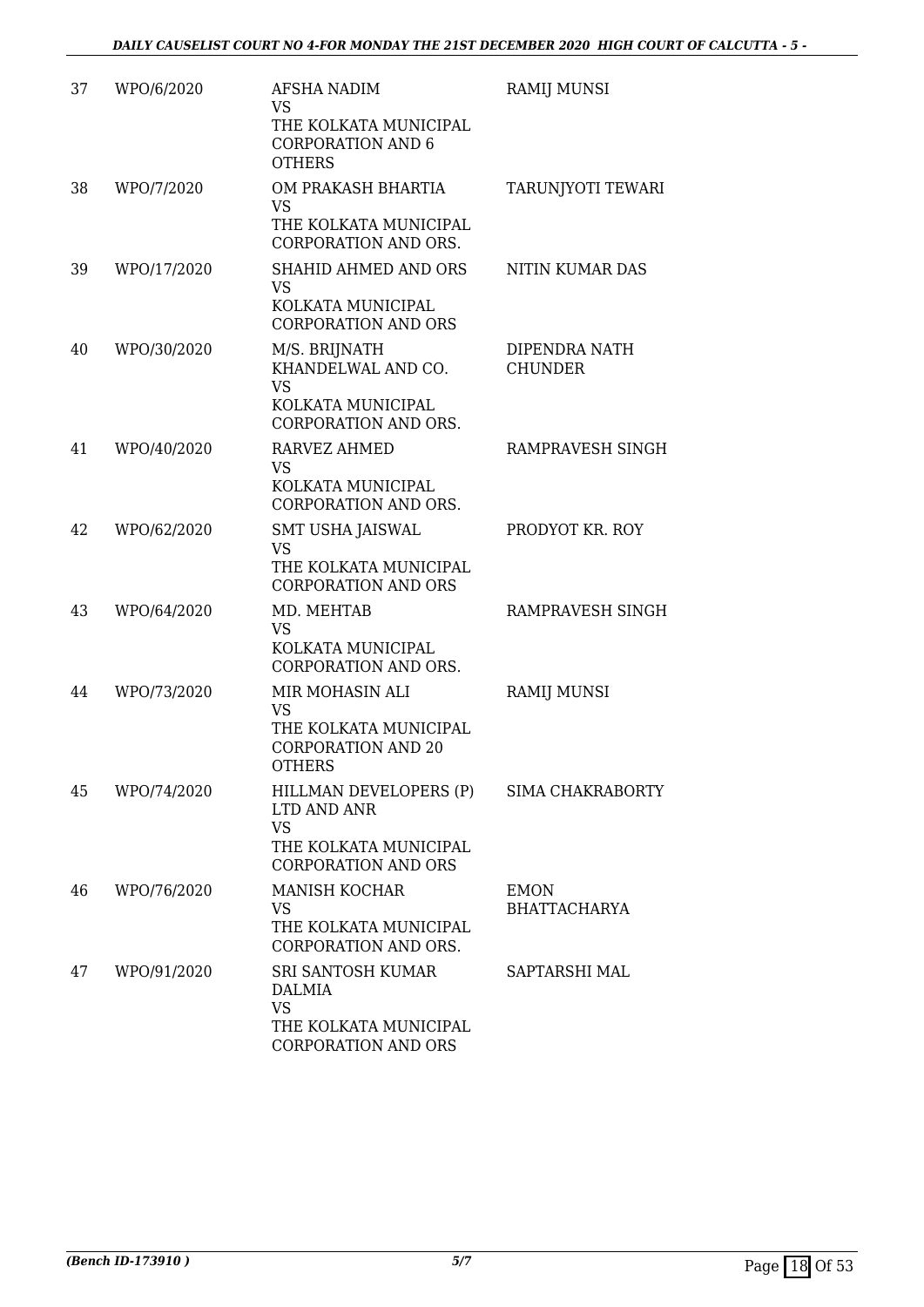| 48 | WPO/96/2020      | AJAY MADHOGARIA AND<br>ORS.<br><b>VS</b><br>KOLKATA MUNICIPAL                                                     | NILAY SENGUPTA                        |
|----|------------------|-------------------------------------------------------------------------------------------------------------------|---------------------------------------|
|    |                  | CORPORATION AND ORS.                                                                                              |                                       |
|    | IA NO: GA/1/2020 |                                                                                                                   |                                       |
| 49 | WPO/97/2020      | SAMPA DUTTA AND ANR<br><b>VS</b><br>THE STATE OF WEST<br><b>BENGAL AND ORS</b>                                    | ANIRUDHA SARKAR                       |
| 50 | WPO/127/2020     | MR. HARSH VARDHAN RUIA<br>VS.<br>KOLKATA MUNICIPAL<br>CORPORATION AND ORS.                                        | <b>SANCHARI</b><br><b>CHAKRABORTY</b> |
| 51 | WPO/134/2020     | MD. QASIM<br><b>VS</b><br>THE KOLKATA MUNICIPAL<br><b>CORPORATION AND ORS</b>                                     | SUNITI CHATTERJEE                     |
| 52 | WPO/137/2020     | <b>GAYATRI GUPTA</b><br><b>VS</b><br>KOLKATA MUNICIPAL<br>CORPORATION AND ORS.                                    | MAHESH KUMAR<br>JOSHI                 |
| 53 | WPO/138/2020     | TAPAS KUMAR MAJUMDAR<br><b>VS</b><br>STATE OF WEST BENGAL<br>AND ORS.                                             | CHIRANJIB SINHA                       |
| 54 | WPO/150/2020     | MUSTARI BEGUM AND ORS.<br><b>VS</b><br>THE STATE OF WEST<br>BENGAL AND ORS.                                       | <b>MAINAK SWARNOKAR</b>               |
| 55 | WPO/151/2020     | SILICAL HOUSING SYSTEMS<br><b>LIMITED AND ORS</b><br><b>VS</b><br>KOLKATA MUNICIPAL<br><b>CORPORATION AND ORS</b> | <b>VICTOR MOSES AND</b><br>CO         |
| 56 | WPO/182/2020     | MR. ARTAK SARGSYAN<br><b>VS</b><br>STATE OF WEST BENGAL<br>AND ORS.                                               | CHIRANJIB SINHA                       |
| 57 | WPO/240/2020     | SURESH CHAND JAIN<br><b>VS</b><br>THE KOLKATA MUNICIPAL<br>CORPORATION AND ORS.                                   | TEESHAM DAS                           |
| 58 | WPO/384/2020     | MAHERJAN BIBI<br><b>VS</b><br>THE KOLKATA MUNICIPAL<br>CORPORATION AND ORS.                                       | <b>JAVED MAJID</b>                    |
| 59 | WPO/400/2020     | ANIL GHOSH<br><b>VS</b><br>THE KOLKATA MUNICIPAL<br>CORPORATION AND ORS.                                          | MR. SUNNY NANDY                       |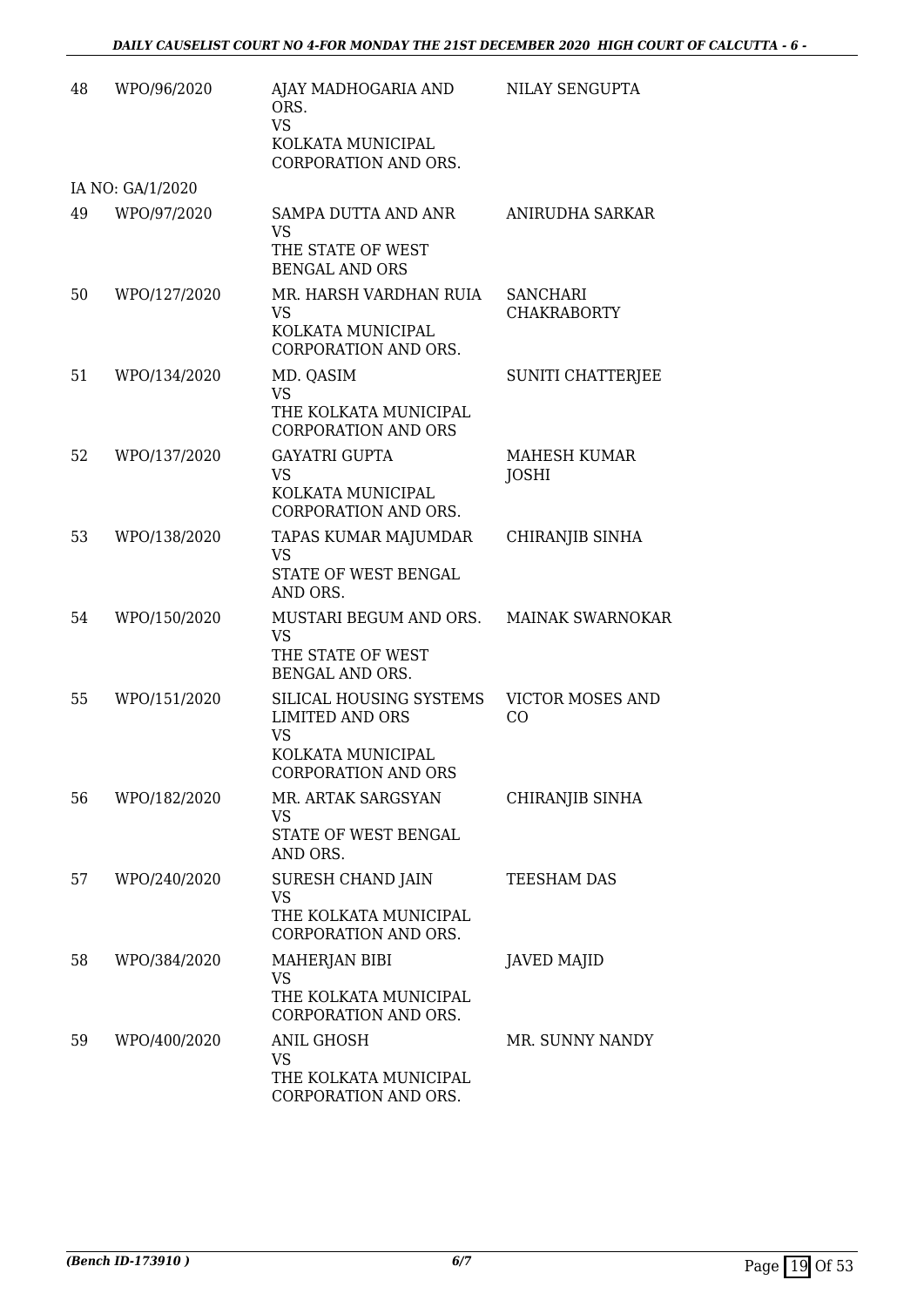| 60 | WPO/407/2020           | SMT NIHAR LAW AND ANR<br><b>VS</b><br>THE KOLKATA MUNICIPAL<br><b>CORPORATION AND ORS</b>                   | <b>SYANTAN BOSE</b>   |
|----|------------------------|-------------------------------------------------------------------------------------------------------------|-----------------------|
| 61 | WPO/408/2020           | MD. NASIM<br>VS.<br>THE KOLKATA MUNICIPAL<br><b>CORPORATION AND ORS.</b>                                    | <b>JAVED MAJID</b>    |
| 62 | WPO/413/2020           | SATYA NARAYAN KARAN<br>AND ANR<br>VS.<br>THE KOLKATA MUNICIPAL<br><b>CORPORATION AND ORS</b>                | <b>NEIL BASU</b>      |
| 63 | WPO/438/2020           | JUSTIN CONRAD NAGLE<br>AND ORS.<br><b>VS</b><br>THE KOLKATA MUNICIPAL<br><b>CORPORATION AND ORS.</b>        | <b>ABHIJIT SARKAR</b> |
|    |                        | <b>FOR HEARING</b>                                                                                          |                       |
| 64 | WPO/441/2012<br>[S.A.] | MCLEOD RUSSEL INDIA<br>LTD.& ANR.<br><b>VS</b><br>THE ASSISTANT DIRECTOR<br>OF INCOME TAX-2(1),<br>KOLKATA, | KHAITAN & CO.         |
| 65 | WPO/1082/2013          | RITA MITRA<br><b>VS</b><br>KOLKATA MUNICIPAL<br><b>CORPORATION AND ORS</b>                                  | <b>SUMITA SHAW</b>    |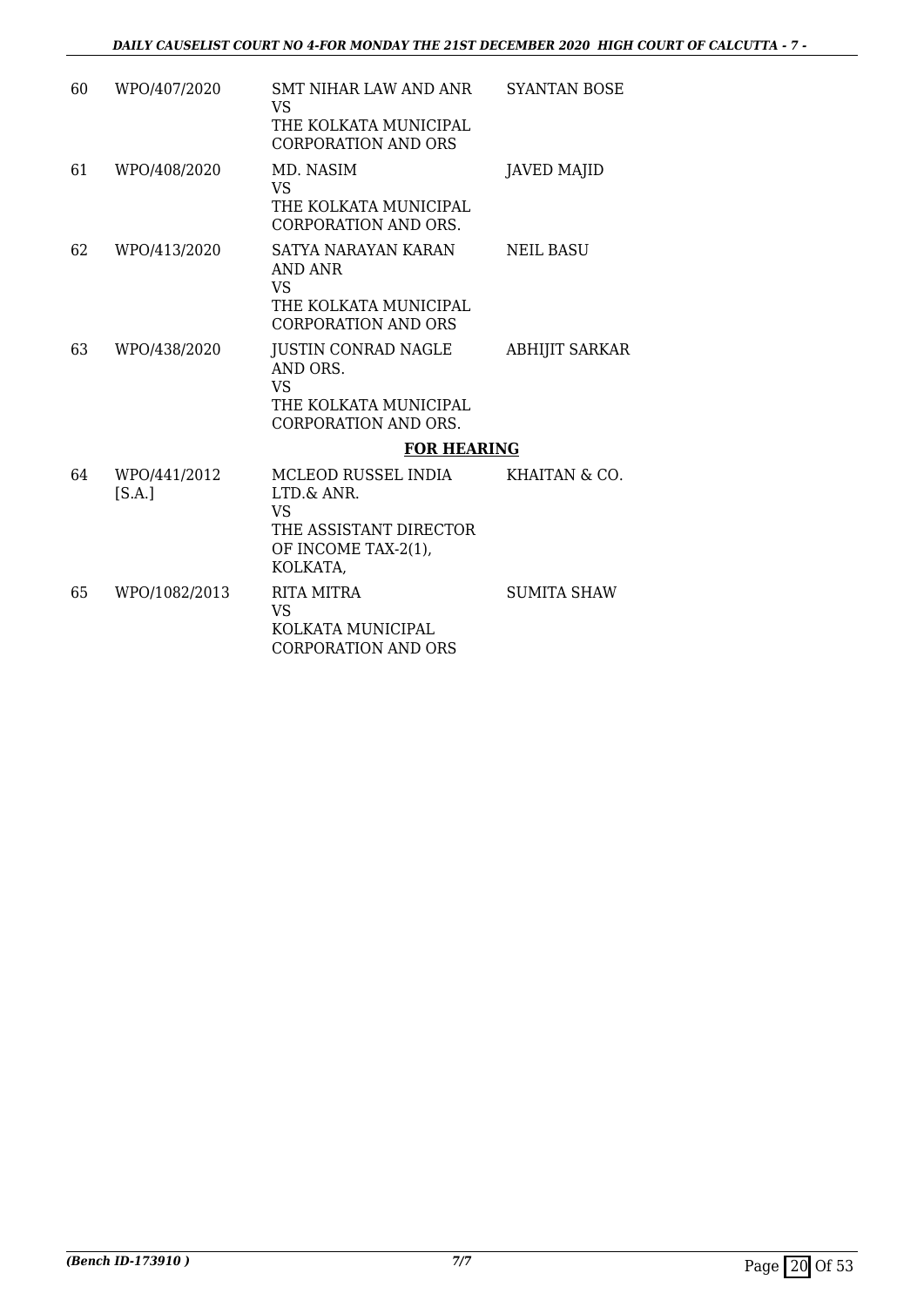

## **Original Side**

**DAILY CAUSELIST For Monday The 21st December 2020**

### **COURT NO. 6 SINGLE BENCH () AT 3:30 PM HON'BLE JUSTICE ARIJIT BANERJEE (VIA VIDEO CONFERENCE)**

#### **NOTE:MATTERS WILL BE TAKEN UP THROUGH PHYSICAL HEARING ONLY WHEN BOTH THE PARTIES ARE AGREED.**

#### **ON MONDAY, THE 21ST DECEMBER, 2020 -WILL SIT SINGLY AT 3:30 P.M. AND TAKE ONE MODIFICATION/CLARIFICATION MATTER.**

#### **TO BE MENTIONED**

( [AT 3:30 P.M.] )

1 IA NO. GA/1/2013 (Old No: GA/2439/2013)

AJAY KUMAR AGARWAL Vs GREEN CONCRETEX GLOBAL LTD

I. C. SANCHETI & CO. I.C. SANCHETI AND CO.

[AT 3:30 P.M.] In CS/286/2013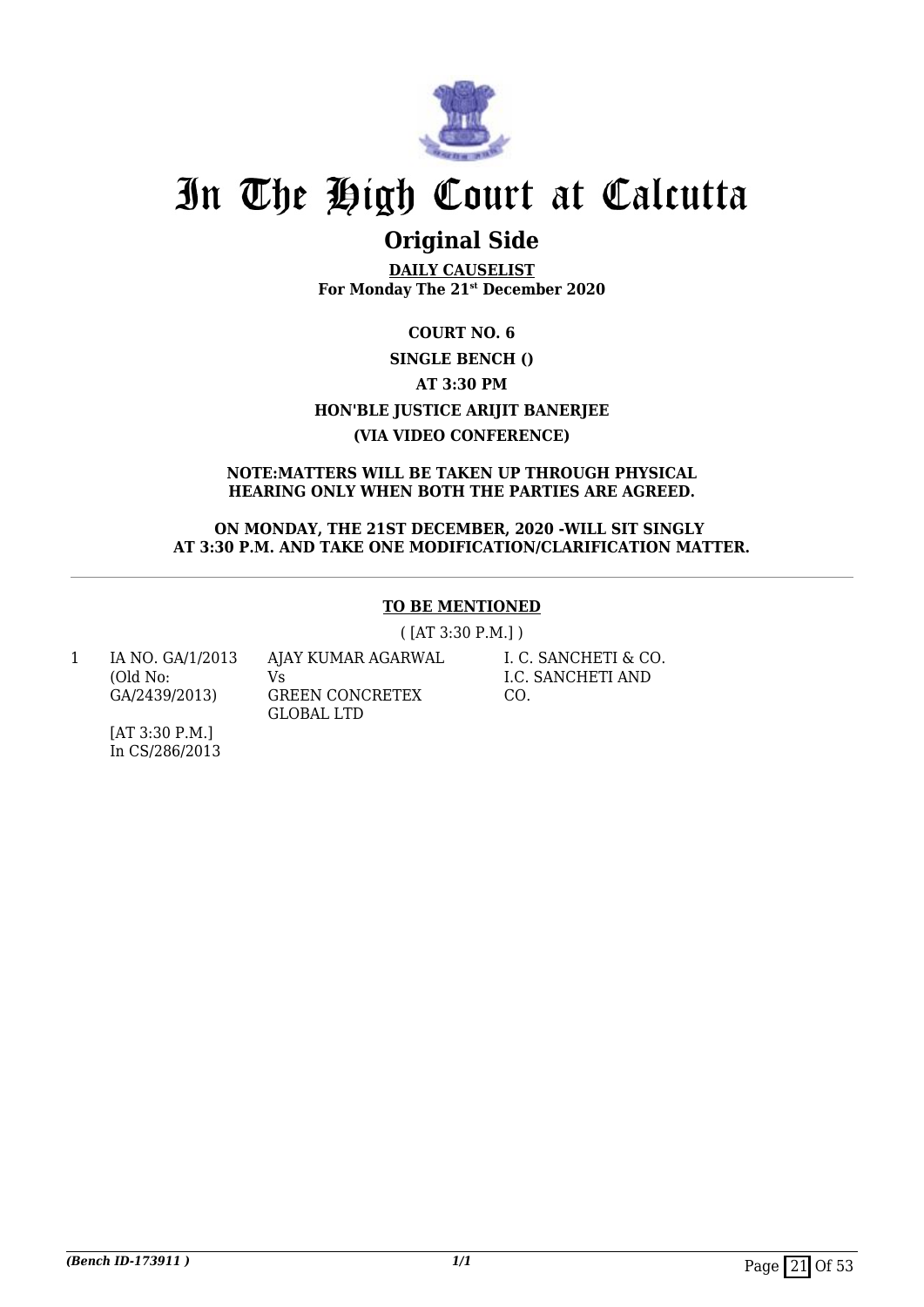

## **Original Side**

**DAILY CAUSELIST For Monday The 21st December 2020**

**COURT NO. 36 SINGLE BENCH (SB-III,COMMERCIAL BENCH) AT 10:45 AM HON'BLE JUSTICE DEBANGSU BASAK**

#### **(VIA VIDEO CONFERENCE)**

#### **NOTE:MATTERS WILL BE TAKEN UP THROUGH PHYSICAL HEARING ONLY WHEN BOTH THE PARTIES ARE AGREED.**

#### **TO BE MENTIONED**

| 1              | AP/635/2019 | MRT SIGNALS LTD<br><b>VS</b><br><b>KERNEX MICROSYSTEMS</b><br><b>INDIA LTD AND ANR</b>  | SHARMA KAJARIA<br>AND CO           | <b>ARNAB SARDAR</b><br>(FOR RES.2), FOX<br>AND MONDAL(FOR<br>RES.1) |
|----------------|-------------|-----------------------------------------------------------------------------------------|------------------------------------|---------------------------------------------------------------------|
|                |             | PRESENTATION OF PLAINT                                                                  |                                    |                                                                     |
| $\overline{2}$ | CS/158/2019 | PARIKSHIT SHAHA<br><b>VS</b><br><b>BANK OF INDIA AND 3</b><br><b>OTHERS</b>             | <b>AMIT KUMAR SAHA</b>             |                                                                     |
| 3              | CS/256/2019 | <b>MANISH KHETAN</b><br><b>VS</b><br>P. SOMARAJAN                                       | J. P. TIBREWAL AND<br>CO.          |                                                                     |
| 4              | CS/266/2019 | BHAGATPUR TEA COMPANY<br><b>LIMITED</b><br><b>VS</b><br>SAVITRI ENTERPRISES AND<br>ORS. | S. P. TEWARY                       |                                                                     |
| 5              | CS/47/2020  | <b>HARIDARSHAN SALES</b><br>PRIVATE LIMITED<br><b>VS</b><br>MONOTYPE INDIA LIMITED      | <b>ASHOK KUMAR</b><br><b>SINGH</b> |                                                                     |
| 6              | CS/67/2020  | SHENTRACON TREXIM<br>PRIVATE LIMITED<br><b>VS</b><br>MRS RITA KEDIA                     | <b>ASHOK KUMAR</b><br><b>SINGH</b> |                                                                     |
| 7              | CS/68/2020  | SHENTRACON TREXIM<br>PRIVATE LIMITED<br><b>VS</b><br><b>ADITYA KEDIA</b>                | <b>ASHOK KUMAR</b><br><b>SINGH</b> |                                                                     |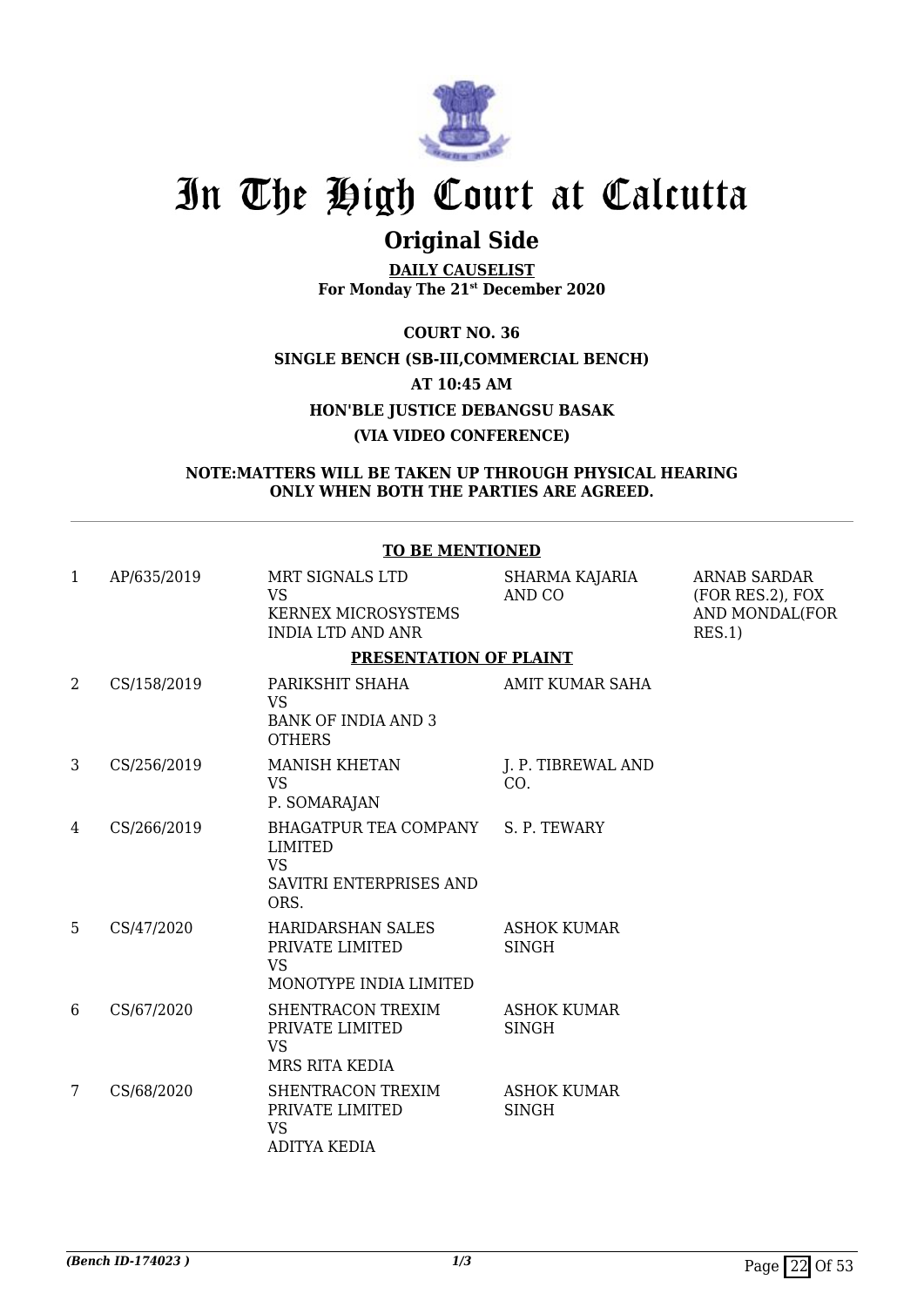| CS/142/2020 | ANUMATI CONSULTANCY<br>AND SERVICES PRIVATE<br>LIMITED<br>VS<br>WELLSIDE GLOBAL<br>PRIVATE LIMITED | KHAITAN AND CO. |
|-------------|----------------------------------------------------------------------------------------------------|-----------------|
|             |                                                                                                    |                 |

IA NO: GA/1/2020

#### **NEW MOTION (UNDER COMMERCIAL DIVISION)**

| 9  | IA NO. GA/1/2020 | DAMODAR ROPEWAYS AND<br><b>INFRALTD</b><br>Vs.                                                                         | SANDIP AGARWAL<br><b>SANDIP AGARWAL</b>    |  |
|----|------------------|------------------------------------------------------------------------------------------------------------------------|--------------------------------------------|--|
|    | In CS/144/2020   | J AND K STATE CABLE CAR<br><b>CORPORATION LTD AND</b><br><b>ORS</b>                                                    |                                            |  |
| 10 | IA NO. GA/1/2020 | <b>INDIAN CITY PROPERTIES</b><br>LIMITED AND ANR.<br><b>Vs</b>                                                         | <b>BARNIK GHOSH</b><br><b>BARNIK GHOSH</b> |  |
|    | In CS/145/2020   | RELIANCE COMMERCIAL<br><b>FINANCE LIMITED</b>                                                                          |                                            |  |
| 11 | IA NO. GA/1/2020 | <b>INDIAN CITY PROPERTIES</b><br>LIMITED AND ANR.<br><b>Vs</b>                                                         | <b>BARNIK GHOSH</b><br><b>BARNIK GHOSH</b> |  |
|    | In CS/146/2020   | RELIANCE HOME FINANCE<br><b>LIMITED</b>                                                                                |                                            |  |
| 12 | IA NO. GA/1/2020 | SRI BIPLOB MANNA AND<br>ORS.<br>Vs                                                                                     | <b>SUNNY NANDY</b><br><b>SUNNY NANDY</b>   |  |
|    | In APO/155/2020  | PRAHLAD HATI AND ORS.                                                                                                  |                                            |  |
| 13 | AP/249/2020      | SREI EQUIPMENT FINANCE<br><b>LIMITED</b><br><b>VS</b><br><b>BALASORE ALLOYS</b><br><b>LIMITED</b>                      | SINHA AND CO.                              |  |
| 14 | AP/250/2020      | SREI INFRASTRUCTURE<br>FINANCE LIMITED<br><b>VS</b><br><b>SUPREME</b><br><b>INFRASTRUCTURE INDIA</b><br><b>LIMITED</b> | <b>SAUBHIK</b><br><b>CHOWDHURY</b>         |  |
| 15 | AP/388/2020      | <b>SAF FERMION</b><br>LIMITEDSUMANTA BISWAS<br><b>VS</b><br><b>D R JOHNS LAB PVT</b><br><b>LIMITED</b>                 | <b>SUMANTA BISWAS</b>                      |  |
|    |                  | <b>ADJOURNED MOTION (UNDER COMMERCIAL DIVISION)</b>                                                                    |                                            |  |
|    | (AT 2:00 P.M.)   |                                                                                                                        |                                            |  |

| 16 | IA NO. GA/1/2019 | SOUTH CITY PROJECTS           | AJAY GAGGAR |
|----|------------------|-------------------------------|-------------|
|    | (Old No:         | (KOLKATA) LTD.                | AJAY GAGGAR |
|    | GA/2693/2019)    | Vs                            |             |
|    |                  | <b>IDEAL REAL ESTATES PVT</b> |             |
|    |                  | LTD.                          |             |
|    | In CS/255/2019   |                               |             |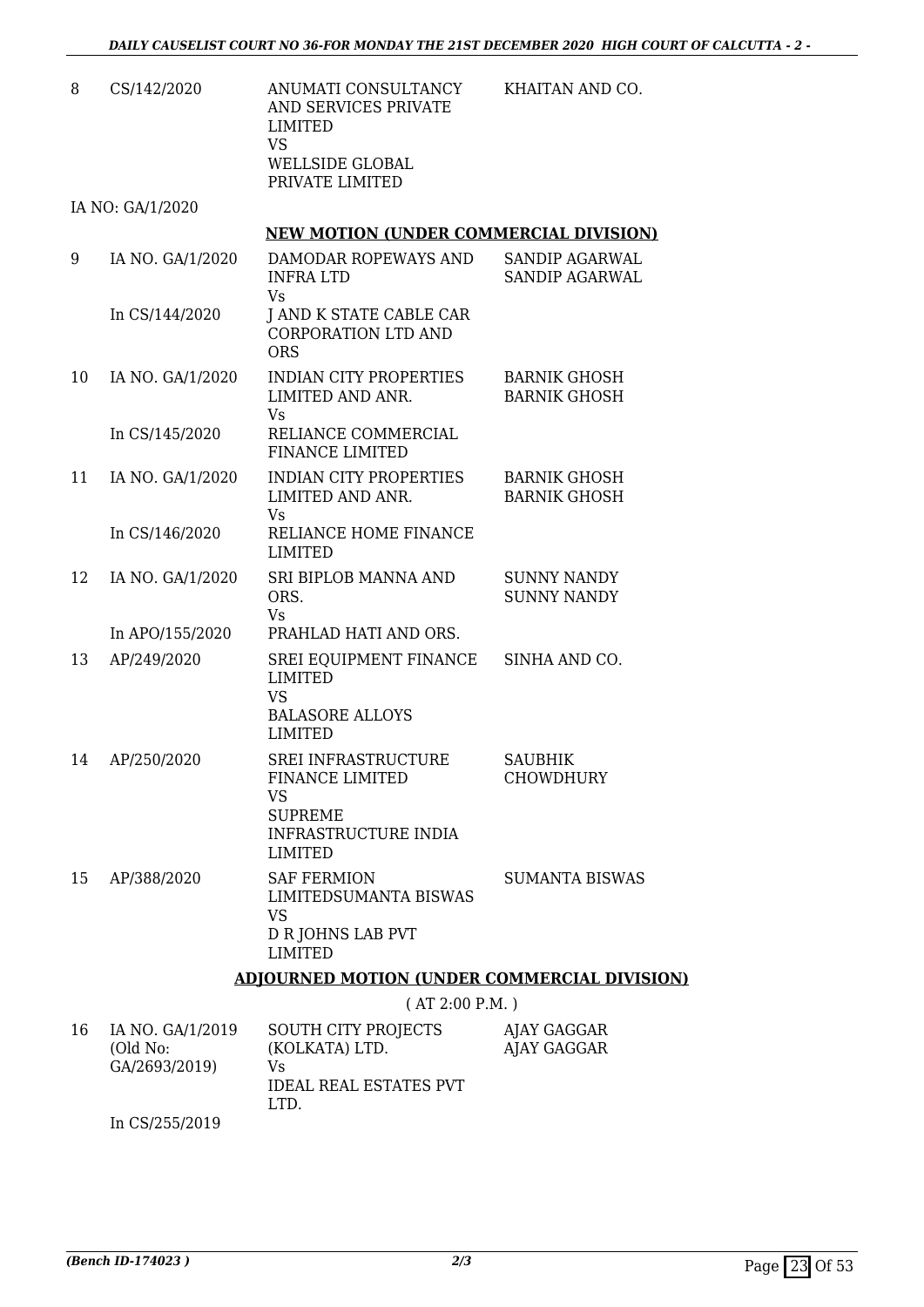17 AP/308/2020 CUPRUM BAGRODIA LIMITED VS GAINWELL COMMOSALES PRIVATE LIMITED

SHARMA KAJARIA AND CO.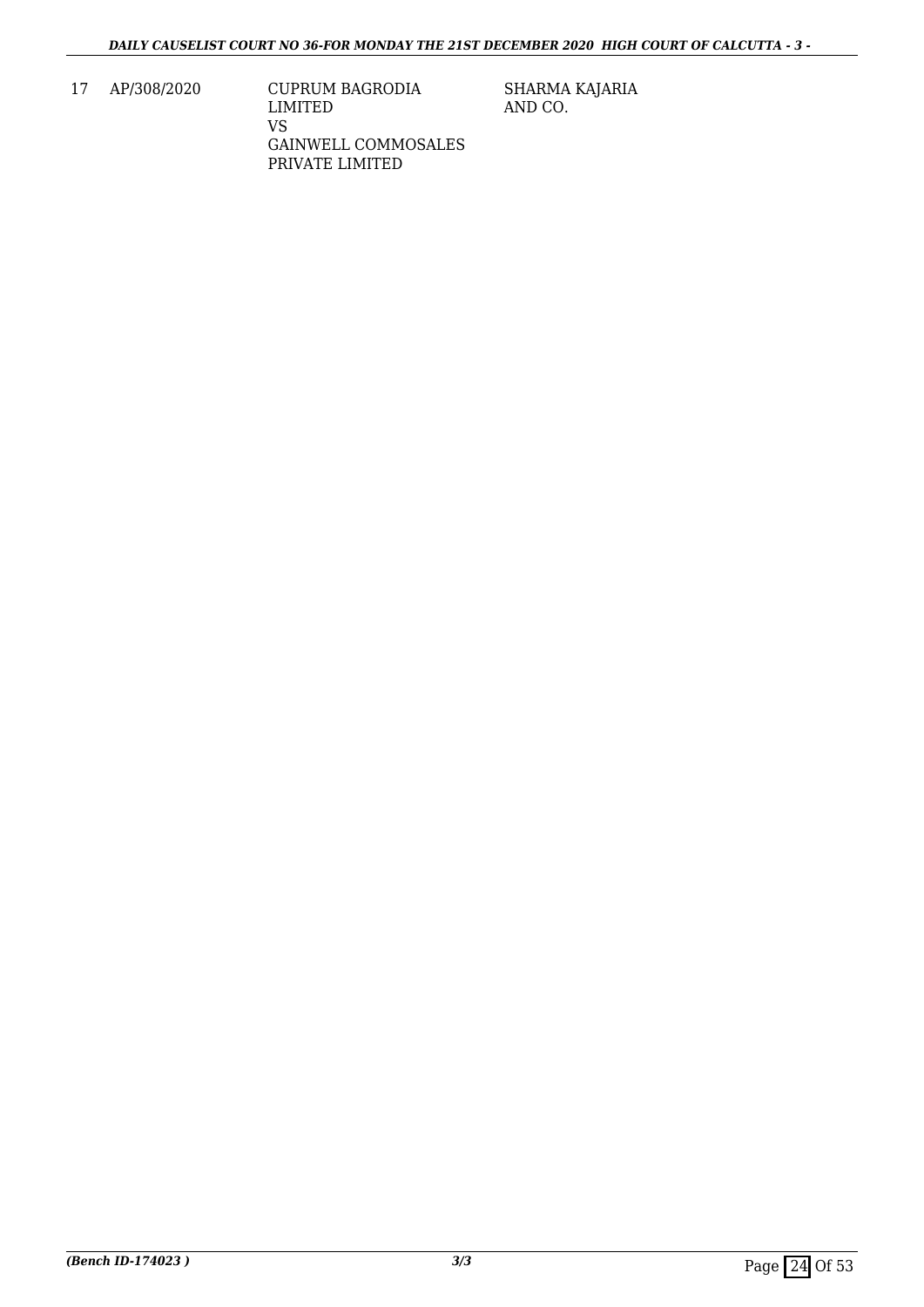

## **Original Side**

**DAILY CAUSELIST For Monday The 21st December 2020**

### **COURT NO. 36 SINGLE BENCH (SB-III) AT 10:45 AM HON'BLE JUSTICE DEBANGSU BASAK (VIA VIDEO CONFERENCE)**

#### **NOTE:MATTERS WILL BE TAKEN UP THROUGH PHYSICAL HEARING ONLY WHEN BOTH THE PARTIES ARE AGREED.**

#### **TO BE MENTIONED**

| $\mathbf{1}$ | EC/355/2015<br>[FOR]<br>WITHDRAWAL]      | KOTAK MAHINDRA BANK<br>LTD.<br>VS<br>FOROJ HOSSIN & ANR.                  | SINHA & CO.      |
|--------------|------------------------------------------|---------------------------------------------------------------------------|------------------|
|              | IA NO: GA/1/2017(Old No:GA/2481/2017)    |                                                                           |                  |
| 2            | EC/87/2016<br>[FOR]<br>WITHDRAWAL]       | KOTAK MAHINDRA BANK<br>LTD.<br>VS<br>MANOJ SINGH YADAV &<br><b>ANR</b>    | SINHA & CO.      |
| 3            | EC/298/2019<br><b>FOR</b><br>WITHDRAWAL] | MAGMA FINCORP LIMITED<br><b>VS</b><br>RAJ KANWAR BHATI AND<br>ORS.        | SINHA AND CO.    |
| 4            | EC/10/2020<br>[FOR<br>WITHDRAWAL]        | MAGMA FINCORP LIMITED<br>VS<br>RAMNATH TIWARI AND<br>ORS.                 | SINHA AND CO.    |
| 5            | EC/28/2020<br>[FOR<br>WITHDRAWAL]        | MAGMA FINCORP LIMITED<br><b>VS</b><br>RAGHVENDRA SINGH AND<br>ANR.        | SINHA AND CO.    |
|              |                                          | PRESENTATION OF PLAINT                                                    |                  |
| 6            | CS/179/2019                              | <b>JMD OVERSEAS</b><br><b>VS</b><br>AQUA DESIGNS INDIA PVT<br>LTD AND ANR | L.P.MANOT AND CO |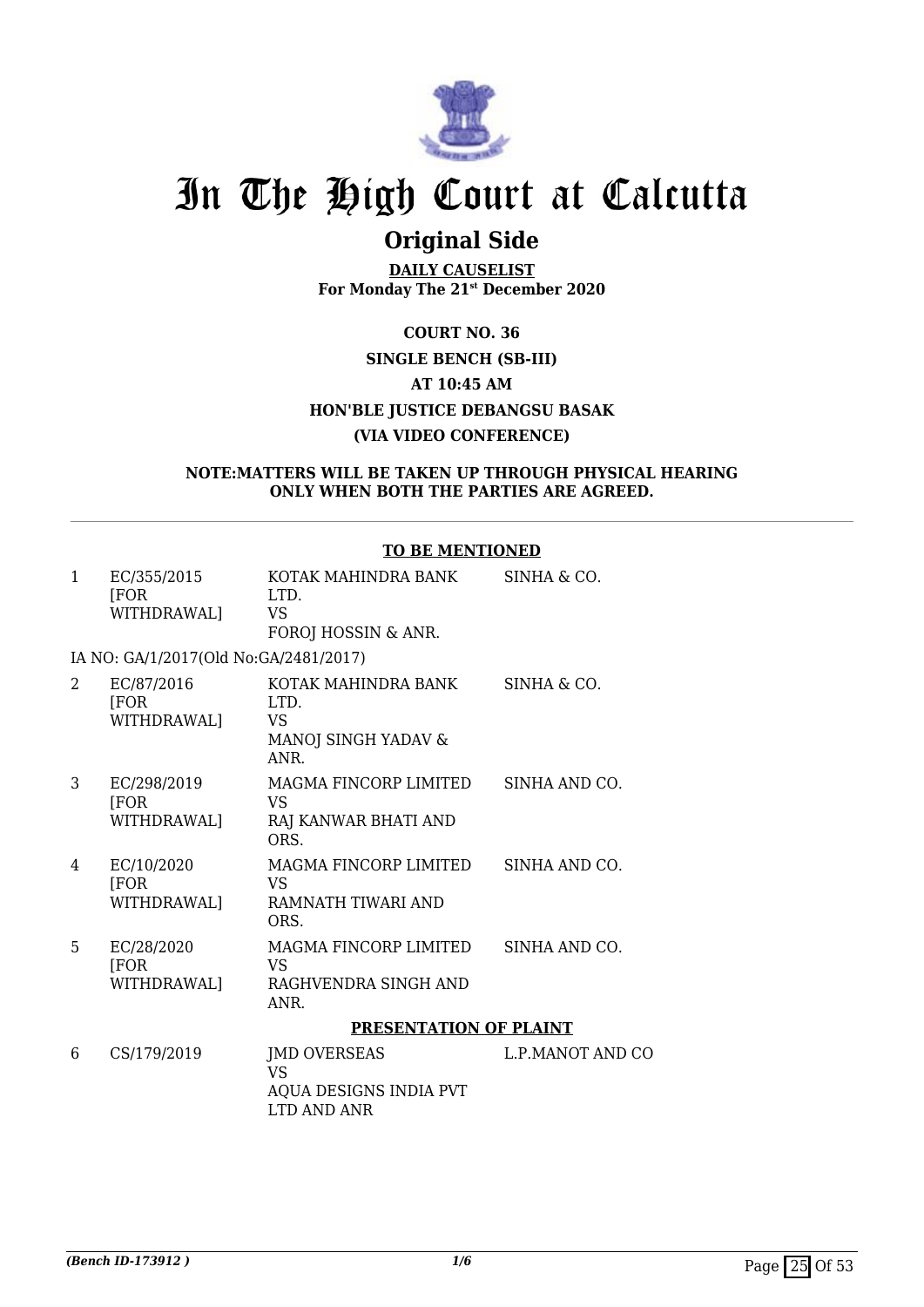| 7  | CS/277/2019 | M/S. G R POLYFILM<br>PRIVATE LIMITED AND ORS<br>VS.<br><b>ALLAHABAD BANK</b>                      | MOTI SAGAR TIWARI                   |
|----|-------------|---------------------------------------------------------------------------------------------------|-------------------------------------|
| 8  | CS/283/2019 | SYED NOWAZES RAHAMAN<br><b>VS</b><br>UMME SALMA NAIMA<br><b>BEGUM</b>                             | KALLOL GUHA<br><b>THAKURTA</b>      |
| 9  | CS/285/2019 | <b>SUDHDEO RABIDAS</b><br><b>VS</b><br><b>SUNITA RABIDAS</b>                                      | SOMNATH<br><b>GANGOPADHYAY</b>      |
| 10 | CS/286/2019 | BANAWARI LAL JALAN AND<br>ANR.<br><b>VS</b><br>SHREE NAWALGARH<br>VIDYALAYA COMMITTEE<br>AND ORS. | <b>ATISH GHOSH</b>                  |
| 11 | CS/13/2020  | <b>HIMADRI SPECIALITY</b><br>CHEMICAL LTD<br><b>VS</b><br><b>SANGITA DROLIA</b>                   | <b>AMIT KUMAR NAG</b>               |
| 12 | CS/33/2020  | RABINDRANATH JAISWAL<br><b>VS</b><br>M/S. BASU<br>BHATTACHARJEE AND CO.<br><b>PVT LTD</b>         | <b>TAPAS KUMAR</b><br><b>MONDAL</b> |
| 13 | CS/38/2020  | AKANSHA COMMODITIES<br>PVT LTD AND ORS<br><b>VS</b><br>TCI FINANCE LTD AND ANR                    | M/S L.P.TIWARI AND<br>CO            |
| 14 | CS/43/2020  | DEBONAIR VANIJYA PVT.<br>LIMITED<br><b>VS</b><br>ESHRAT JAHAN AND ANR.                            | MUKHERJEE<br>AGARWALLA AND CO.      |
| 15 | CS/96/2020  | SANGITA SAHA AND ANR<br><b>VS</b><br><b>JAYA SAHA AND ANR</b>                                     | <b>SWARAJIT DEY</b>                 |
| 16 | CS/117/2020 | SUSHIL KUMAR AGARWAL<br>VS.<br>SURENDRA KUMAR SINGHI<br><b>AND ORS</b>                            | S P BRAHMACHARI                     |
| 17 | CS/129/2020 | <b>SANKAR KUMAR DAS</b><br>VS<br><b>EMAMI AGROTECH</b><br>LIMITED AND ORS.                        | <b>RITA MALLICK</b>                 |
| 18 | CS/154/2020 | ANIL KUMAR GUPTA<br><b>VS</b><br>UNION BANK OF INDIA<br>(ERSTWHILE ANDHRA)<br>BANK) AND ORS.      | MRS. MAHESWARI<br>SHARMA            |

### **NEW MOTIONS**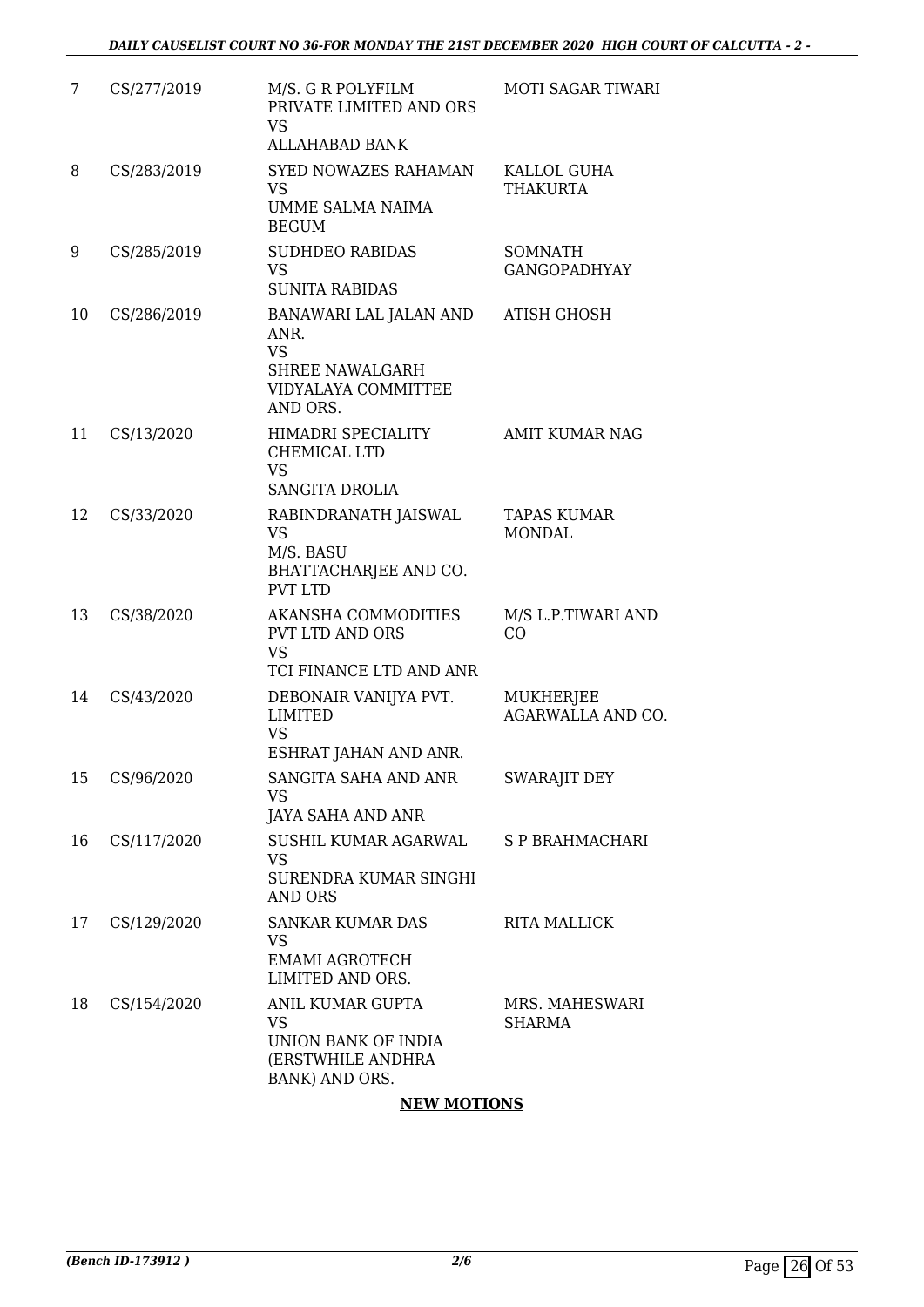| 19 | IA NO. GA/13/2020                             | <b>WOODLAND</b><br>MANUFACTURER LTD.<br><b>Vs</b>                                                     | T.BANERJEE & CO.                                              | P.K.SEN<br>BORAT, S.P. GARGA                                       |
|----|-----------------------------------------------|-------------------------------------------------------------------------------------------------------|---------------------------------------------------------------|--------------------------------------------------------------------|
|    | In CS/324/1987                                | SANKAR PROSAD GARGA<br>AND ORS.                                                                       |                                                               |                                                                    |
| 20 | IA NO. GA/24/2020                             | KAL ELECTRONICS &<br>CONSULTANCY (P) LTD.<br>Vs                                                       | <b>MUKHERJEE</b><br><b>MUKHERJEE &amp;</b><br><b>BISWAS</b>   | <b>KHAITAN</b><br>KHAITAN & CO.                                    |
|    | In CS/149/2001                                | <b>HINDUSTAN</b><br>DEVELOPMENT<br>CORPN.LTD.                                                         |                                                               |                                                                    |
| 21 | IA NO. GA/10/2020<br>(Old No:<br>GA/658/2020) | MIHIJAM VANASPATI LTD<br><b>Vs</b><br>MAERSK LINE INDIA PVT.<br>LTD.                                  | ANURAG BAGARIA                                                |                                                                    |
|    | In CS/244/2012                                |                                                                                                       |                                                               |                                                                    |
| 22 | IA NO. GA/1/2019                              | <b>ATANU LAHIRI</b>                                                                                   | <b>SHARMA KAJARIA</b>                                         |                                                                    |
|    | (Old No:<br>GA/2359/2019)                     | <b>Vs</b><br><b>SAIKAT BASU AND 12</b><br><b>OTHERS</b>                                               | AND CO.<br>SHARMA KAJARIA<br>AND CO.                          | KAMAL KRISHNA<br><b>GUHA (RES.</b><br>2,3,6,7,9, IN GA<br>2359/19) |
|    | In CS/209/2019                                |                                                                                                       |                                                               |                                                                    |
| 23 | IA NO. GA/2/2020<br>(Old No:<br>GA/134/2020)  | <b>ATANU LAHIRI</b><br><b>Vs</b><br><b>SAIKAT BASU AND 12</b><br><b>OTHERS</b>                        | SHARMA KAJARIA<br>AND CO.<br><b>SHARMA KAJARIA</b><br>AND CO. | KAMAL KRISHNA<br><b>GUHA (RES.</b><br>2,3,6,7,9, IN GA             |
|    | In CS/209/2019                                |                                                                                                       |                                                               | 2359/19)                                                           |
| 24 | IA NO. GA/3/2020<br>(Old No:<br>GA/137/2020)  | <b>ATANU LAHIRI</b><br>Vs<br><b>SAIKAT BASU AND 12</b><br><b>OTHERS</b>                               | SHARMA KAJARIA<br>AND CO.<br><b>SHARMA KAJARIA</b><br>AND CO. | KAMAL KRISHNA<br><b>GUHA (RES.</b><br>2,3,6,7,9, IN GA<br>2359/19) |
|    | In CS/209/2019                                |                                                                                                       |                                                               |                                                                    |
| 25 | CSOS/2/2020                                   | SHRI BIJAY SHANKAR<br><b>HALWASIYA AND ORS</b><br><b>VS</b><br>THE ADVOCATE GENERAL<br>OF WEST BENGAL | AYAN CHAKRABORTY                                              |                                                                    |
| 26 | IA NO. GA/1/2020                              | SMT. MADHABI MONDAL<br>AND ANR.<br><b>Vs</b>                                                          | MUKHERJE<br><b>ASSOCIATES</b><br>MUKHERJE                     |                                                                    |
|    | In APO/145/2020                               | M/S. CHOLAMANDALAM<br><b>INVESTMENT AND</b><br>FINANCE COMPANY<br>LIMITED                             | <b>ASSOCIATES</b>                                             |                                                                    |
| 27 | IA NO. GA/1/2020                              | AMIYA SEN AND ANR.<br>Vs<br>M/S. CHOLAMANDALAM                                                        | MUKHERJE<br><b>ASSOCIATES</b><br><b>MUKHERJE</b>              |                                                                    |
|    | In APO/146/2020                               | <b>INVESTMENT AND</b><br>FINANCE COMPANY<br><b>LIMITED</b>                                            | <b>ASSOCIATES</b>                                             |                                                                    |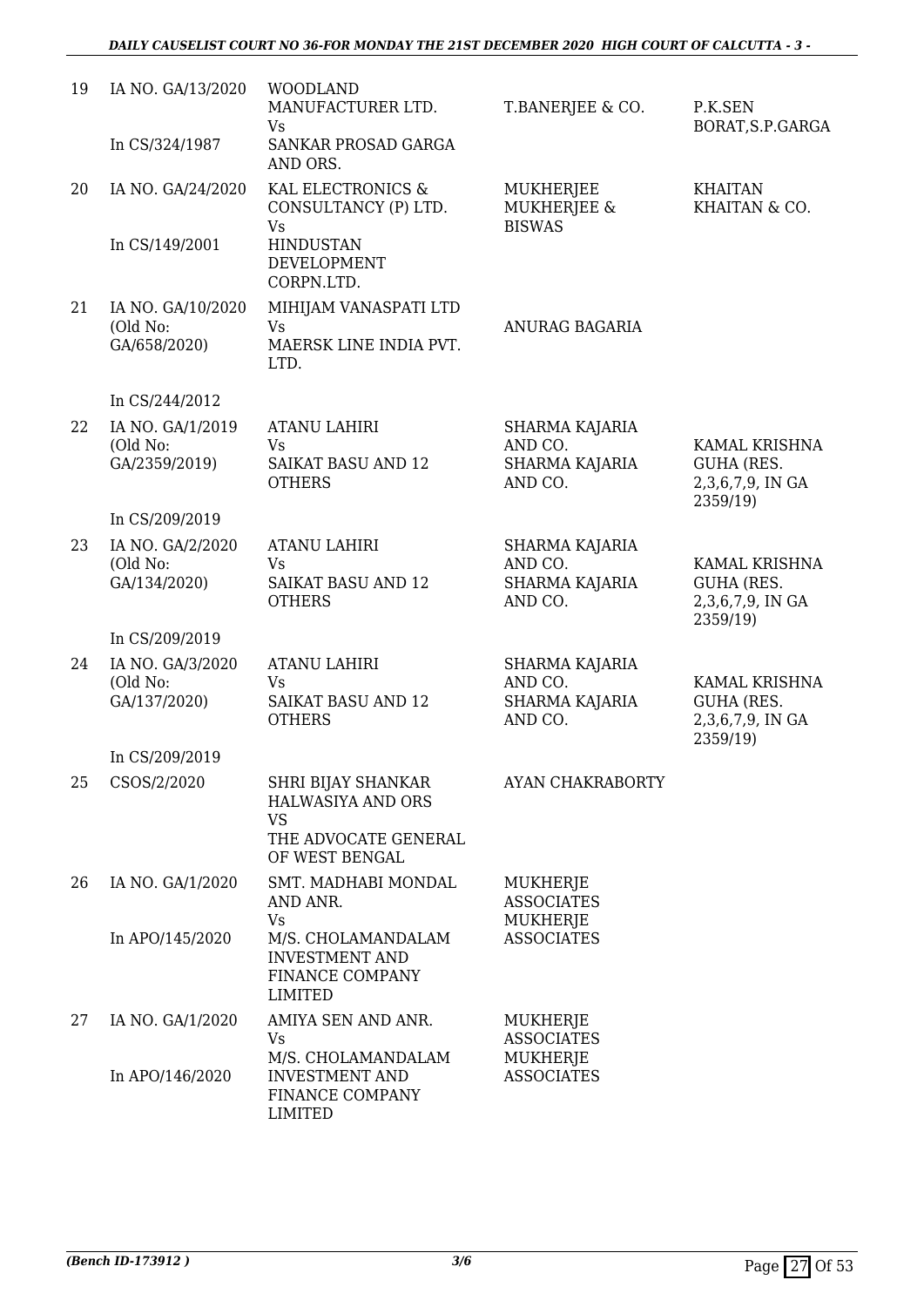| 28 | IA NO. GA/1/2020                      | SANDIP DHIBAR AND ANR.<br>Vs                                                     | MUKHERJE<br><b>ASSOCIATES</b>             |
|----|---------------------------------------|----------------------------------------------------------------------------------|-------------------------------------------|
|    | In APO/147/2020                       | M/S. CHOLAMANDALAM<br><b>INVESTMENT AND</b><br>FINANCE COMPANY<br><b>LIMITED</b> | MUKHERJE<br><b>ASSOCIATES</b>             |
| 29 | IA NO. GA/1/2020                      | SANDIP DHIBAR AND ANR.<br>Vs                                                     | MUKHERJE<br><b>ASSOCIATES</b>             |
|    | In APO/148/2020                       | M/S. CHOLAMANDALAM<br><b>INVESTMENT AND</b><br>FINANCE COMPANY<br><b>LIMITED</b> | MUKHERJE<br><b>ASSOCIATES</b>             |
| 30 | IA NO. GA/1/2020                      | NITYANANDA ROY AND<br>ANR.<br>Vs                                                 | MUKHERJE<br><b>ASSOCIATES</b><br>MUKHERJE |
|    | In APO/153/2020                       | M/S. CHOLAMANDALAM<br><b>INVESTMENT AND</b><br>FINANCE COMPANY<br>LIMITED        | <b>ASSOCIATES</b>                         |
| 31 | IA NO. GA/1/2020                      | MD. SABIB SAIKH AND ANR.<br>Vs<br>M/S. CHOLAMANDALAM                             | MUKHERJE<br><b>ASSOCIATES</b>             |
|    | In APO/154/2020                       | <b>INVESTMENT AND</b><br>FINANCE COMPANY<br><b>LIMITED</b>                       | MUKHERJE<br><b>ASSOCIATES</b>             |
| 32 | AP/274/2020                           | KRISHANU SAHA<br>VS<br><b>SUDIP SATYAPRIYA</b><br><b>CHAKRABORTY</b>             | PRASANTA KUMAR<br><b>BAGCHI</b>           |
| 33 | AP/390/2020                           | HALDER SERVICE STATION<br>AND ANR.<br>VS                                         | <b>SUJIT SAHA</b>                         |
|    |                                       | <b>INDIAN OIL CORPORATION</b><br>LTD.                                            |                                           |
|    |                                       | <b>SPECIALLY ASSIGNED MATTERS</b>                                                |                                           |
| 34 | AP/89/2015<br>[S.A.]                  | THE STATE OF WEST<br><b>BENGAL &amp; ORS.</b><br><b>VS</b>                       | PARITOSH SINHA                            |
|    |                                       | M/S. DILIP KUMAR SAHA                                                            |                                           |
|    | IA NO: GA/1/2018(Old No:GA/2586/2018) |                                                                                  |                                           |
|    |                                       | <b>APPLICATION FOR RULE IN CONTEMPT</b>                                          |                                           |
| 35 | IA NO. GA/1/2020<br>(Old No:          | KRISHNA LAL SHARMA<br>Vs                                                         | KUSHAGRA SHAH<br>KUSHAGRA SHAH            |
|    | GA/511/2020)                          | EMILY SINGHA BRISHOBHA<br><b>AND ANR</b>                                         |                                           |
|    | In CC/51/2019                         |                                                                                  |                                           |
|    |                                       | <b>NEW CHAMBER APPLICATIONS</b>                                                  |                                           |
| 36 | IA NO. GA/16/2020                     | PURSHOTTAM LAL<br>JHUNJHUNWALLA & ORS.<br>Vs                                     |                                           |
|    | In CS/272/1933                        | MISRILAL SANGANERIA &<br>ORS.                                                    |                                           |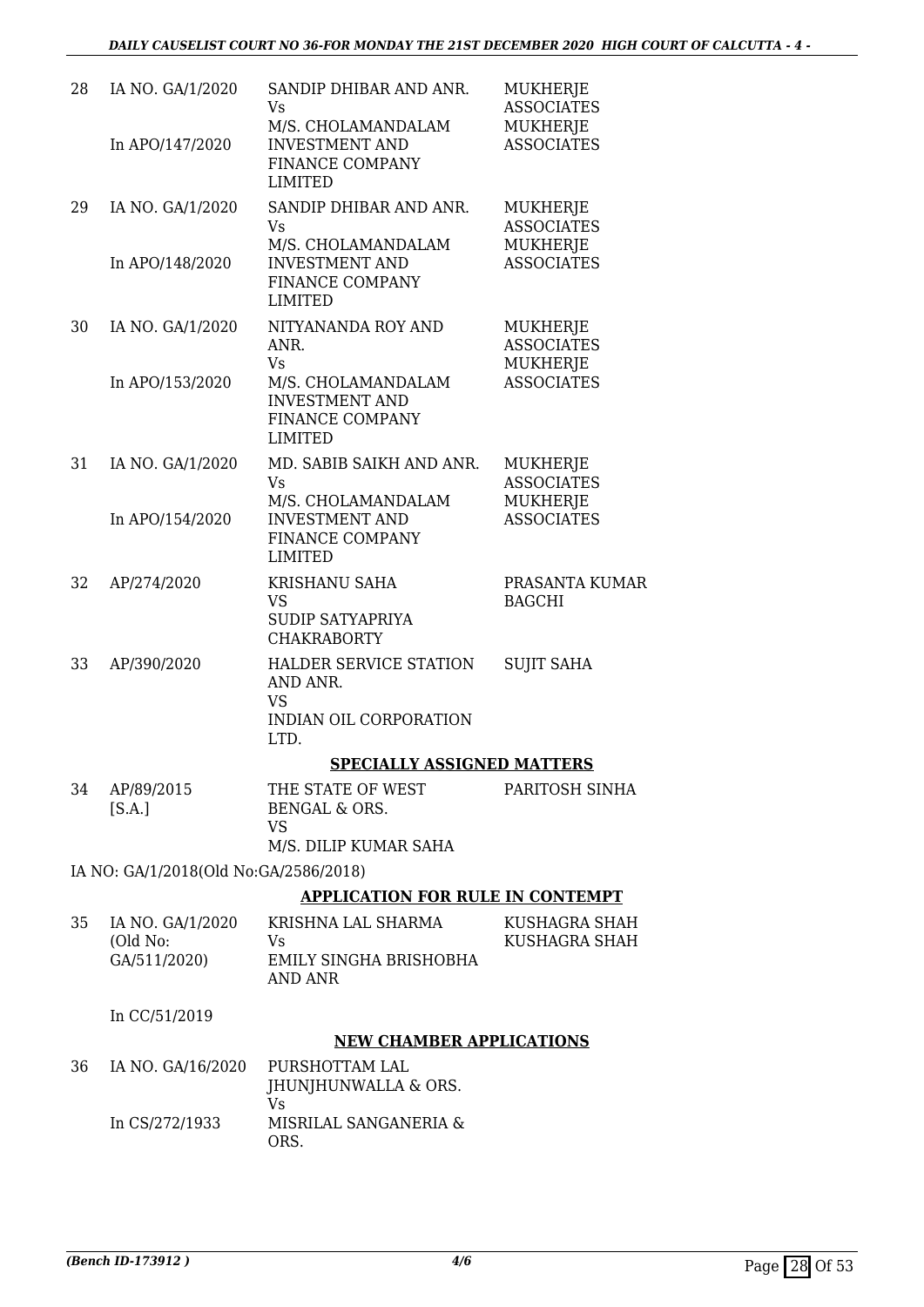| 37 | IA NO. GA/7/2020                              | IN THE GOODS OF<br>INDUMATI GIRJASHANKAR<br>OJHA @ INDUMATI G. OJH                                                                                                  | T. C. RAY & CO.                                                                            |                                                                                        |
|----|-----------------------------------------------|---------------------------------------------------------------------------------------------------------------------------------------------------------------------|--------------------------------------------------------------------------------------------|----------------------------------------------------------------------------------------|
|    | In TS/5/2017                                  | <b>Vs</b><br>-AND-PURUSHOTTAM<br>JAGANNATH BHIDE -VS-<br><b>BHAVIT BOLE</b>                                                                                         |                                                                                            |                                                                                        |
|    |                                               | <b>ADJOURNED MOTION</b>                                                                                                                                             |                                                                                            |                                                                                        |
|    |                                               | (AT 2:00 P.M. )                                                                                                                                                     |                                                                                            |                                                                                        |
| 38 | CS/227/1974                                   | SM. LILA MUKUL BISWAS<br><b>VS</b>                                                                                                                                  | A.K.DATTA                                                                                  | G.C.CHUNDER                                                                            |
|    |                                               | <b>DILIP KUMAR BISWAS</b><br>IA NO: GA/2/2018(Old No:GA/2821/2018), GA/3/2018(Old No:GA/3463/2018), GA/4/2020(Old<br>No:GA/117/2020), GA/5/2020(Old No:GA/423/2020) |                                                                                            |                                                                                        |
| 39 | IA NO. GA/13/2020                             | SAHAJ E-VILLAGE LTD &<br>ANR.<br><b>Vs</b>                                                                                                                          | ANS ASSOCIATES<br>ANS ASSOCIATES                                                           |                                                                                        |
|    | In CS/177/2015                                | <b>CSC E-GOVERNANCE</b><br><b>SERVICES INDIA LTD</b>                                                                                                                |                                                                                            |                                                                                        |
| 40 | IA NO. GA/5/2020<br>(Old No:<br>GA/710/2020)  | SAHAJ E-VILLAGE LTD &<br>ANR.<br><b>Vs</b><br><b>CSC E-GOVERNANCE</b><br>SERVICES INDIA LTD                                                                         | ANS ASSOCIATES<br>ANS ASSOCIATES                                                           |                                                                                        |
|    | In CS/177/2015                                |                                                                                                                                                                     |                                                                                            |                                                                                        |
| 41 | IA NO. GA/1/2019<br>(Old No:<br>GA/1860/2019) | <b>AKSHAY GUPTA</b><br><b>Vs</b><br>M/S. PUKHRAJ GULECHA<br>AND CO. AND ORS.                                                                                        | <b>ATISH GHOSH AND</b><br><b>ASSOCIATES</b><br><b>ATISH GHOSH AND</b><br><b>ASSOCIATES</b> | <b>ANURAG BAGARIA</b><br>(RES.1, IN GA NO.<br>1860 / 2019)                             |
|    | In CS/154/2019                                |                                                                                                                                                                     |                                                                                            |                                                                                        |
| 42 | IA NO. GA/1/2019<br>(Old No:<br>GA/2448/2019) | <b>BIJAY KUMAR</b><br><b>JHUNJHUNWALA</b><br>Vs<br>JAYA JHUNJHUNWALA AND<br>ORS.                                                                                    | DEEPAK KUMAR JAIN<br>DEEPAK KUMAR JAIN                                                     | <b>ADITYA GARODIA</b><br>$(FOR RES. 1, 2)$ &<br>TANMOY ROY (FOR<br>RES.3) - BOTH IN GA |
|    | In CS/238/2019                                |                                                                                                                                                                     |                                                                                            | 2448/2019                                                                              |
| 43 | IA NO. GA/1/2019<br>(Old No:<br>GA/2525/2019) | RAHUL SHARMA<br>Vs<br>RAVI SHARMA AND ORS                                                                                                                           | RAJESH UPADHYAY<br>RAJESH UPADHYAY                                                         | <b>ASHOK SHARMA (IN</b><br>GA 2525/19)                                                 |
|    | In CS/239/2019                                |                                                                                                                                                                     |                                                                                            |                                                                                        |
| 44 | IA NO. GA/5/2020<br>(Old No:<br>GA/282/2020)  | RAM HULASHI HERITAGE<br>PVT. LTD. AND ANR.<br><b>Vs</b><br>UAL INDUSTRIES LTD AND<br>ORS.                                                                           | RAJIB MULLICK<br>RAJIB MULLICK                                                             | <b>JOYDEEP GUHA (FOR</b><br>RES.1, IN GA<br>2518/2019), ABDUL<br>MURSHID(RES.2 IN      |
|    | In CS/241/2019                                |                                                                                                                                                                     |                                                                                            | GA 2518/19)                                                                            |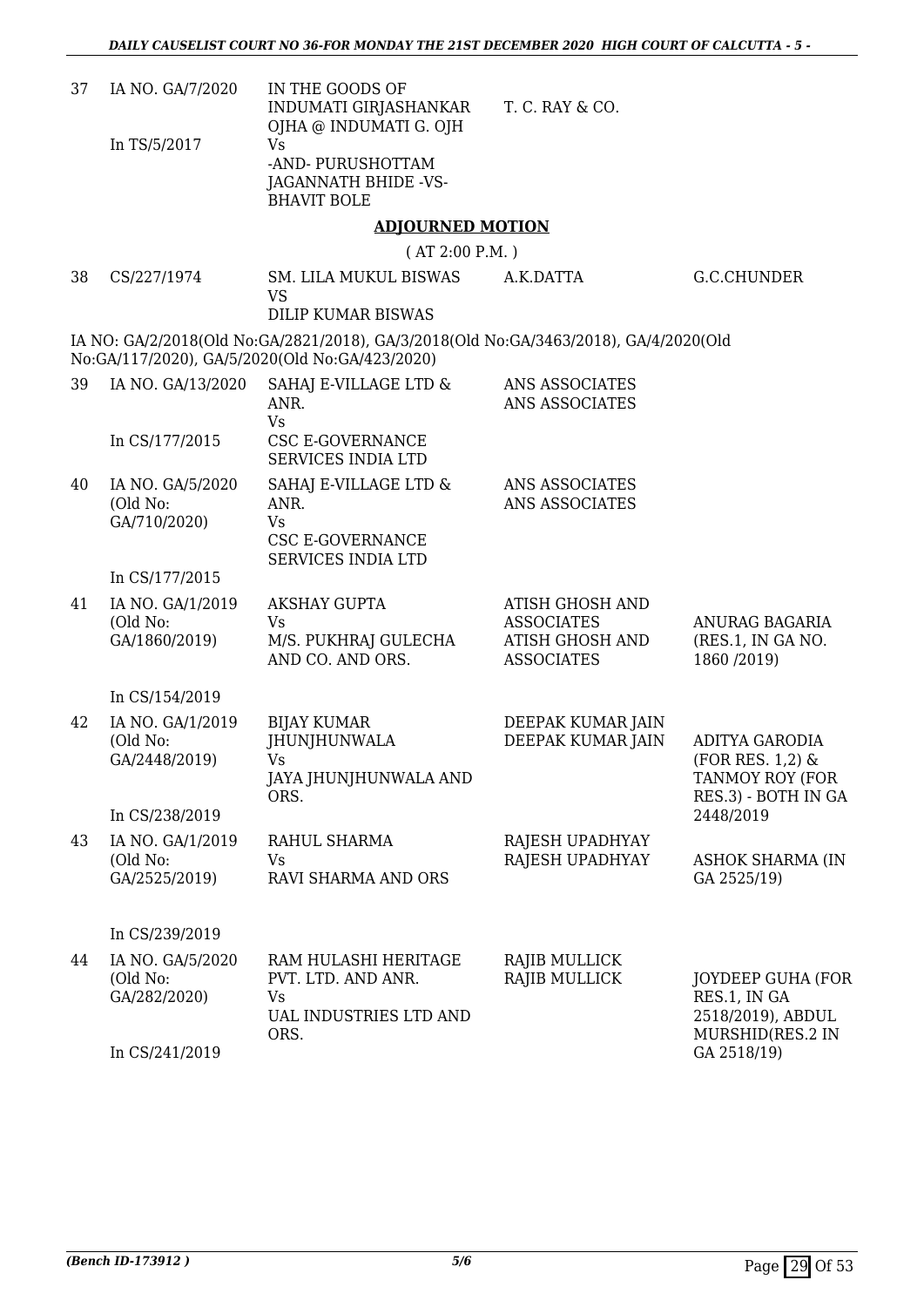| 45 | IA NO. GA/4/2020                              | RAM HULASHI HERITAGE                                                                | RAJIB MULLICK                                                                  |                                                         |
|----|-----------------------------------------------|-------------------------------------------------------------------------------------|--------------------------------------------------------------------------------|---------------------------------------------------------|
|    | (Old No:<br>GA/276/2020)                      | PVT. LTD. AND ANR.<br><b>Vs</b>                                                     | RAJIB MULLICK                                                                  | JOYDEEP GUHA (FOR<br>RES.1, IN GA                       |
|    |                                               | UAL INDUSTRIES LTD AND<br>ORS.                                                      |                                                                                | 2518/2019), ABDUL<br>MURSHID(RES.2 IN                   |
|    | In CS/241/2019                                |                                                                                     |                                                                                | GA 2518/19)                                             |
| 46 | IA NO. GA/2/2019<br>(Old No:                  | NRIPENDRA KRISTO DUTT<br>Vs                                                         | <b>ANIRBAN</b><br><b>PRAMANICK</b>                                             | ANIRUDDHA                                               |
|    | GA/2946/2019)                                 | MINATI DUTT AND ORS                                                                 | <b>ANIRBAN</b><br><b>PRAMANICK</b>                                             | SINHA(FOR RES.4,5<br>IN GA 2612/19)                     |
|    | In CS/247/2019                                |                                                                                     |                                                                                |                                                         |
| 47 | IA NO. GA/1/2019<br>(Old No:<br>GA/2612/2019) | NRIPENDRA KRISTO DUTT<br>Vs<br>MINATI DUTT AND ORS                                  | <b>ANIRBAN</b><br><b>PRAMANICK</b><br><b>ANIRBAN</b><br><b>PRAMANICK</b>       | <b>ANIRUDDHA</b><br>SINHA(FOR RES.4,5<br>IN GA 2612/19) |
|    | In CS/247/2019                                |                                                                                     |                                                                                |                                                         |
| 48 | IA NO. GA/1/2020<br>(Old No:<br>GA/83/2020)   | <b>BORBHETA ESTATE</b><br>PRIVATE LIMITED<br>Vs<br>WILLIAMSON MAGOR AND<br>CO. LTD. | <b>SURANA AND</b><br><b>CHOUDHURY</b><br><b>SURANA AND</b><br><b>CHOUDHURY</b> |                                                         |
|    | In CS/259/2019                                |                                                                                     |                                                                                |                                                         |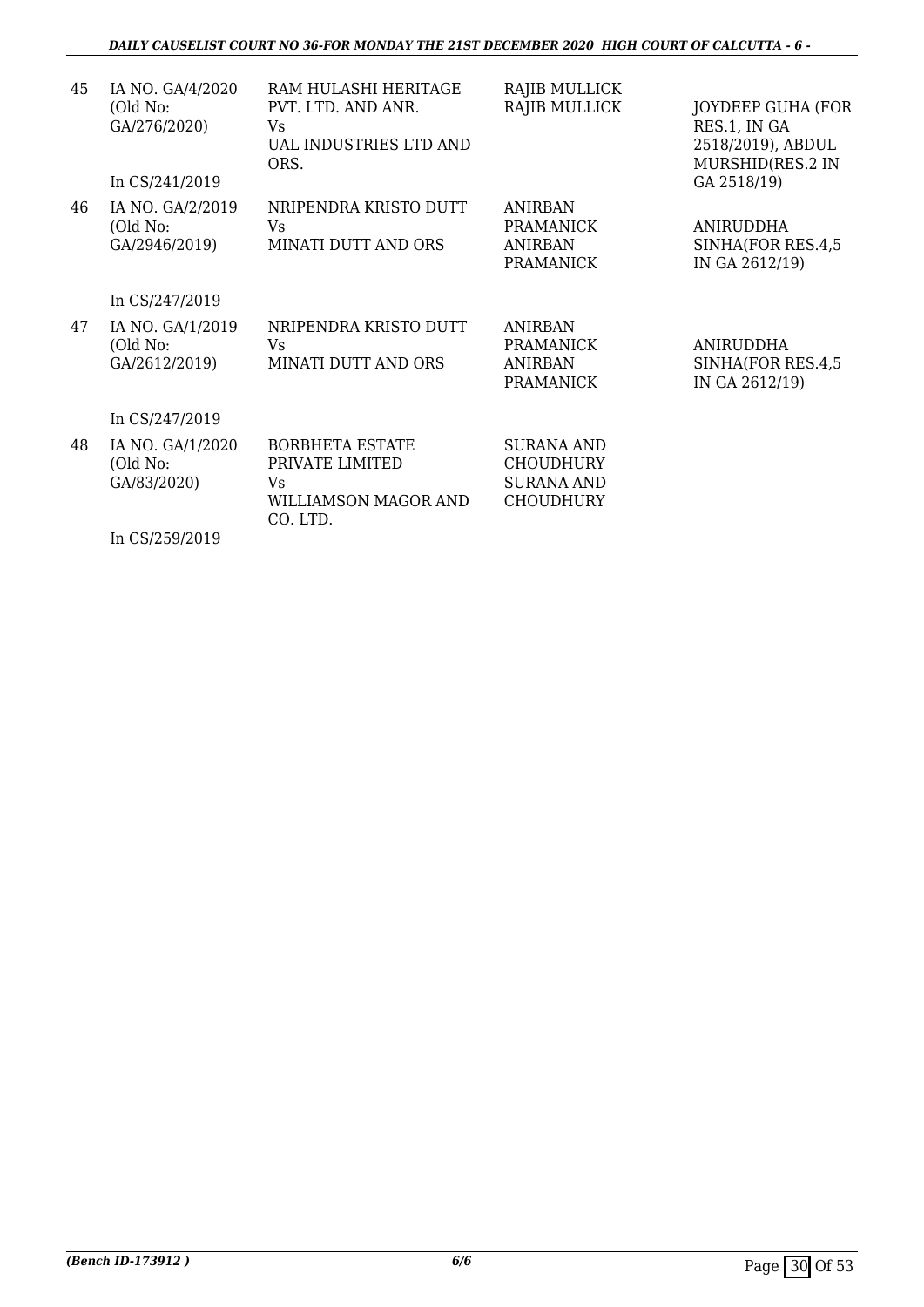

### **Original Side**

**DAILY CAUSELIST For Monday The 21st December 2020**

**COURT NO. 38 SINGLE BENCH (SB-IV, COMMERCIAL BENCH) AT 2:00 PM HON'BLE JUSTICE ASHIS KUMAR CHAKRABORTY (VIA VIDEO CONFERENCE)**

**NOTE:MATTERS WILL BE TAKEN UP THROUGH PHYSICAL HEARING ONLY WHEN BOTH THE PARTIES ARE AGREED.**

**NOTE: ORIGINAL SIDE MATTERS WILL BE TAKEN UP FROM 2:00 P.M**

**NOTE: ROSTER FOR COMMERCIAL APPELLATE DIVISION AND COMMERCIAL DIVISION, CALCUTTA HIGH COURT ON AND FROM MONDAY, THE 7TH DECEMBER, 2020 ISSUED ON 1ST DECEMBER, 2020 IS MODIFIED TO THE FOLLOWING EXTENT - MATTERS UNDER SECTION 11 OF THE ARBITRATION AND CONCILIATION ACT, 1996 INCLUDING APPLICATION CONNECTED THERETO.**

**NOTE: MENTIONING WILL BE PERMITTED ONLY ON THE VIRTUAL MODE INDICATING GROUP(S) OR SECTION(S) ALONG WITH GROUND OF URGENCY.**

**NOTE: COMMERCIAL BENCH WILL BE TAKEN UP FIRST.**

#### **NEW MOTIONS (SECTION 11)**

1 AP/385/2020 SRI RAM CONSTRUCTIONS

DEBANGSHU DINDA

VS MC NALLY BHARAT ENGINEERING COMPANY LTD.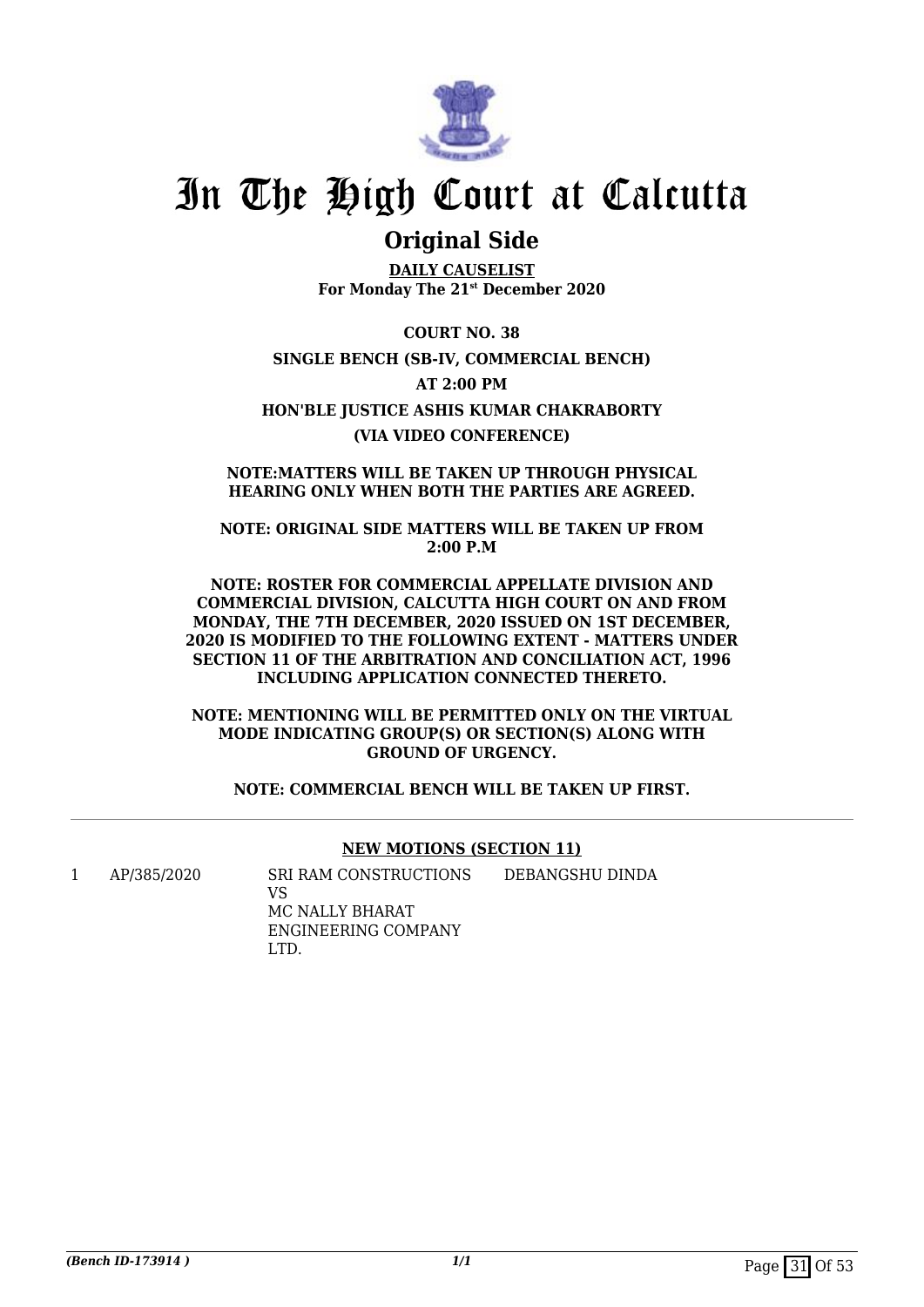

### **Original Side**

**DAILY CAUSELIST For Monday The 21st December 2020**

**COURT NO. 38**

#### **SINGLE BENCH (SB-IV)**

#### **AT 2:00 PM**

#### **HON'BLE JUSTICE ASHIS KUMAR CHAKRABORTY**

#### **(VIA VIDEO CONFERENCE)**

#### **NOTE:MATTERS WILL BE TAKEN UP THROUGH PHYSICAL HEARING ONLY WHEN BOTH THE PARTIES ARE AGREED.**

#### **NOTE: ORIGINAL SIDE MATTERS WILL BE TAKEN UP FROM 2:00 P.M**

#### **NOTE: ROSTER FOR COMMERCIAL APPELLATE DIVISION AND COMMERCIAL DIVISION, CALCUTTA HIGH COURT ON AND FROM MONDAY, THE 7TH DECEMBER, 2020 ISSUED ON 1ST DECEMBER, 2020 IS MODIFIED TO THE FOLLOWING EXTENT - MATTERS UNDER SECTION 11 OF THE ARBITRATION AND CONCILIATION ACT, 1996 INCLUDING APPLICATION CONNECTED THERETO.**

**NOTE: MENTIONING WILL BE PERMITTED ONLY ON THE VIRTUAL MODE INDICATING GROUP(S) OR SECTION(S) ALONG WITH GROUND OF URGENCY.**

**NOTE: COMMERCIAL BENCH WILL BE TAKEN UP FIRST.**

#### **NEW MOTIONS**

| IA NO. GA/2/2020<br>In AP/243/2020 | HANUMANDASS RAJKUMAR<br>PVT LTD<br>Vs | <b>SARAJIT MITRA</b> |
|------------------------------------|---------------------------------------|----------------------|
|                                    | <b>COMPANY MATTER (NEW)</b>           |                      |
| IA NO. CA/59/2020                  | M/S. SHREE SYNTHETICS                 | O/L                  |

In BIFR/114/1997 LTD. (IN LIQN.) Vs GUJARAT STATE FERTILIZER AND CHEMICALS LIMITED -VS-THE O/L O/L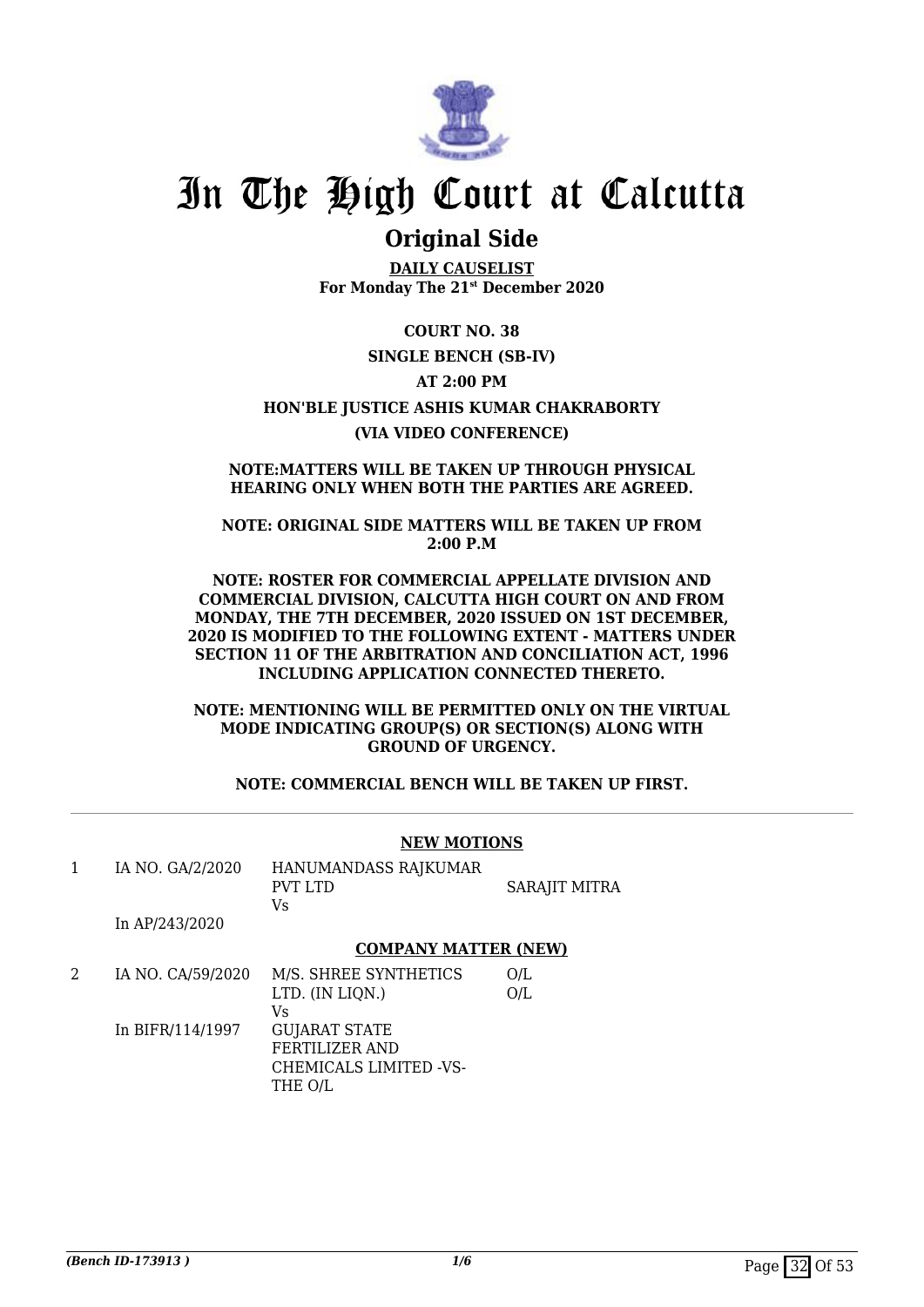| 3  | IA NO. CA/21/2020                            | IN THE MATTER OF APARNA<br>LIGHTNING (INDIA) PVT.<br>LTD. - AND-                            | <b>AMITAVA RAHA</b>                  |
|----|----------------------------------------------|---------------------------------------------------------------------------------------------|--------------------------------------|
|    | In CP/40/2009                                | Vs<br>THE OFFICIAL LIQUIDATOR<br>-VS- INDIAN BANK                                           |                                      |
| 4  | IA NO. CA/2/2015<br>(Old No:<br>CA/324/2015) | RE : CENTOM INDUSTRIES<br>LTD (IN LIQN)-AND-<br>Vs<br>DESARAJU                              | <b>ANKITA LAL</b><br>FOX & MANDAL    |
|    | In CP/384/2012                               | SATYANARAYANA -VS- O/L &<br>ANR.                                                            |                                      |
| 5  | IA NO. CA/8/2020                             | RE : AJANTA LEATHER<br><b>FASHIONS PVT LTD(IN</b><br>LIQN) AND PRABHADEEP                   | DEBASISH DE                          |
|    | In CP/1/2014                                 | CONSTRUCTION PVT LTD<br>Vs<br>AUTHORISED OFFICER,                                           |                                      |
|    |                                              | <b>CANARA BANK AND ORS</b>                                                                  |                                      |
| 6  | IA NO. CA/8/2020                             | RE : RESPONSE HOTELS &<br>RESORTS PVT LTD -AND-<br><b>Vs</b>                                | MD. ASHRAFUL HUO<br>MD. ASHRAFUL HUO |
|    | In CP/533/2015                               | <b>IDBI BANK LIMITED -VS-</b><br>THE O/L                                                    |                                      |
| 7  | IA NO. CA/11/2020                            | RE: BELLS CONTROL<br><b>LIMITED -AND-</b><br>Vs                                             | <b>SAYAK MITRA</b>                   |
|    | In CP/808/2016                               |                                                                                             |                                      |
|    |                                              | <b>NEW MOTIONS (SECTION 11)</b>                                                             |                                      |
| 8  | AP/571/2019                                  | MR. TANMOY DAS AND ANR MR. ARNAB ROY<br><b>VS</b><br>VEDIC REALITRY LIMITED<br>AND ANR      |                                      |
|    | IA NO: GA/1/2019(Old No:GA/2840/2019)        |                                                                                             |                                      |
|    |                                              | 9 AP/883/2019 M/S ELECON ENGINEERING PRADEEP KUMAR<br><b>COMPANY LTD</b><br>VS              | JEWRAJKA                             |
|    |                                              | STEEL AUTHORITY OF<br><b>INDIA LTD</b>                                                      |                                      |
| 10 | AP/44/2020                                   | SMT. RANJANA<br><b>BHATTACHARJEE</b><br><b>VS</b><br>ORIENTAL EPC PRIVATE<br><b>LIMITED</b> | <b>AVIJIT DEY</b>                    |
| 11 | AP/81/2020                                   | MIPL-DRAIPL (JV)<br>VS<br><b>EASTERN RAILWAY</b>                                            | <b>SOUVIK MAJI</b>                   |
| 12 | AP/86/2020                                   | PAUL BUILDERS PVT LTD<br><b>AND ANR</b><br><b>VS</b>                                        | PAMPA SAHA                           |
|    |                                              | <b>INDIAN STATISTICAL</b><br><b>INSTITUTE AND ANR</b>                                       |                                      |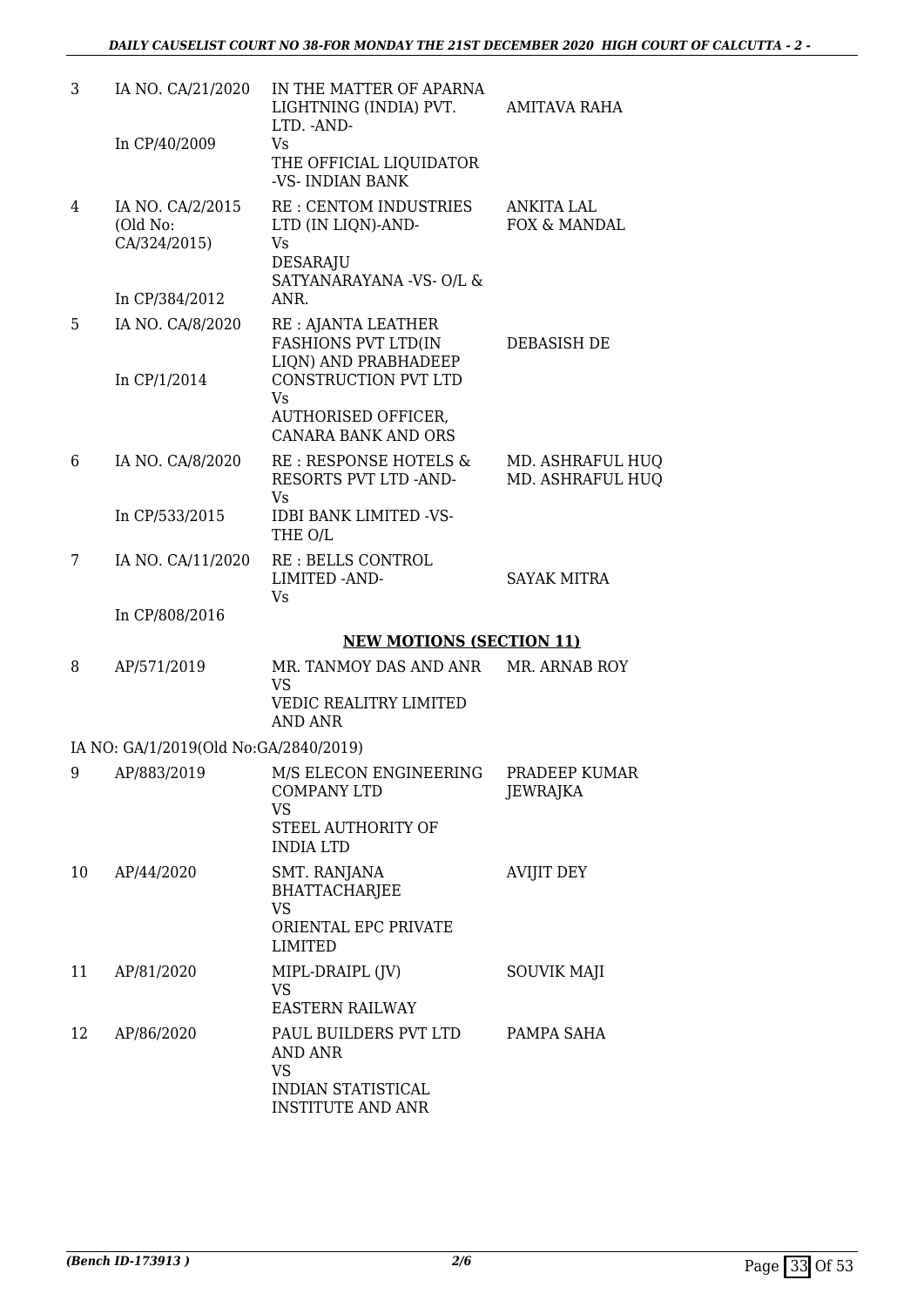| 13 | AP/94/2020                           | ASESH SANYAL AND 3<br><b>OTHERS</b><br><b>VS</b><br>RAM GOPAL MURARKA AND<br><b>ANR</b>                 | ARPAN GUHA                            |
|----|--------------------------------------|---------------------------------------------------------------------------------------------------------|---------------------------------------|
| 14 | AP/96/2020                           | M/S. MEGOTIA<br>CONSTRUCTION PVT LTD<br><b>VS</b><br>HINDALCO INDUSTRIES                                | <b>BIJON MAJUMDAR</b>                 |
|    |                                      | <b>LIMITED</b>                                                                                          |                                       |
| 15 | AP/101/2020                          | SAHA BUILDING CENTRE<br><b>PVT LTD</b><br><b>VS</b><br>THE UNION OF INDIA                               | <b>SANTANU</b><br><b>CHATTERJEE</b>   |
| 16 | AP/103/2020                          | M/S MEGOTIA<br>CONSTRUCTION PVT LTD<br><b>VS</b><br>HINDALCO INDUSTRIES<br><b>LTD</b>                   | <b>BIJON MAJUMDAR</b>                 |
| 17 | AP/166/2020                          | ASHOK KUMAR BAJORIA<br><b>VS</b><br><b>GAIL (INDIA) LTD</b>                                             | K N JANA                              |
| 18 | AP/176/2020                          | <b>BASAB DUTTA</b><br><b>VS</b>                                                                         | SOMOSHREE SAHA                        |
|    |                                      | THE GENERAL MANAGER<br><b>AND 2 OTHERS</b>                                                              |                                       |
| 19 | AP/177/2020                          | ACES INFOTECH (P)<br><b>LIMITED</b><br><b>VS</b><br>KOLKATA MUNICIPAL<br>CORPORATION                    | <b>BUDDHADEB GHOSH</b>                |
| 20 | AP/200/2020                          | M/S. REMCO AND CO.<br><b>VS</b><br>UNION OF INDIA AND ORS.                                              | <b>RAHUL SARKAR</b>                   |
|    | IA NO: GA/1/2020(Old No:GA/878/2020) |                                                                                                         |                                       |
| 21 | AP/220/2020                          | SK. ANWAR HAQUE AND<br>ANR.<br><b>VS</b><br>AMINA BEGUM AND ORS.                                        | <b>SHUVANIL</b><br><b>CHAKRABORTY</b> |
| 22 | AP/259/2020                          | STERLING AND WILSON<br>PRIVATE LIMITED<br><b>VS</b><br>M/S. BRIDGE AND ROOF CO.<br><b>INDIA LIMITED</b> | PATITA PABAN<br><b>BISHWAL</b>        |
| 23 | AP/279/2020                          | UNIVERSAL CONSORTIUM<br>OF ENGINEERS PVT LTD<br><b>VS</b><br>SRI KANAK MITRA AND ANR                    | MAHESWARI<br>SHARMA                   |
| 24 | AP/303/2020                          | KAASHVI ESTATE<br><b>VS</b><br>RAMA NARAYANA<br><b>EDUCATION TRUST</b>                                  | SANDIP AGARWAL<br>AND CO              |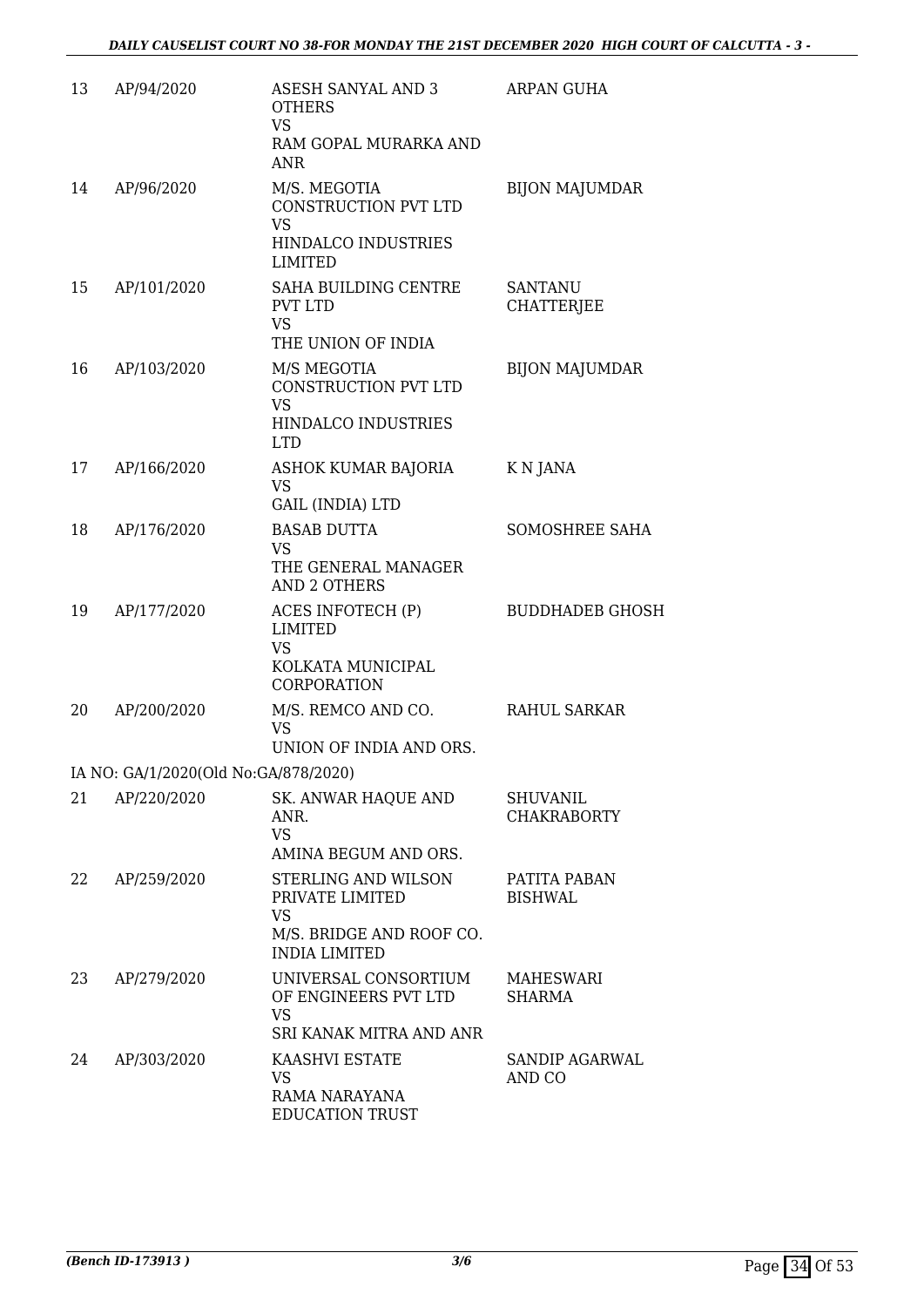| 25 | AP/304/2020 | KAUSHIK MUKHERJEE<br><b>VS</b><br>THE STEEL AUTHORITY OF<br><b>INDIA LIMITED AND ANR</b>                                   | SATRAJIT SINHA ROY                       |
|----|-------------|----------------------------------------------------------------------------------------------------------------------------|------------------------------------------|
| 26 | AP/312/2020 | RIPLEY AND CO<br>STEVEDORING AND<br><b>HANDLING PRIVATE</b><br>LIMITED<br>VS<br>STEEL AUTHORITY OF<br><b>INDIA LIMITED</b> | <b>TIRTHANKAR DAS</b>                    |
| 27 | AP/316/2020 | SHREE LAXMI IRON AND<br>STEEL WORKS PRIVATE<br><b>LIMITED</b><br><b>VS</b><br>THE EASTERN RAILWAY<br>AND ORS.              | <b>AVIJIT DEY</b>                        |
| 28 | AP/319/2020 | TARUN KANTI DAS<br><b>VS</b><br>UNION OF INDIA AND ANR.                                                                    | SOURAV CHATTERJEE                        |
| 29 | AP/326/2020 | M/S. BALAJEE EDUCATION<br>PRIVATE LIMITED<br><b>VS</b><br><b>BISHWAJIT BARNWAL</b>                                         | <b>SOUMA SIL</b>                         |
| 30 | AP/329/2020 | <b>GILLANDERS ARBUTHNOT</b><br>AND CO. LTD.<br><b>VS</b><br>STEEL AUTHORITY OF<br><b>INDIA LIMITED</b>                     | <b>ABHIJIT RAY</b>                       |
| 31 | AP/330/2020 | KRANTI INFRA PROJECTS<br>PRIVATE LIMITED<br><b>VS</b><br>SREI EQUIPMENT FINANCE<br><b>LIMITED</b>                          | <b>RUNA PALIT</b>                        |
| 32 | AP/332/2020 | B. B. R. CONSTRUCTION<br><b>COMPANY</b><br><b>VS</b><br>UNION OF INDIA                                                     | A. N.<br><b>BHATTACHARYYA</b><br>AND CO. |
| 33 | AP/333/2020 | CIVTECH INDIA PRIVATE<br><b>LIMITED</b><br><b>VS</b><br>THE ORIENTAL INSURANCE<br>CO. LTD.                                 | NAYAN RAKSHIT                            |
| 34 | AP/335/2020 | <b>AIRCARE ENTERPRISES</b><br>AND ORS.<br><b>VS</b><br>LEVER FOUNDATION, WEST<br>BENGAL AND ANR.                           | <b>AVIJIT DEY</b>                        |
| 35 | AP/337/2020 | M/S. EASTMAN CRUSHER<br>CO. (P) LTD.<br><b>VS</b><br>LARSEN AND TOUBRO<br><b>LIMITED</b>                                   | <b>GOUTAM KUMAR</b><br><b>GOON</b>       |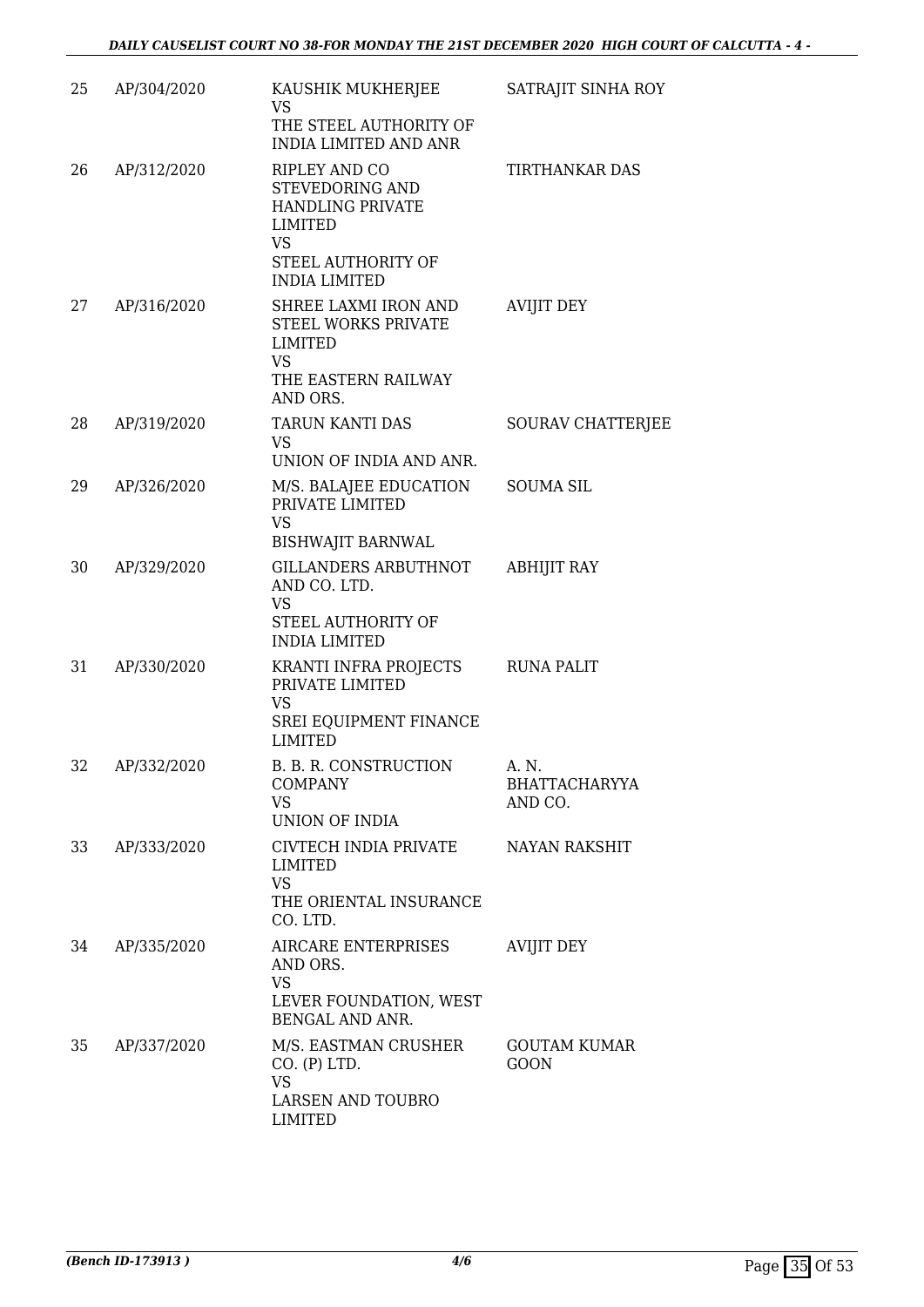| 36 | AP/345/2020 | <b>GYANESHWAR PRASAD</b><br>AGARWAL<br><b>VS</b><br><b>DISHNET WIRELESS</b><br><b>LIMITED</b>                                      | <b>FARHAN GHAFFAR</b>                |
|----|-------------|------------------------------------------------------------------------------------------------------------------------------------|--------------------------------------|
| 37 | AP/348/2020 | <b>DOLLY CHAKRAVORTY</b><br><b>VS</b><br><b>SHYAMAL RAY</b>                                                                        | <b>SHABANA HASIN</b>                 |
| 38 | AP/349/2020 | <b>BHARAT PETROLEUM</b><br><b>CORPORATION LTD</b><br><b>VS</b><br>MAHESH SHAH                                                      | <b>SUMAN DEY</b>                     |
| 39 | AP/355/2020 | SMARTWORKS COWORKING<br>SPACES PVT. LTD.<br><b>VS</b><br><b>CODENATION SOLUTIONS</b><br><b>LLP</b>                                 | KANODIA AND CO.                      |
| 40 | AP/363/2020 | MCNROE CONSUMER<br>PRODUCTS PRIVATE<br><b>LIMITED</b><br><b>VS</b><br><b>ALLURE CONSUMER</b><br>PRODUCTS PRIVATE<br><b>LIMITED</b> | <b>SOBHAN KUMAR</b><br><b>PATHAK</b> |
| 41 | AP/365/2020 | <b>NAUSHAD ALAM</b><br><b>VS</b><br>PARTHA CHAKRABORTY                                                                             | <b>MAINAK SWARNOKAR</b>              |
| 42 | AP/366/2020 | NAUSHAD ALAM<br><b>VS</b><br>PARTHA CHAKRABORTY                                                                                    | <b>MAINAK SWARNOKAR</b>              |
| 43 | AP/371/2020 | RREPL-KIPL (JV)<br><b>VS</b><br>EASTERN COALFIELDS LTD                                                                             | <b>RIJU GHOSH</b>                    |
| 44 | AP/374/2020 | M/S HINDUSTHAN<br><b>BUILDERS</b><br><b>VS</b><br><b>IRCON INTERNATIONAL</b><br><b>LIMITED</b>                                     | <b>SOMNATH SAHA</b>                  |
| 45 | AP/375/2020 | <b>KRISHANU SAHA</b><br><b>VS</b><br><b>SUDIP SATYAPRIYA</b><br><b>CHAKRABORTY</b>                                                 | PRASANTA KUMAR<br><b>BAGCHI</b>      |
| 46 | AP/376/2020 | M/S. ELGI EQUIPMENTS<br>LTD.<br><b>VS</b><br>M/S. HIRANMAYE ENERGY<br>LTD.                                                         | DIPANJAN DATTA                       |
| 47 | AP/378/2020 | INDWELL CONSTRUCTIONS<br>PVT. LIMITED<br><b>VS</b><br><b>BHARAT HEAVY</b><br>ELECTRICALS LIMITED<br>(BHEL)                         | PAL CHOUDHURI<br>AND CO.             |

### **COMPANY MATTER ADJOURNED**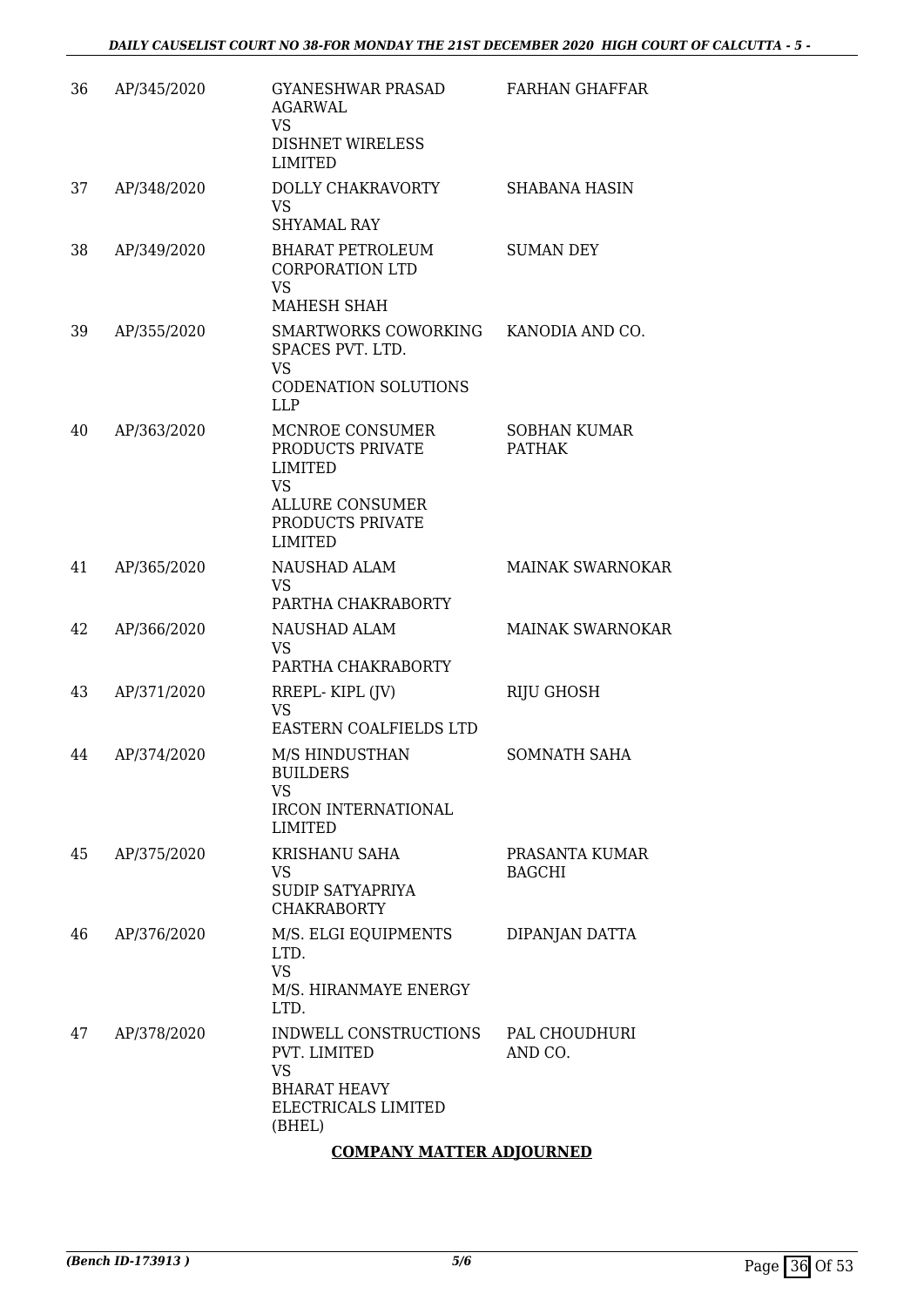| 48                                  | IA NO. CA/23/2020<br>(Old No:<br>CA/66/2020) | IN THE MATTER OF<br>REYROLLE BURN LTD. (IN NILOY SENGUPTA<br>LIQN.)<br><b>V<sub>S</sub></b>                                                        | NILOY SENGUPTA                |               |
|-------------------------------------|----------------------------------------------|----------------------------------------------------------------------------------------------------------------------------------------------------|-------------------------------|---------------|
|                                     | In BIFR/506/1994                             |                                                                                                                                                    |                               |               |
|                                     |                                              | <b>ADJOURNED MOTION (SECTION-11)</b>                                                                                                               |                               |               |
| 49                                  | AP/348/2019                                  | R.K.ASSOCIATES AND<br>HOTELIERS PVT LTD<br><b>VS</b><br><b>EASTERN</b><br>RAILWAY, THROUGH ITS<br><b>DEPUTY CHIEF</b><br><b>COMMERCIAL MANAGER</b> | M/S. L.P.AGARWALLA<br>AND CO. |               |
| 50                                  | AP/361/2019                                  | RELIANCE COMMERCIAL<br><b>FINANCE LIMITED</b><br><b>VS</b><br><b>AXIS BANK LIMITED</b>                                                             | ABM ASSOCIATES                | AMRIN KHATOON |
|                                     |                                              | <b>SPECIALLY FIXED MATTERS</b>                                                                                                                     |                               |               |
| 51                                  | AP/829/2019                                  | KOLKATA METRO RAIL<br><b>CORPORATION LTD</b><br><b>VS</b><br>SIMPLEX INFRASTRUCTURE<br><b>LTD</b>                                                  | <b>FOX AND MANDAL</b>         |               |
| IA NO: GA/1/2020(Old No:GA/18/2020) |                                              |                                                                                                                                                    |                               |               |
|                                     | wt52 AP/830/2019                             | KOLKATA METRO RAIL<br><b>CORPORATION LTD</b><br><b>VS</b><br>SIMPLEX INFRASTRUCTURE<br><b>LTD</b>                                                  | FOX AND MANDAL                |               |

IA NO: GA/1/2020(Old No:GA/19/2020)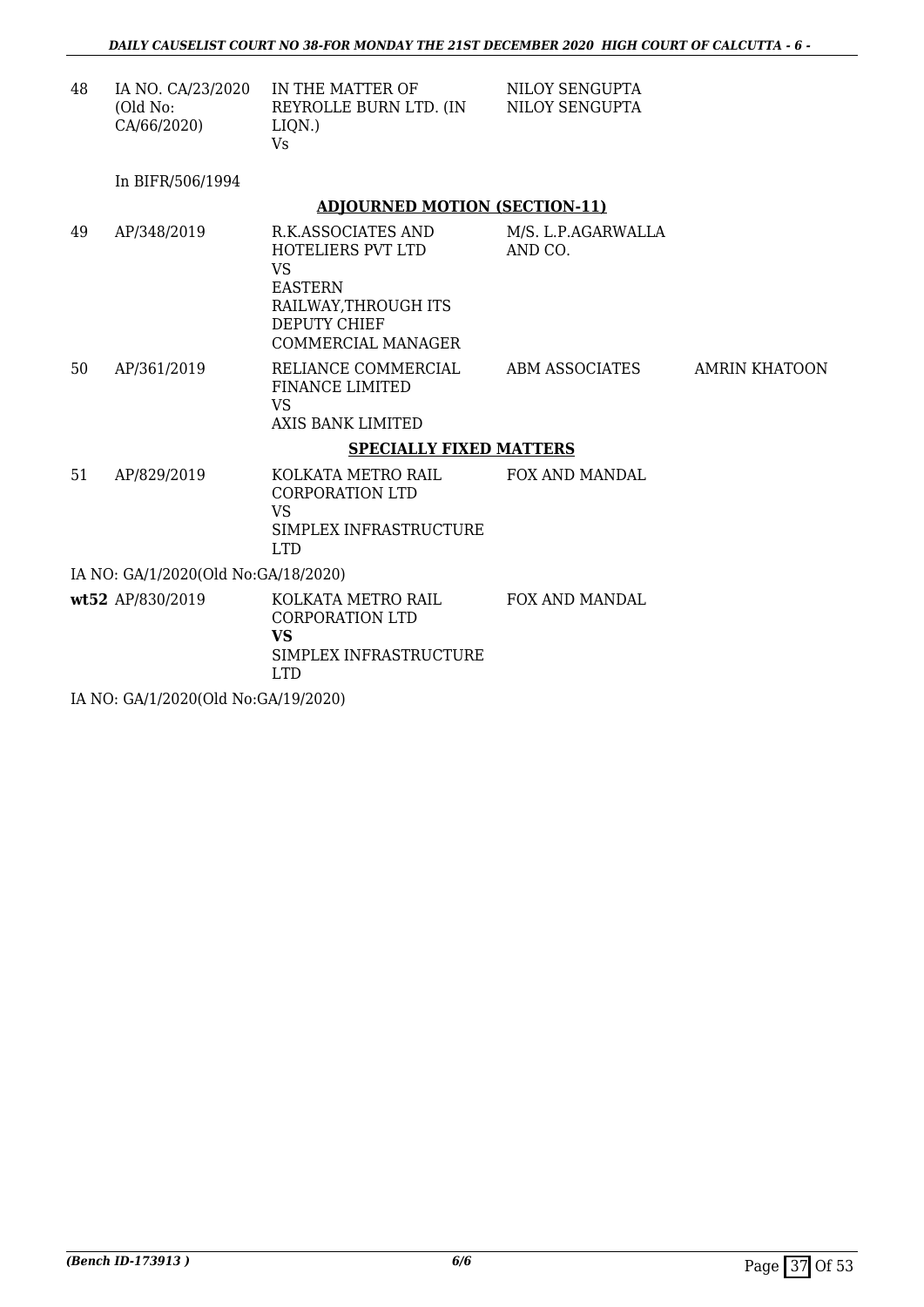

### **Original Side**

**DAILY CAUSELIST For Monday The 21st December 2020**

**COURT NO. 13 SINGLE BENCH (SB-VI) AT 3:30 PM HON'BLE JUSTICE RAJASEKHAR MANTHA (VIA VIDEO CONFERENCE)**

**NOTE:MATTERS WILL BE TAKEN UP THROUGH PHYSICAL HEARING ONLY WHEN BOTH THE PARTIES ARE AGREED.**

**NOTE : 1. ORIGINAL SIDE MENTIONING WILL BE ALLOWED UPON BEING LISTED AS "TO BE MENTIONED" ON EVERY TUESDAY AT 3:30 P.M. ONLY IN THE VIRTUAL MODE AS PER NOTIFICATION NO. 4286-RG, DATED 27.11.2020 FOLLOWING THE PRESCRIBED PROCEDURE.**

**2. ORIGINAL SIDE MATTERS WILL BE TAKEN UP ON EVERY FRIDAY AT 3.30 P.M.**

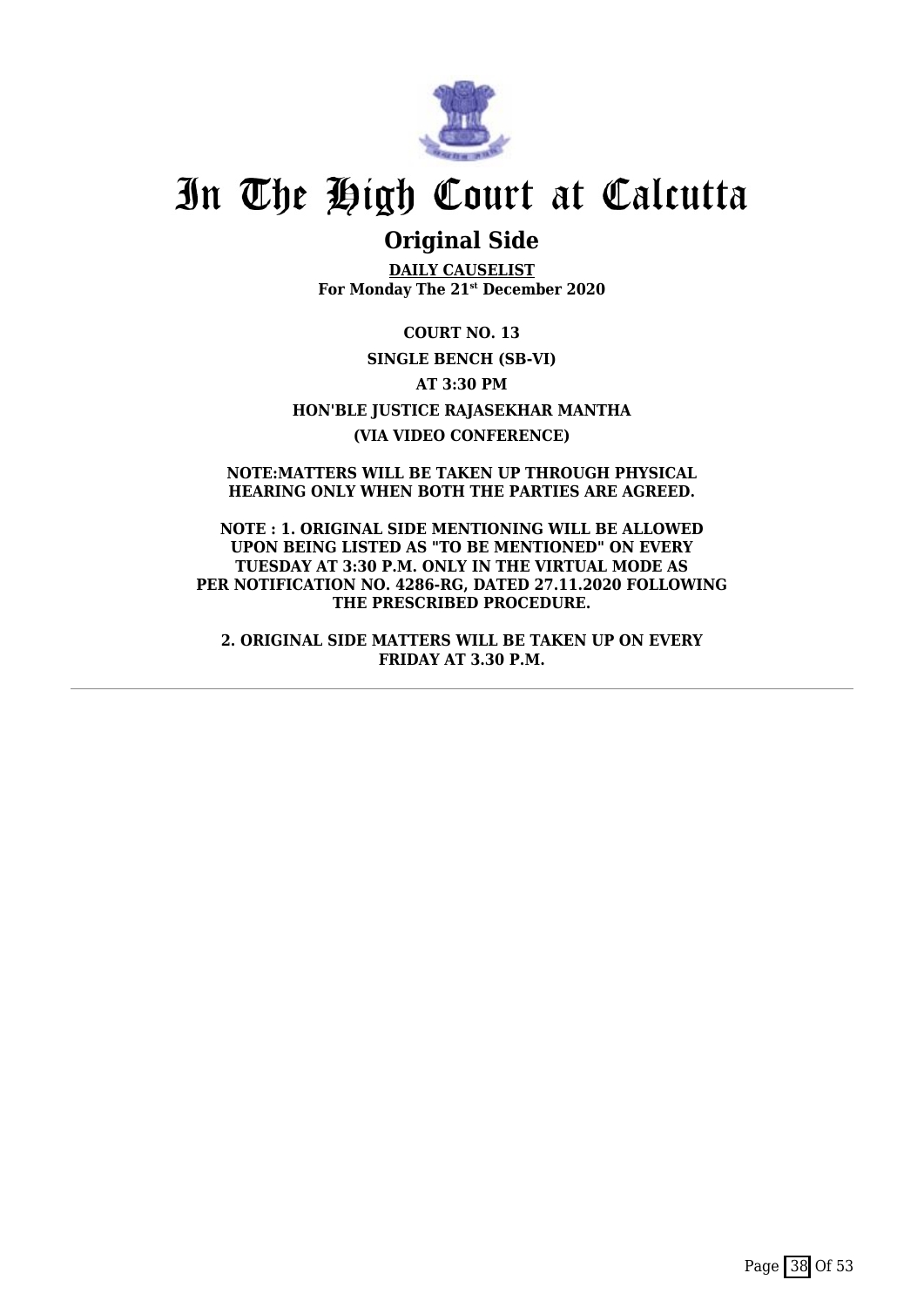

### **Original Side**

**DAILY CAUSELIST For Monday The 21st December 2020**

#### **COURT NO. 8**

#### **SINGLE BENCH (SB-VII)**

#### **AT 10:45 AM**

#### **HON'BLE JUSTICE SABYASACHI BHATTACHARYYA (VIA VIDEO CONFERENCE)**

#### **NOTE:MATTERS WILL BE TAKEN UP THROUGH PHYSICAL HEARING ONLY WHEN BOTH THE PARTIES ARE AGREED.**

#### **NOTE: (I) ORIGINAL SIDE MATTERS WILL BE TAKEN UP FROM 10:45 A.M.TO 12:00 NOON EVERYDAY.**

#### **(II) APPELLATE SIDE MATTERS WILL BE TAKEN UP FROM 12:00 NOON ONWARDS OR IMMEDIATELY AFTER COMPLETION OF ORIGINAL SIDE MATTERS, WHICHEVER IS EARLIER.**

**(III) MENTIONING WILL BE ALLOWED ONLY ON EVERY MONDAY AT THE FIRST SITTING.** 

#### **COURT APPLICATIONS UNDER ART.226**

| 1                                   | WPO/132/2020 | ALKA PRAHLADKA<br>VS<br><b>STATE OF WEST BENGAL</b><br>AND ORS.                                                                                    | S. KAKRANIA AND CO. |  |
|-------------------------------------|--------------|----------------------------------------------------------------------------------------------------------------------------------------------------|---------------------|--|
| 2                                   | WPO/159/2020 | CYGNUS DEVELOPERS<br>(INDIA) PVT LTD<br>VS.<br>THE INSPECTOR GENERAL<br>OF REGISTRATION AND<br><b>COMMISSIONER OF STAMP</b><br>REVENUE W B AND ORS | LALRATAN MANDAL     |  |
| 3                                   | WPO/181/2020 | <b>SUMAN ANAND</b><br>VS.<br>THE STATE OF WEST<br><b>BENGAL AND ORS</b>                                                                            | NILANJAN PAL        |  |
| 4                                   | WPO/219/2020 | SINGH INTELLIGENCE<br><b>SECURITY PRIVATE</b><br><b>LIMITED</b><br>VS.<br>STATE BANK OF INDIA                                                      | MD. TANWEER ALAM    |  |
| IA NO. CALLPOROIDE No.CALLON (2020) |              |                                                                                                                                                    |                     |  |

IA NO: GA/1/2020(Old No:GA/1008/2020)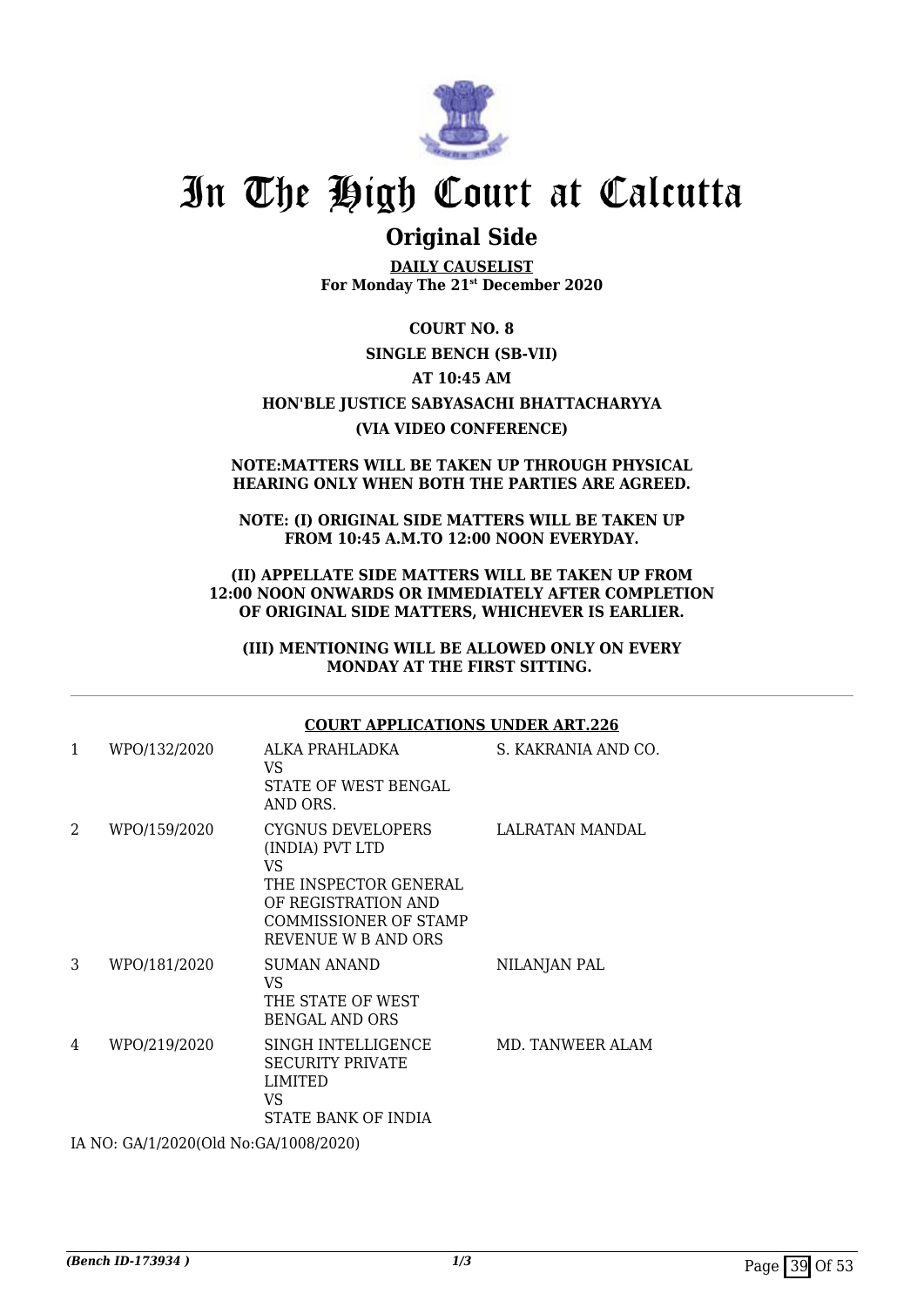| 5  | WPO/426/2020             | PRAKASH PUNJABI AND<br>ORS.<br><b>VS</b><br>THE STATE OF WEST<br>BENGAL AND ORS.                                          | <b>GAURAV PURKAYASTHA</b> |                                   |
|----|--------------------------|---------------------------------------------------------------------------------------------------------------------------|---------------------------|-----------------------------------|
| 6  | WPO/435/2020             | ANIL AGARWAL AND ORS.<br><b>VS</b>                                                                                        | MULLICK AND CO.           |                                   |
|    |                          | THE RESERVE BANK OF<br><b>INDIA AND ORS.</b>                                                                              |                           |                                   |
| 7  | WPO/436/2020             | MODEL CONSTRUCTION<br><b>COMPANY AND ORS</b><br><b>VS</b><br>THE STATE OF WEST<br><b>BENGAL AND ORS</b>                   | ANJAN BHATTACHARYA        |                                   |
|    |                          | <b>FOR HEARING</b>                                                                                                        |                           |                                   |
| 8  | WPO/309/2020<br>[Pt.Hd.] | THE NORTH WESTERN<br>CACHAR TEA COMPANY<br><b>LIMITED AND ANR</b><br><b>VS</b><br>RESERVE BANK OF INDIA<br><b>AND ORS</b> | <b>SHIVANGI THARD</b>     |                                   |
| 9  | WPO/185/2019             | RANJIT KUMAR PAUL AND<br>ORS.<br><b>VS</b><br>HINDUSTAN PETROLEUM<br>CORPORATION AND ORS.                                 | MULLICK AND CO.           | <b>PRASUN</b><br>MUKHERJEE(RES.1) |
| 10 | WPO/398/2019             | <b>HOOGHLY EXTRUSIONS</b><br>LTD AND ANR<br><b>VS</b><br>THE GOVERNMENT OF<br><b>WEST BENGAL AND 3</b><br><b>OTHERS</b>   | <b>SAMRAT DEY PAUL</b>    |                                   |
| 11 | WPO/508/2019             | NAND LAL SHAW<br><b>VS</b><br>UNION OF INDIA AND ORS                                                                      | PROTYUSHCHATTERJEE        |                                   |
| 12 | WPO/512/2019             | <b>ATMA RAM SARAF</b><br>VS<br>THE STATE OF WEST<br><b>BENGAL AND 4 OTHERS</b>                                            | ARINDAM LAHIRI            |                                   |
| 13 | WPO/524/2019             | GLACIER ENGINEERING CO<br>AND ORS<br><b>VS</b><br>STATE OF WEST BENGAL<br><b>AND ORS</b>                                  | <b>SINTHIA BALA</b>       |                                   |
| 14 | WPO/537/2019             | CHAMPA IMPEX PRIVATE<br><b>LIMITED AND ORS</b><br><b>VS</b><br>THE KARUR VYSYA BANK<br><b>LIMITED AND ANR</b>             | ANUJIT MOOKHERJI          |                                   |
| 15 | WPO/541/2019             | <b>JAJU BROTHERS</b><br><b>VS</b><br>THE BOARD OF TRUSTEES<br>FOR KOLKATA PORT TRUST<br>AND ORS                           | SHREYASI SANYAL           |                                   |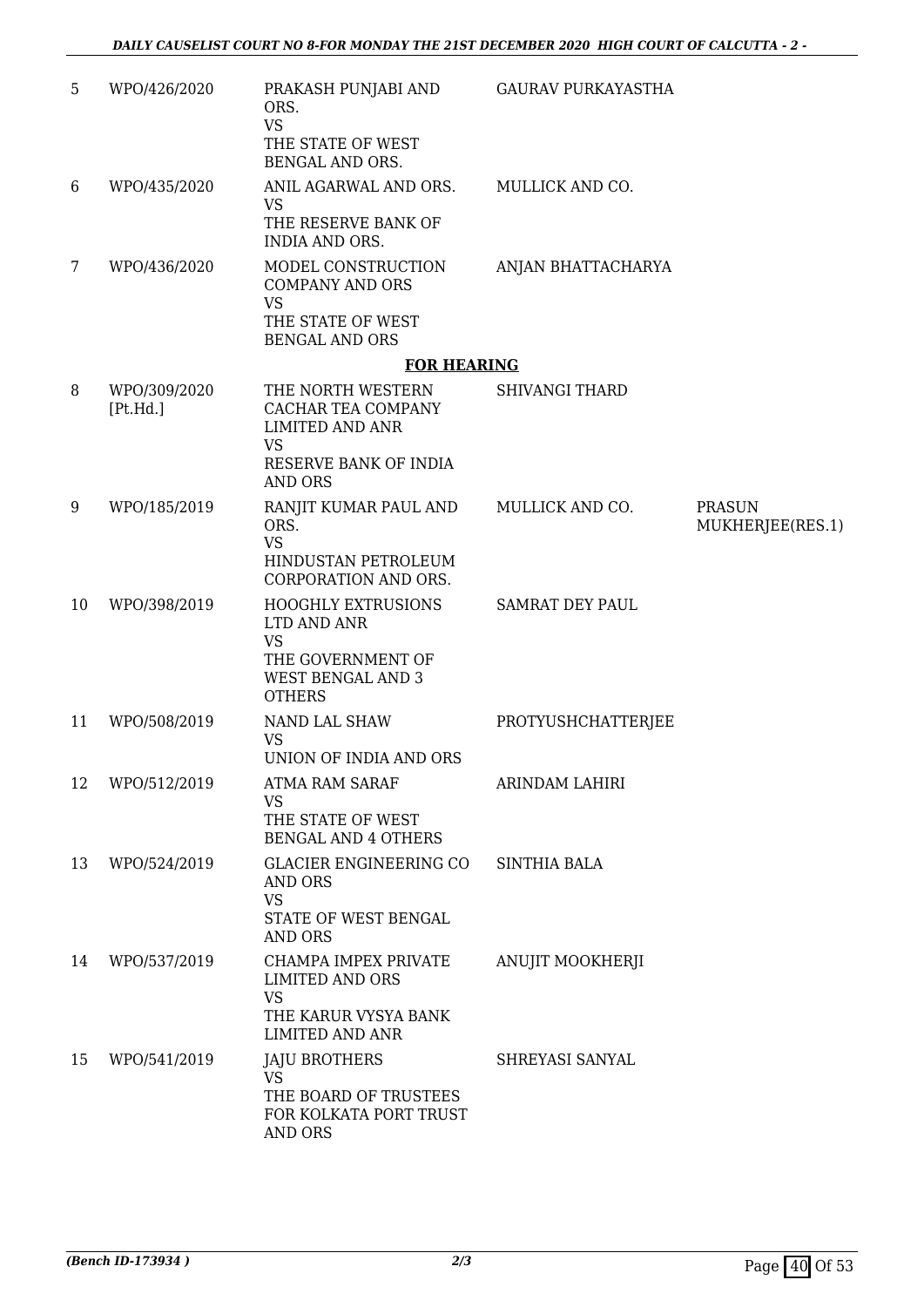| 16 | WPO/563/2019     | DINESH DINDA<br>VS<br>THE STATE OF WEST<br><b>BENGAL AND 4 OTHERS</b>                                       | DEBDUTTA BASU                    |
|----|------------------|-------------------------------------------------------------------------------------------------------------|----------------------------------|
| 17 | WPO/587/2019     | CITY DEVCON PVT. LTD.<br>AND ANR<br>VS.<br>THE HOWRAH MUNICIPAL<br><b>CORPORATION AND ORS</b>               | ANJAN BHATTACHARYA               |
| 18 | WPO/28/2020      | <b>BUDGE BUDGE REFINERIES</b><br>LTD.<br>VS.<br>UNITED INDIA INSURANCE<br>COMPANY LIMITED, DO-IV<br>AND ANR | PROTYUSH<br><b>CHATTERJEE</b>    |
| 19 | WPO/105/2020     | MRITUNJAY SINGH<br>VS.<br>THE UNION OF INDIA AND<br>ORS.                                                    | DIPAK RANJAN<br><b>MUKHERJEE</b> |
| 20 | WPO/278/2020     | MONISHA GROVER<br>VS<br>UNION OF INDIA AND ANR                                                              | AMALAKSHA JANA                   |
|    | IA NO: GA/1/2020 |                                                                                                             |                                  |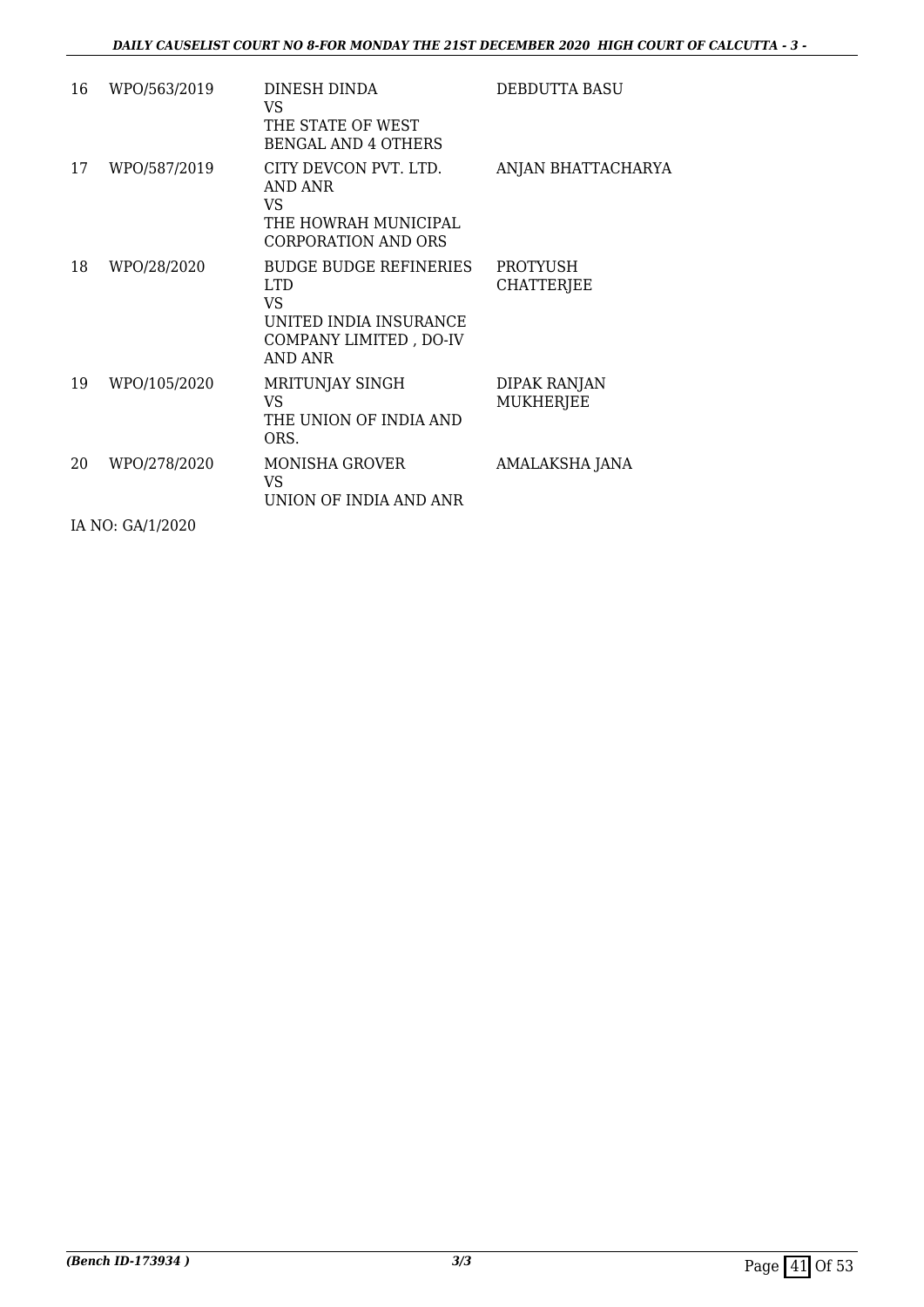

## **Original Side**

**DAILY CAUSELIST For Monday The 21st December 2020**

**COURT NO. 39 SINGLE BENCH (SB-VIII, COMMERCIAL BENCH) AT 10:45 AM HON'BLE JUSTICE MOUSHUMI BHATTACHARYA (VIA VIDEO CONFERENCE)**

**NOTE: MATTERS WILL BE TAKEN UP THROUGH PHYSICAL HEARING ONLY WHEN BOTH THE PARTIES ARE AGREED**

#### **NEW MOTION (UNDER COMMERCIAL DIVISION)**

|   | IA NO. GA/1/2020                                        | I MARINE INFRATECH      | ANURAG BAGARIA      |  |
|---|---------------------------------------------------------|-------------------------|---------------------|--|
|   |                                                         | (INDIA) PVT LTD MUMBAI  | ANURAG BAGARIA      |  |
|   |                                                         | Vs                      |                     |  |
|   | In AS/5/2020                                            | THE OWNERS AND PARTIES  |                     |  |
|   |                                                         | INT. IN THE VASSEL M.V  |                     |  |
|   |                                                         | MAHESWARI (IMO NO       |                     |  |
|   |                                                         | 9664665) AND ANR        |                     |  |
| 2 | AP/381/2020                                             | NATIONAL INSURANCE      | <b>ARIJEET DOSS</b> |  |
|   |                                                         | <b>COMPANY LIMITED</b>  | <b>MULLICK</b>      |  |
|   |                                                         | VS                      |                     |  |
|   |                                                         | DARJEELING ORGANIC TEA  |                     |  |
|   |                                                         | ESTATES PRIVATE LIMITED |                     |  |
|   | IA NO: GA/1/2020                                        |                         |                     |  |
|   | <b>FOR FRAMING OF ISSUES (UNDER COMMECIAL DIVISION)</b> |                         |                     |  |
|   |                                                         |                         |                     |  |

3 CS/188/2017 N.S ENGINEERING PROJECTS PVT LTD VS STATE BANK OF INDIA & ORS. SANDIP AGARWAL

IA NO: GA/4/2019(Old No:GA/2550/2019)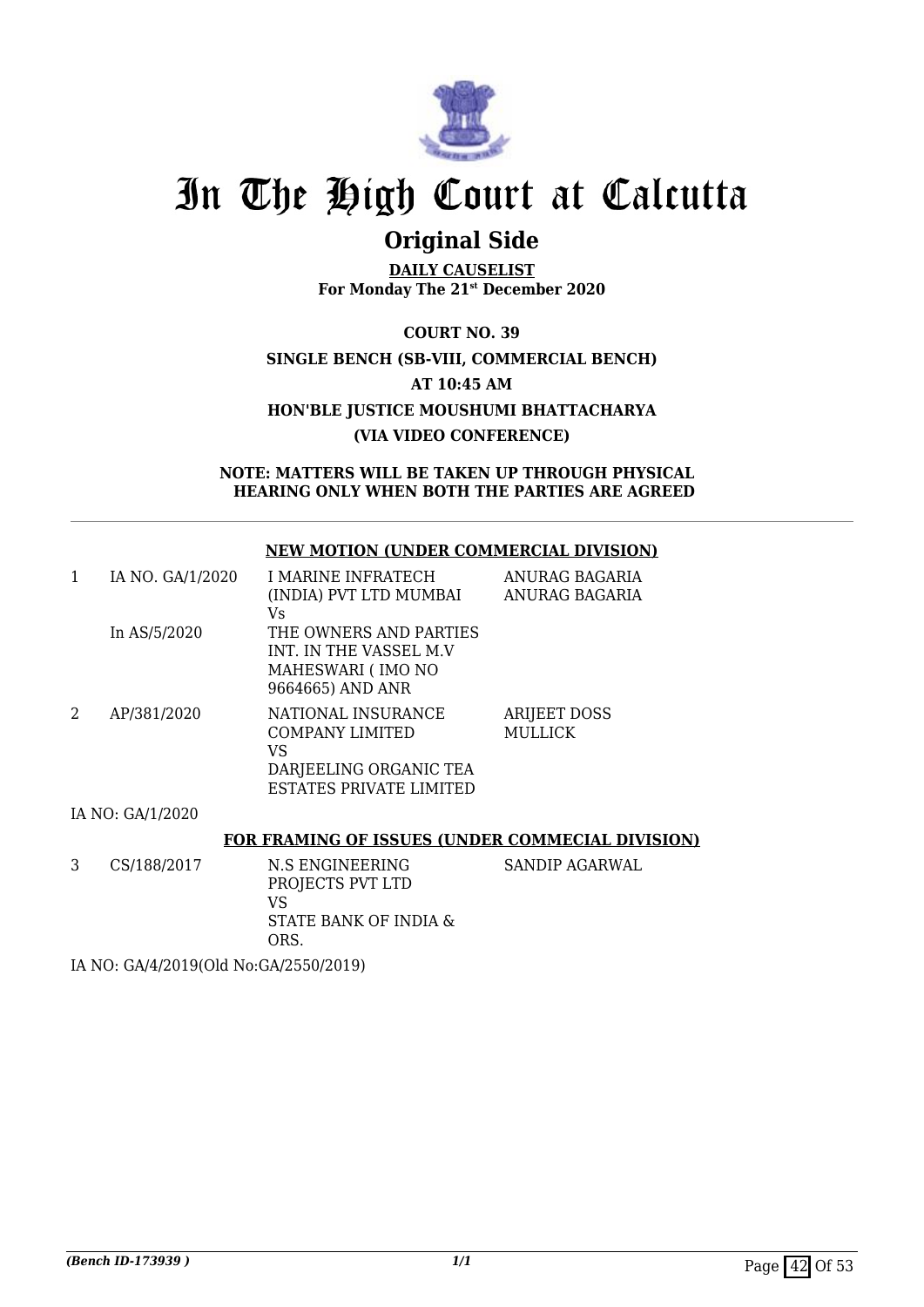

## **Original Side**

**DAILY CAUSELIST For Monday The 21st December 2020**

### **COURT NO. 39 SINGLE BENCH (SB-VIII) AT 10:45 AM HON'BLE JUSTICE MOUSHUMI BHATTACHARYA (VIA VIDEO CONFERENCE)**

**NOTE:MATTERS WILL BE TAKEN UP THROUGH PHYSICAL HEARING ONLY WHEN BOTH THE PARTIES ARE AGREED.**

#### **NOTE : AFTER COMMERCIAL DIVISION MATTERS**

#### **TO BE MENTIONED**

| AP/351/2020 | KOLKATA METROPOLITAN<br>DEVELOPMENT AUTHORITY<br>VS | SANCHARI<br>CHAKRABORTY |
|-------------|-----------------------------------------------------|-------------------------|
|             | SOUTH CITY PROJECTD                                 |                         |
|             | (KOLKATA) LTD AND ANR                               |                         |

INVESTMENT AND FINANCE COMPANY

LIMITED

IA NO: GA/1/2020

#### **NEW MOTIONS**

| 2 | IA NO. GA/49/2020           | SMT. SAILI GHOSE & ORS.<br>Vs.<br>DEBAPRIYO SEN & ORS.                                     | A BERA.<br>A BERA.            | P K DROBA.<br>P K DROBA. |
|---|-----------------------------|--------------------------------------------------------------------------------------------|-------------------------------|--------------------------|
|   | In CS/1147/1947             |                                                                                            |                               |                          |
| 3 | AP/368/2020                 | <b>REJAUL ISLAM</b><br>VS<br>TATA CAPITAL FINANCIAL<br><b>SERVICES LIMITED AND</b><br>ANR. | MS. MARY DATTA                |                          |
|   | IA NO: GA/1/2020, GA/2/2020 |                                                                                            |                               |                          |
| 4 | AP/377/2020                 | SMT. MADHABI MONDAL<br>AND ANR.<br>VS<br>CHOLAMANDALAM                                     | MUKHERJE<br><b>ASSOCIATES</b> |                          |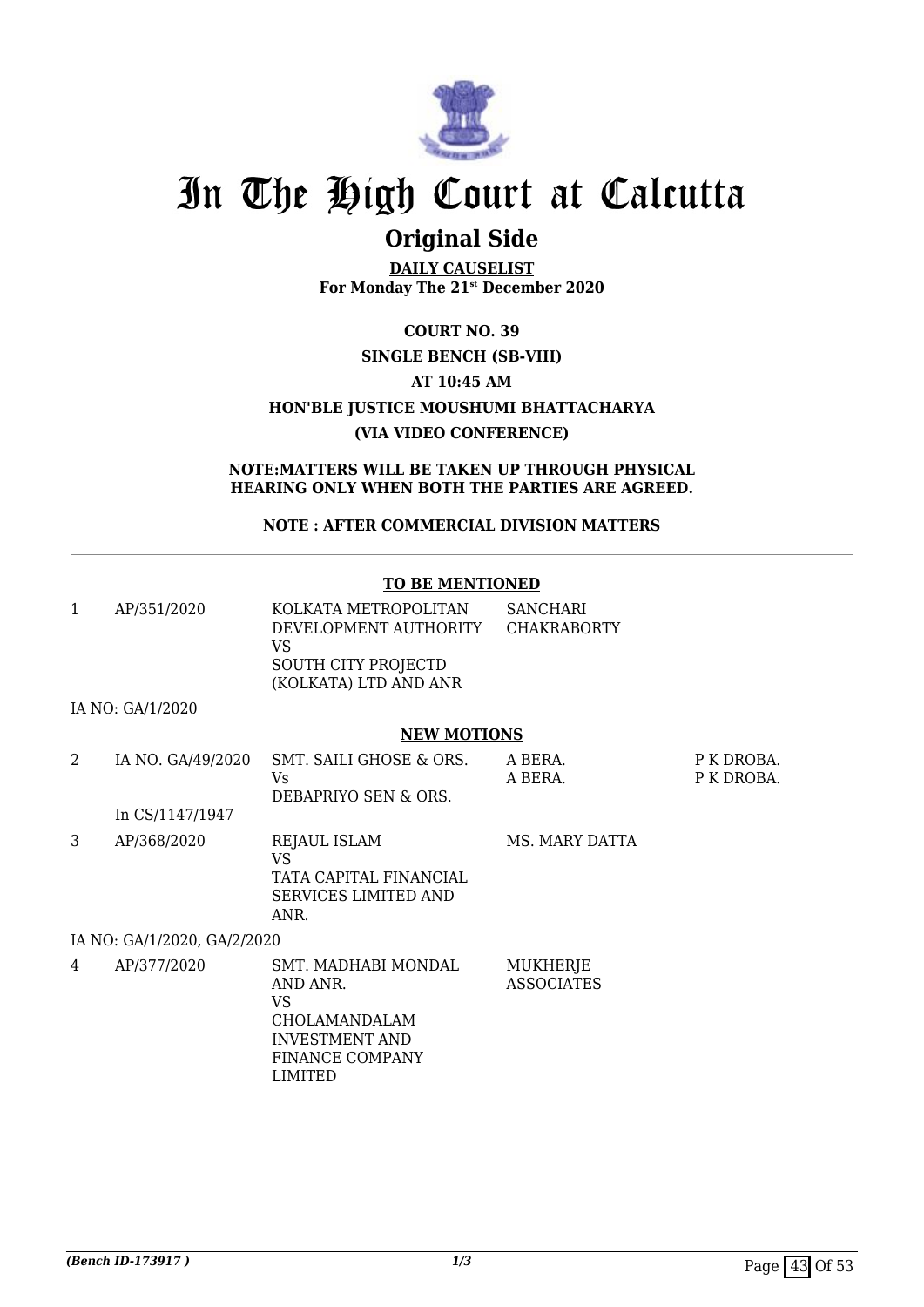| 5  | AP/394/2020                                   | M/S ARIHANT ELECTRICALS<br><b>DELHI</b><br><b>VS</b><br>CHITTARANJAN<br><b>LOCOMOTIVE WORKS</b>                                      | PHATICK CHANDRA<br><b>DAS</b>              |                  |
|----|-----------------------------------------------|--------------------------------------------------------------------------------------------------------------------------------------|--------------------------------------------|------------------|
|    |                                               | <b>MODIFICATION APPLICATION</b>                                                                                                      |                                            |                  |
| 6  | IA NO. GA/5/2019                              | <b>HAIDER ALI</b><br><b>Vs</b><br>NAILA ASGAR & ORS.                                                                                 | NILAY SENGUPTA<br>NILAY SENGUPTA           |                  |
|    | In CS/123/2016                                |                                                                                                                                      |                                            |                  |
|    |                                               | <b>ADJOURNED MOTION</b>                                                                                                              |                                            |                  |
| 7  | IA NO. GA/10/2017<br>(Old No:<br>GA/622/2017) | <b>SETH JWALA PRASAD</b><br><b>BHATIA CHARITABLE</b><br>TRUST & ANR.<br>Vs                                                           | A P AGARWALLA<br>KANODIA & CO.             |                  |
|    | [S.A.]<br>In CS/229/2005                      | ARVIND BHARTIA & ORS.                                                                                                                |                                            |                  |
|    |                                               | <b>ARBITRATION MOTION (ADJ.) SEC. 34</b>                                                                                             |                                            |                  |
| 8  | AP/1073/2013                                  | RIFLE FACTORY, ISHAPUR<br>& ORS.<br><b>VS</b><br>M/S. TAL MANUFACTURING<br>& SOLUTIONS LTD.                                          | M. G. UPADHYAY                             |                  |
| 9  | AP/63/2014                                    | AZIZ UDDIN & ANR.<br><b>VS</b><br><b>ANWAR HUSSAIN</b>                                                                               | <b>BHARAT BHUSHAN</b>                      |                  |
| 10 | AP/1740/2015                                  | SAUMYA MINING LIMITED<br><b>VS</b><br>LAFARGE UMIAM MINING<br>PRIVATE LIMITED                                                        | <b>ASHAPURNA ROY</b>                       |                  |
|    | IA NO: GA/1/2015(Old No:GA/3887/2015)         |                                                                                                                                      |                                            |                  |
| 11 | AP/1750/2015                                  | STEEL AUTHORITY OF<br><b>INDIA LIMITED</b><br>VS.<br>VIZAG SEAPORT PRIVATE<br>LTD.                                                   | <b>DIPANKAR DAS</b>                        |                  |
| 12 | AP/147/2016                                   | MARMAGOA STEELS LTD.<br>VS<br>MSTC LTD.                                                                                              | A. N.<br><b>BHATTACHARYYA &amp;</b><br>CO. | DEY & ASSOCIATES |
| 13 | AP/374/2016                                   | NATIONAL HIGHWAYS<br><b>AUTHORITY OF INDIA</b><br><b>VS</b><br>KAUSHALYA<br><b>INFRASTRUCTURE</b><br>DEVELOPMENT<br>CORPORATION LTD. | DIPANKAR DAS                               |                  |
| 14 | AP/207/2017                                   | SURESH KUMAR AGARWAL<br><b>VS</b><br>L & T FINANCE LTD                                                                               | <b>SUBIR SABUD</b>                         |                  |
|    | wt15 AP/214/2017                              | SURESH KUMAR AGARWAL<br><b>VS</b><br>L & T. FINANCE LTD.                                                                             | <b>SUBIR SABUD</b>                         |                  |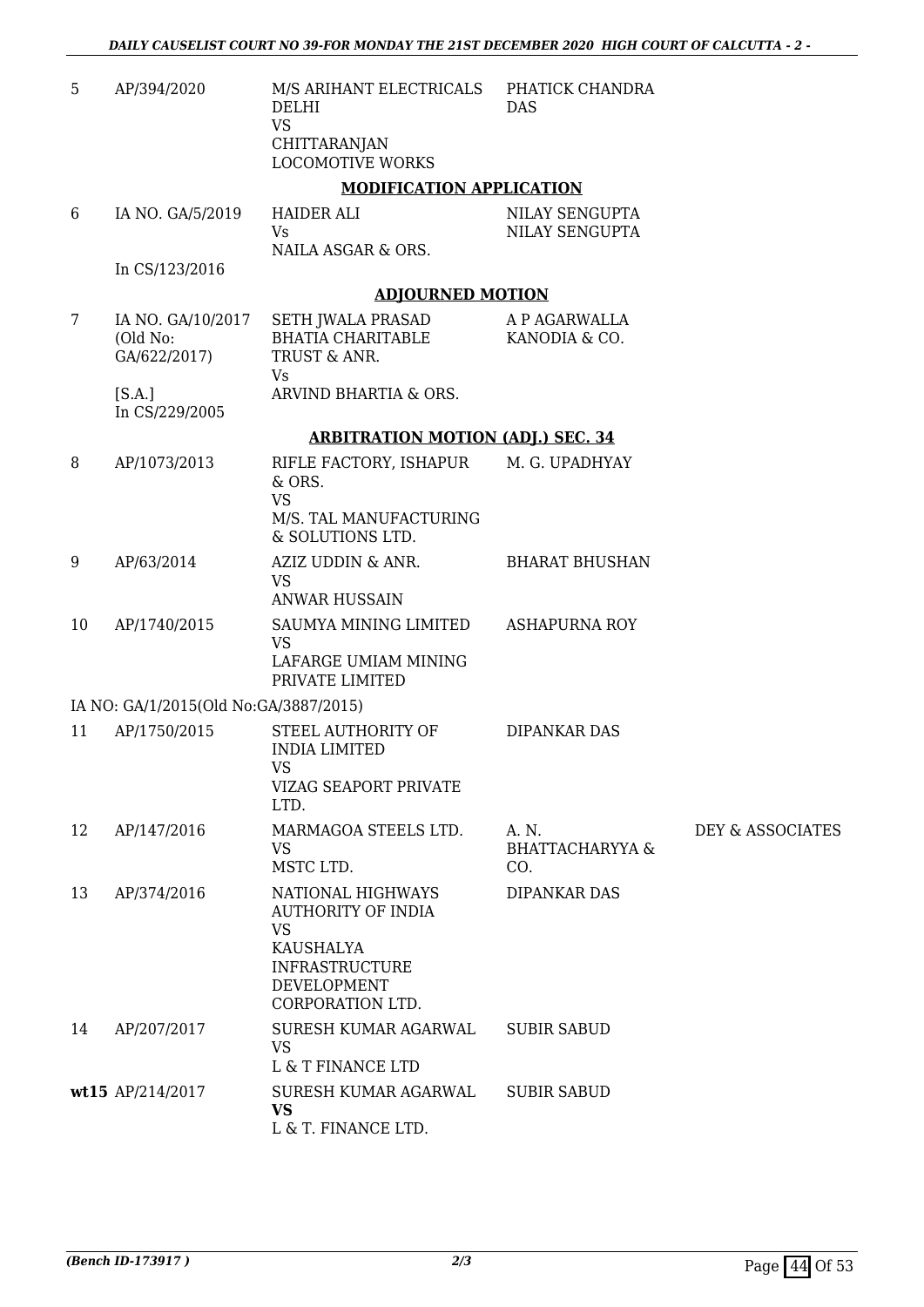| 16 | AP/377/2017           | THE ORIENTAL INSURANCE<br>CO. LTD<br><b>VS</b><br><b>MADHYA BHARAT PAPERS</b><br><b>LTD</b>                      | RAJESH SINGH                          | R. GINODIA & CO.                    |
|----|-----------------------|------------------------------------------------------------------------------------------------------------------|---------------------------------------|-------------------------------------|
| 17 | AP/99/2018            | UNION OF INDIA,<br>THROUGH THE GENERAL<br>MANAGER, METRO<br>RAILWAY,<br><b>VS</b><br>M/S PERFECT<br>CONSTRUCTION | APARNA BANERJEE                       | CHANDAN DUTTA                       |
| 18 | AP/195/2018           | M/S CAPITAL CEMENT<br><b>AGENCY</b><br><b>VS</b><br><b>UNION OF INDIA</b>                                        | H.N.DATTA & CO                        |                                     |
| 19 | AP/797/2018           | MOOKHERJEE, BISWAS AND ANS ASSOCIATES<br>PATHAK & ORS.<br><b>VS</b><br>KANCHAN DUTTA & ORS.                      |                                       | <b>SIDDHANT</b><br>GHOSH(RES.1,2,3) |
| 20 | AP/625/2019<br>[S.A.] | LINDSAY INTERNATIONAL<br>PRIVATE LIMITED<br><b>VS</b><br>IFGL REFRACTORIES LTD.                                  | S KAKRANIA AND CO. ARUNABHA DEB       |                                     |
| 21 | AP/627/2019<br>[S.A.] | LINDSAY INTERNATIONAL<br>PRIVATE LIMITED<br><b>VS</b><br>IFGL REFRACTORIES LTD.                                  | S KAKRANIA AND CO. ARUNABHA DEB       |                                     |
|    | <b>FOR ARGUMENTS</b>  |                                                                                                                  |                                       |                                     |
| 22 | CS/321/2004           | NEMAI CHANDRA GHOSH<br><b>VS</b><br>C. E. S. C. LTD.                                                             | <b>MOHAMMAD</b><br><b>SHEHABUDDIN</b> |                                     |
|    |                       |                                                                                                                  |                                       |                                     |

IA NO: GA/1/2014(Old No:GA/1124/2014), GA/4/2019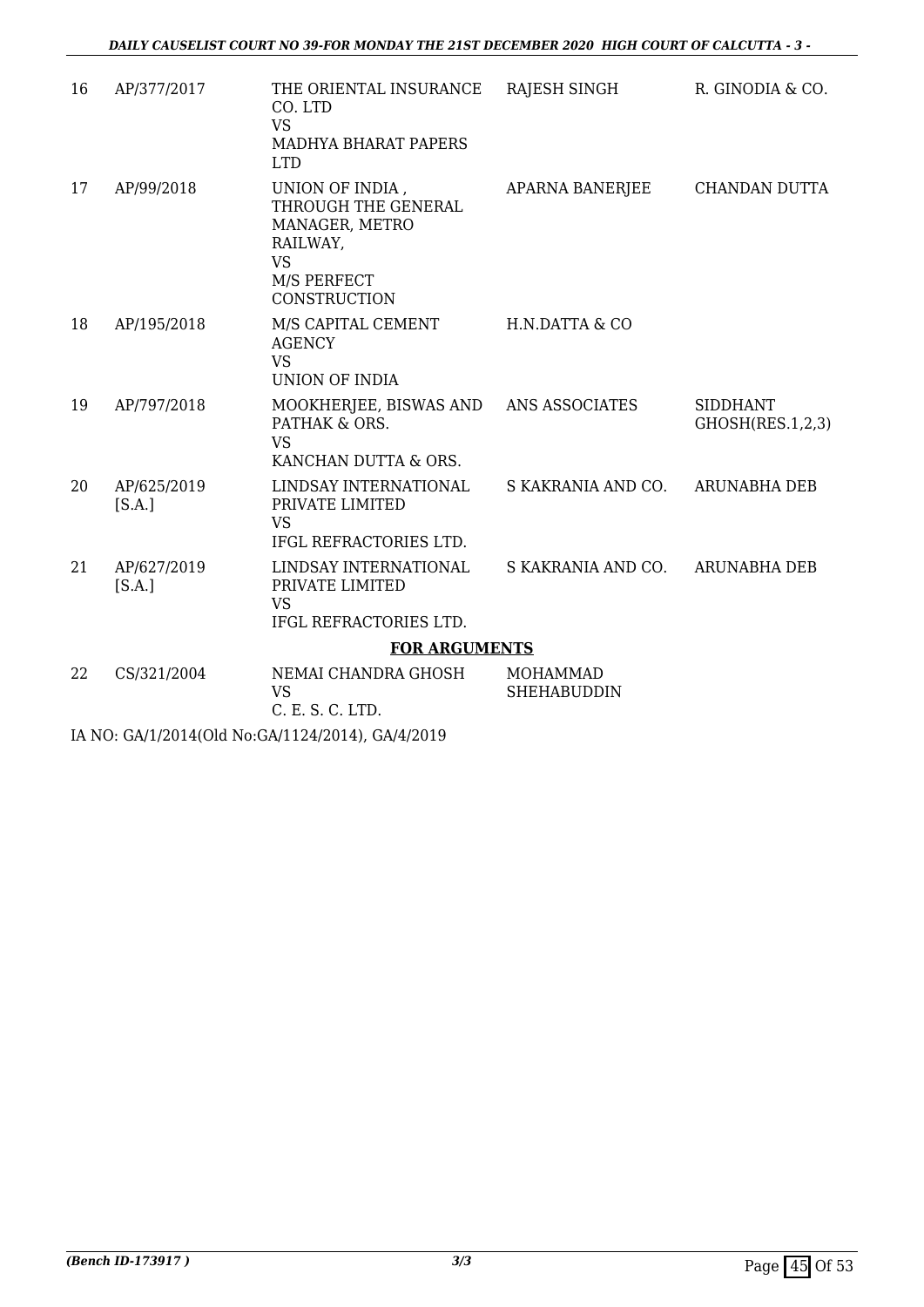

### **Original Side**

**DAILY CAUSELIST For Monday The 21st December 2020**

**COURT NO. 26 SINGLE BENCH (SB-IX) AT 3:00 PM HON'BLE JUSTICE SHEKHAR B. SARAF (VIA VIDEO CONFERENCE)**

#### **NOTE:MATTERS WILL BE TAKEN UP THROUGH PHYSICAL HEARING ONLY WHEN BOTH THE PARTIES ARE AGREED.**

#### **NOTE : 1) EVERYDAY ORIGINAL SIDE MATTERS WILL BE TAKEN UP IMMEDIATELY AFTER THE COMPLETION OF THE APPELLATE SIDE MATTERS OR AT 3:00 P.M. WHICHEVER IS EARLIER.**

#### **2) ORIGINAL SIDE MENTIONING WILL BE ALLOWED IMMEDIATELY BEFORE THE ORIGINAL SIDE MATTERS ARE TAKEN UP.**

**3) MENTIONING FOR INCLUSION IN THE LIST SHALL BE ENTERTAINED ONLY UPON PROPER NOTICE.**

#### **COURT APPLICATIONS UNDER ART.226**

| 1 | WPO/583/2019 | LORDS DISTILLERY LTD<br>VS<br>ASST. COMMISSIONER OF<br>INCOME TAX CIRCLE 15(1)<br>KOL AND ORS                                                               | <b>NILANJANA</b><br><b>BANERJEE PAL</b> |
|---|--------------|-------------------------------------------------------------------------------------------------------------------------------------------------------------|-----------------------------------------|
| 2 | WPO/79/2020  | MCNALLY BHARAT<br>ENGINEERING COMPANY<br>LIMITED AND ANR<br>VS<br><b>ASSISTANT</b><br>COMMISSIONER OF THE<br>INCOME TAX, CIRCLE 1(1)<br><b>AND 6 OTHERS</b> | A.K.DEY AND<br><b>ASSOCIATES</b>        |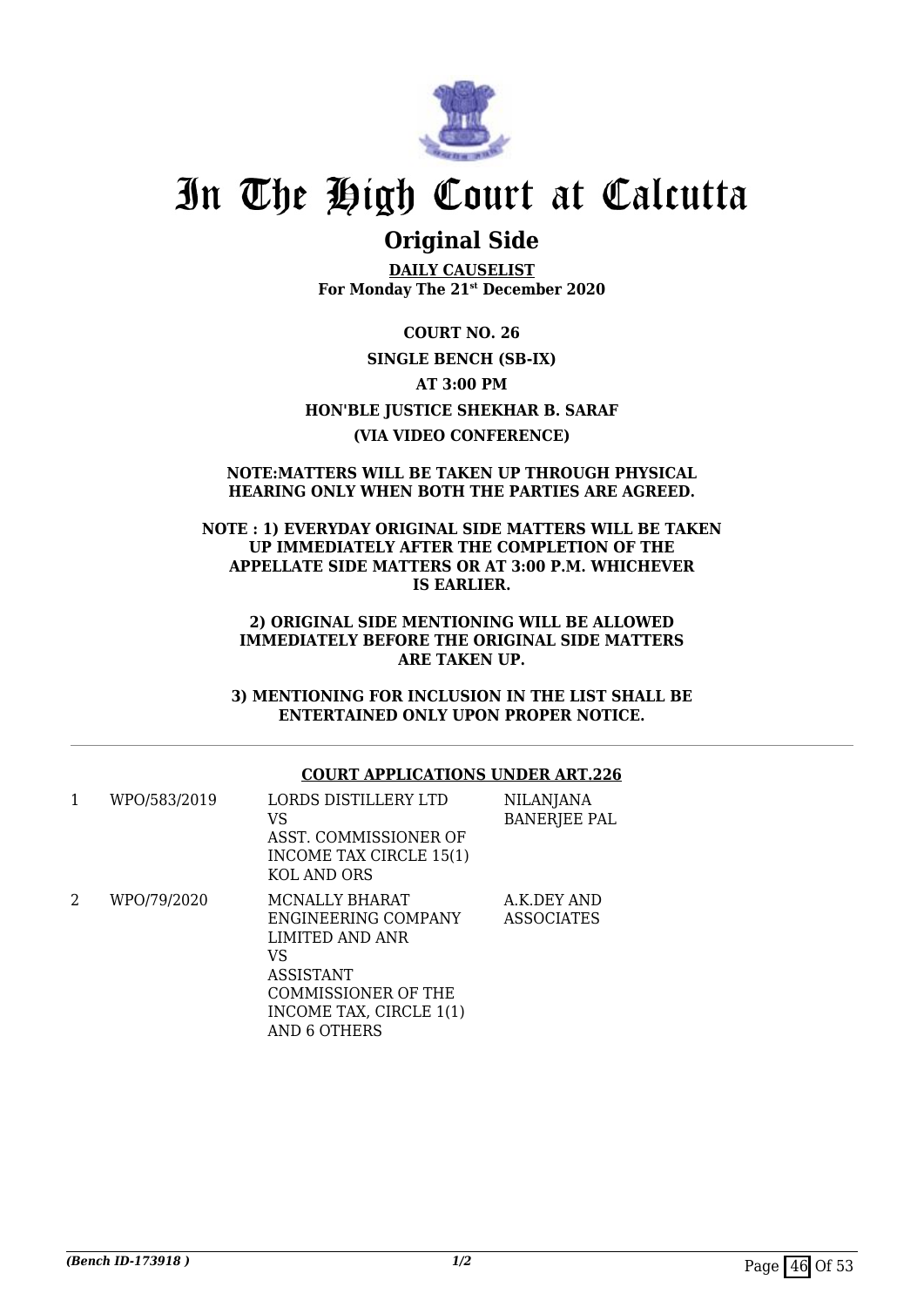| 3  | WPO/80/2020  | <b>MCNALLY BHARAT</b><br>ENGINEERING COMPANY<br>LIMITED AND ANR<br>VS.<br><b>ASSISTANT</b><br><b>COMMISSIONER OF THE</b><br>INCOME TAX, CIRCLE 1(1),<br>KOLKATA AND 6 OTHERS | A.K.DEY AND<br><b>ASSOCIATES</b> |
|----|--------------|------------------------------------------------------------------------------------------------------------------------------------------------------------------------------|----------------------------------|
| 4  | WPO/81/2020  | MCNALLY SAYAJI<br>ENGINEERING LIMITED<br><b>AND ANR</b><br><b>VS</b><br><b>ASSISTANT</b><br><b>COMMISSIONER OF THE</b><br>INCOME TAX, CIRCLE 1(1),<br>KOLKATA AND 6 OTHERS   | A.K.DEY AND<br><b>ASSOCIATES</b> |
| 5. | WPO/143/2020 | ATIBIR INDUSTRIES<br>COMPANY LIMITED<br><b>VS</b><br>UNION OF INDIA AND ORS                                                                                                  | DIBANATH DEY                     |
| 6  | WPO/425/2020 | M/S. ABIS EXPORTS (I) PVT. ABHISEK BARAN DAS<br>LTD.<br><b>VS</b><br>UNION OF INDIA AND ORS.                                                                                 |                                  |
| 7  | WPO/444/2020 | M/S KULTALI FOOD<br>MARKETING PRIVATE<br><b>LIMITED AND ANR</b><br><b>VS</b><br>THE STATE OF WEST<br><b>BENGAL AND ORS</b>                                                   | NIBEDITA PAL                     |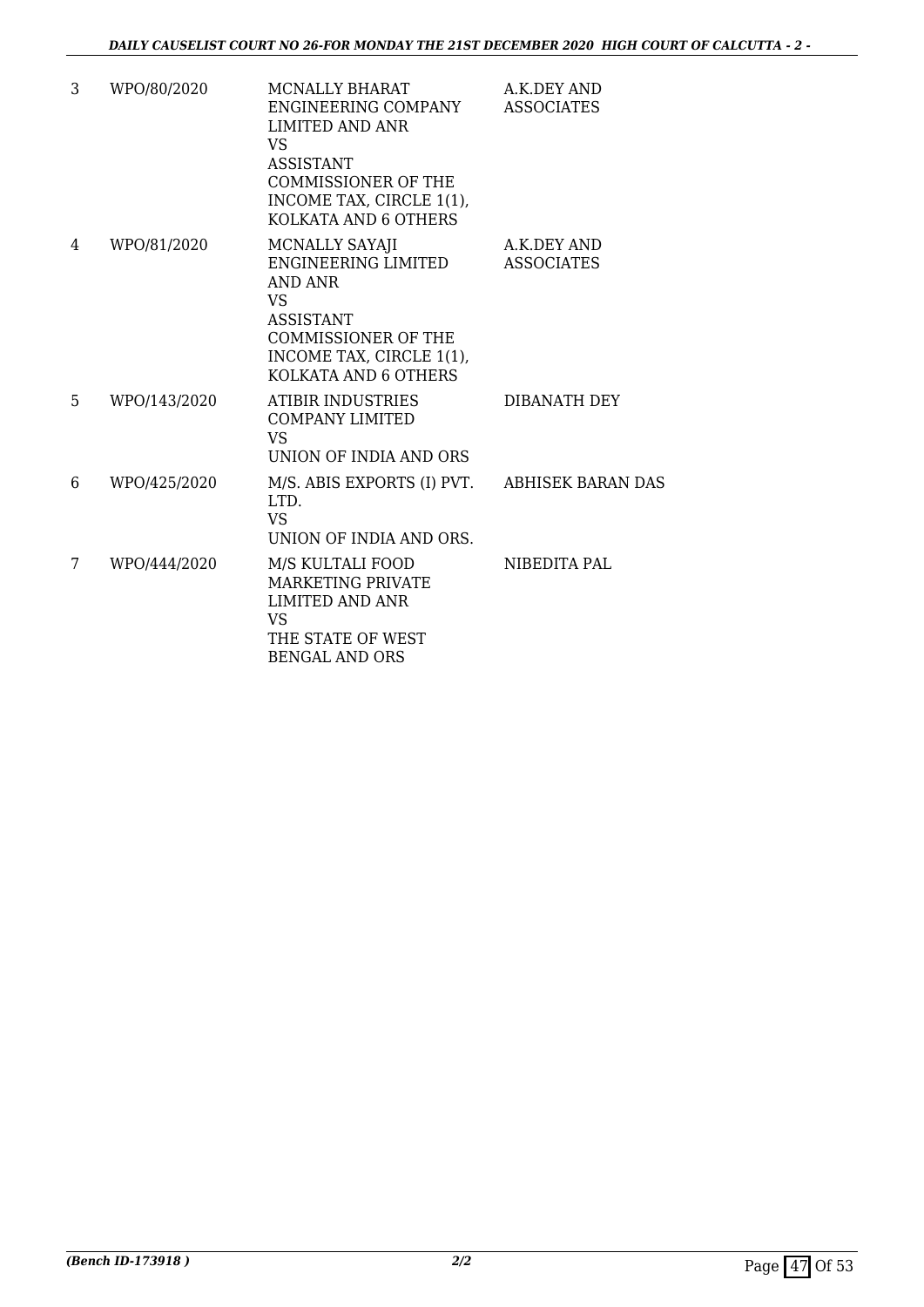

### **Original Side**

**DAILY CAUSELIST For Monday The 21st December 2020**

**COURT NO. 15 SINGLE BENCH (SB-X) AT 10:45 AM HON'BLE JUSTICE RAJARSHI BHARADWAJ (VIA VIDEO CONFERENCE)**

**NOTE:MATTERS WILL BE TAKEN UP THROUGH PHYSICAL HEARING ONLY WHEN BOTH THE PARTIES ARE AGREED.**

**ON FRIDAY ORIGINAL SIDE MATTER WILL BE TAKEN UP AT 10:45 A.M.**

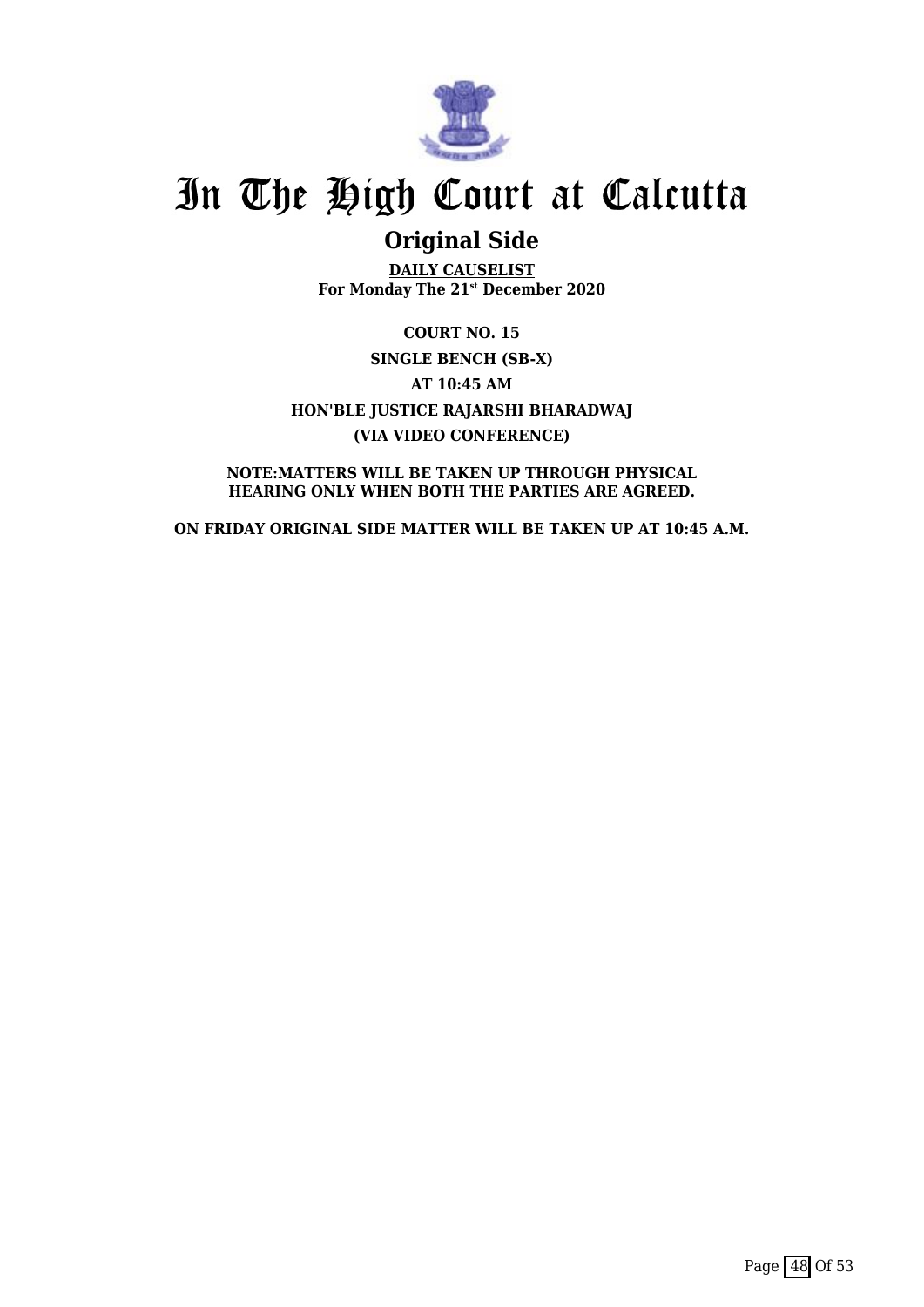

## **Original Side**

**DAILY CAUSELIST For Monday The 21st December 2020**

**COURT NO. 10 SINGLE BENCH (SB-XII) AT 2:00 PM HON'BLE JUSTICE RAVI KRISHAN KAPUR (VIA VIDEO CONFERENCE)**

#### **NOTE:MATTERS WILL BE TAKEN UP THROUGH PHYSICAL HEARING ONLY WHEN BOTH THE PARTIES ARE AGREED.**

#### **FOR HEARING**

1 WPO/362/2020 M/S SONAI FOOD

MARKETING PVT LTD AND ANR VS THE STATE OF WEST BENGAL AND ORS

NIBEDITA PAL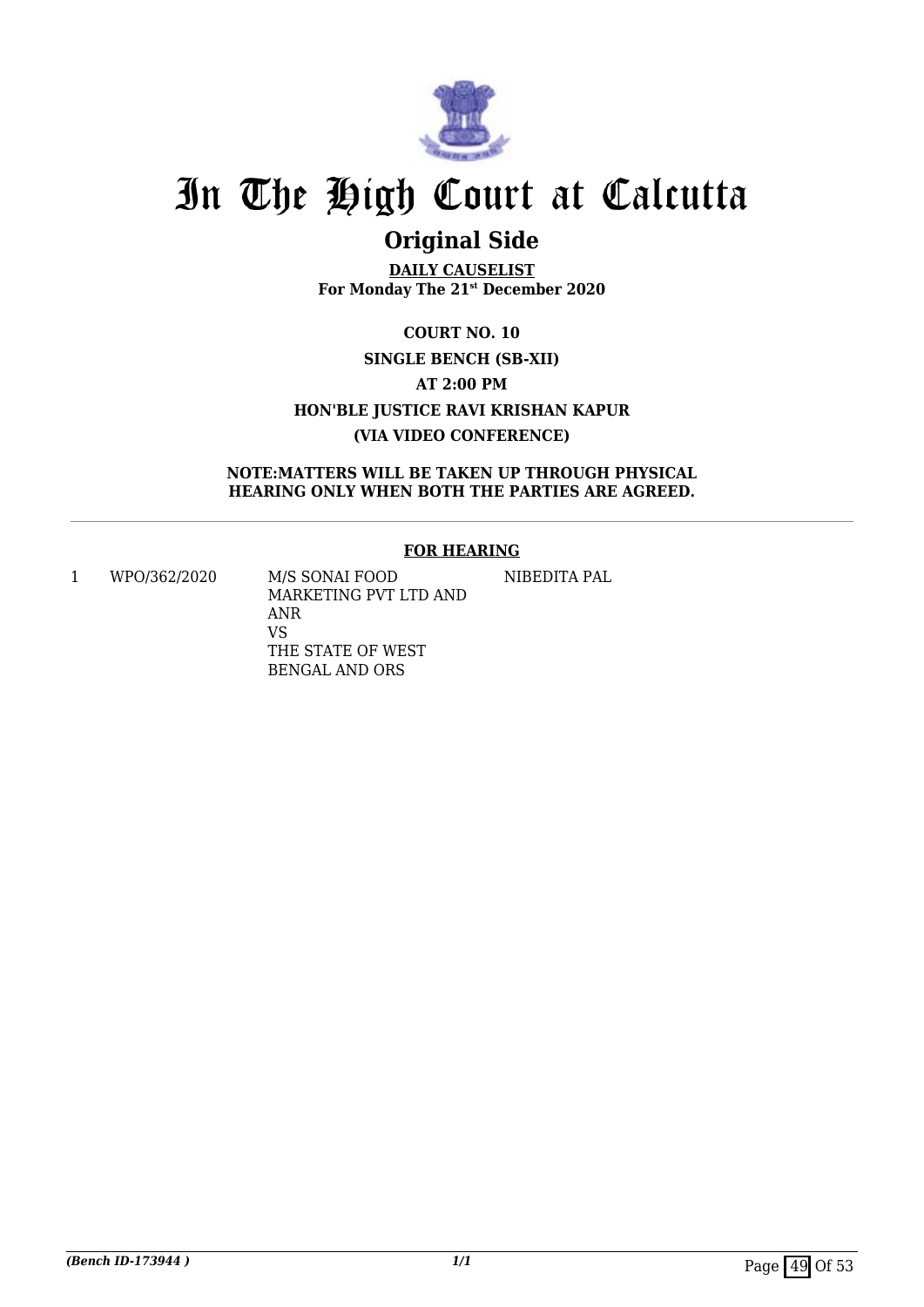

### **Original Side**

**DAILY CAUSELIST For Monday The 21st December 2020**

**COURT NO. 23 SINGLE BENCH (SB-XIII) AT 2:00 PM HON'BLE JUSTICE ARINDAM MUKHERJEE (VIA VIDEO CONFERENCE)**

#### **NOTE:MATTERS WILL BE TAKEN UP THROUGH PHYSICAL HEARING ONLY WHEN BOTH THE PARTIES ARE AGREED.**

#### **NOTE: 1) ORIGINAL SIDE MATTERS SHALL BE TAKEN UP EVERYDAY AT 2:00 P.M.**

**2) ORDINARILY, SPECIALLY ASSIGNED MATTERS SHALL BE TAKEN UP ON FRIDAY AT 2:00 P.M.**

**3) AFTER COMPLETION OF ORIGINAL SIDE MATTERS, APPELLATE SIDE MATTERS SHALL BE AGAIN TAKEN UP.**

#### **COURT APPLICATIONS UNDER ART.226**

| 1 | WPO/110/2020 | <b>SRI DILIP SEN</b><br>VS<br>THE CESC LIMITED AND 5<br><b>OTHERS</b> | SWARVANU SAHA                |
|---|--------------|-----------------------------------------------------------------------|------------------------------|
| 2 | WPO/165/2020 | SHYAM KUMAR JAISWAL<br>VS<br>CESC LTD AND ANR                         | L P MANOT AND CO             |
| 3 | WPO/388/2020 | SANTANU GHOSH<br>VS<br>THE STATE OF WEST<br>BENGAL AND ORS.           | KAMAL KRISHNA<br><b>GUHA</b> |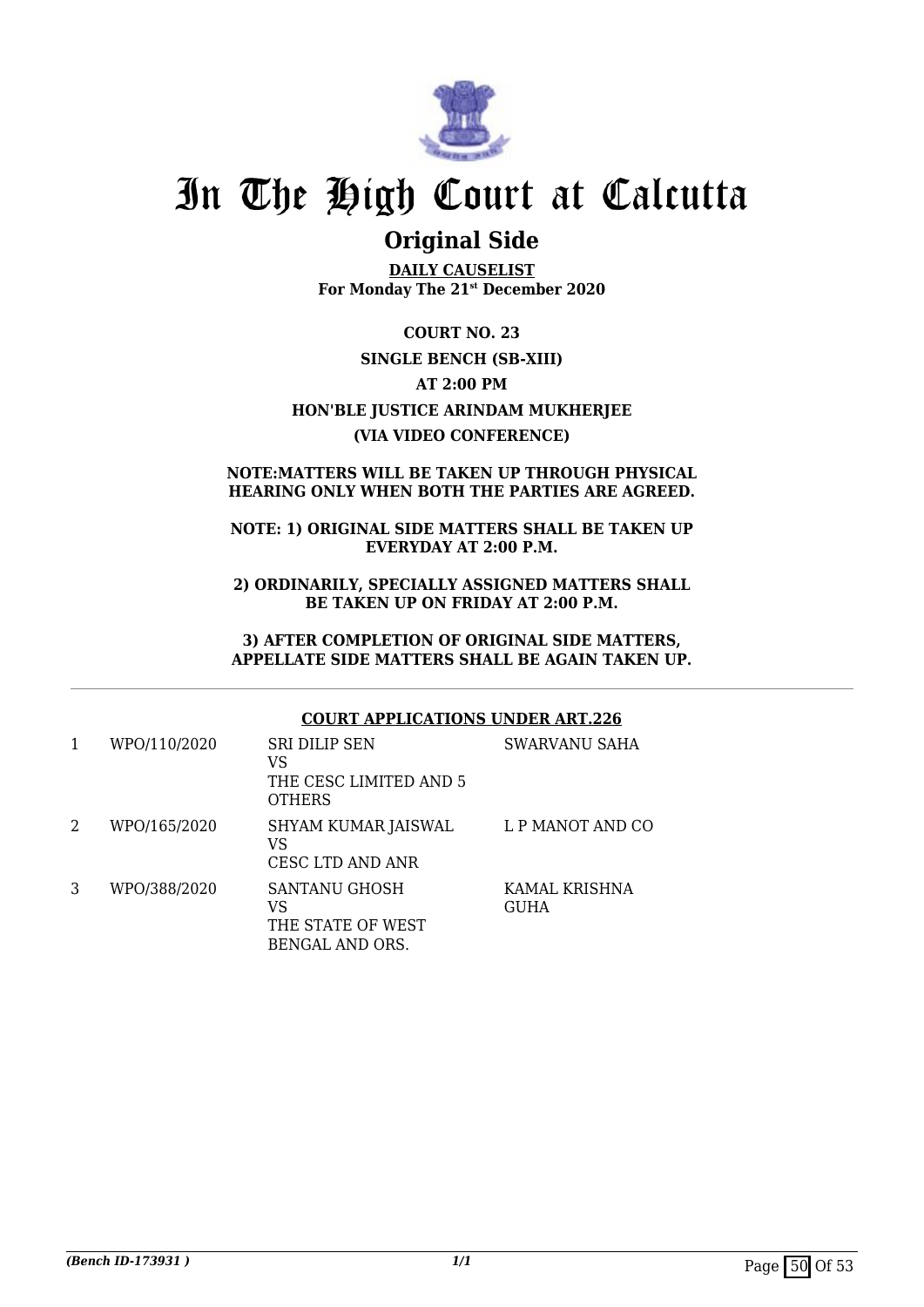

### **Original Side**

**DAILY CAUSELIST For Monday The 21st December 2020**

**COURT NO. 24 SINGLE BENCH (SB-XV) AT 10:45 AM HON'BLE JUSTICE AMRITA SINHA (VIA VIDEO CONFERENCE)**

#### **NOTE:MATTERS WILL BE TAKEN UP THROUGH PHYSICAL HEARING ONLY WHEN BOTH THE PARTIES ARE AGREED.**

#### **NOTE: ORIGINAL SIDE MATTERS WILL BE TAKEN UP AT THE FIRST SITTING OF THE COURT.**

#### **AFTER COMPLETION OF ORIGINAL SIDE MATTERS, APPELLATE SIDE MATTERS WILL BE TAKEN UP**

#### **TO BE MENTIONED**

| 1 | WPO/148/2020 | RINA SAWOO AND ANR<br><b>VS</b><br>THE STATE OF WEST<br><b>BENGAL AND ORS</b>     | <b>SAMRAT DEY PAUL</b> |
|---|--------------|-----------------------------------------------------------------------------------|------------------------|
|   |              | <b>COURT APPLICATIONS UNDER ART.226</b>                                           |                        |
| 2 | WPO/420/2020 | <b>BASUDEV TIWARY</b><br>VS.<br>THE STATE OF WEST<br><b>BENGAL AND ORS</b>        | <b>DEBDUTTA BASU</b>   |
| 3 | WPO/421/2020 | <b>BASUDEV TIWARY</b><br>VS.<br>THE STATE OF WEST<br><b>BENGAL AND ORS</b>        | DEBDUTTA BASU          |
| 4 | WPO/427/2020 | SHYAMAL ROY<br>VS.<br>THE STATE OF WEST<br><b>BENGAL AND 4 OTHERS</b>             | <b>DEBDUTTA BASU</b>   |
| 5 | WPO/429/2020 | CHANDESHWAR SINGH<br><b>VS</b><br>THE STATE OF WEST<br><b>BENGAL AND 4 OTHERS</b> | DEBDUTTA BASU          |
| 6 | WPO/440/2020 | RAJIB GHOSH<br><b>VS</b><br>THE STATE OF WEST<br><b>BENGAL AND 4 OTHERS</b>       | DEBDUTTA GHOSH         |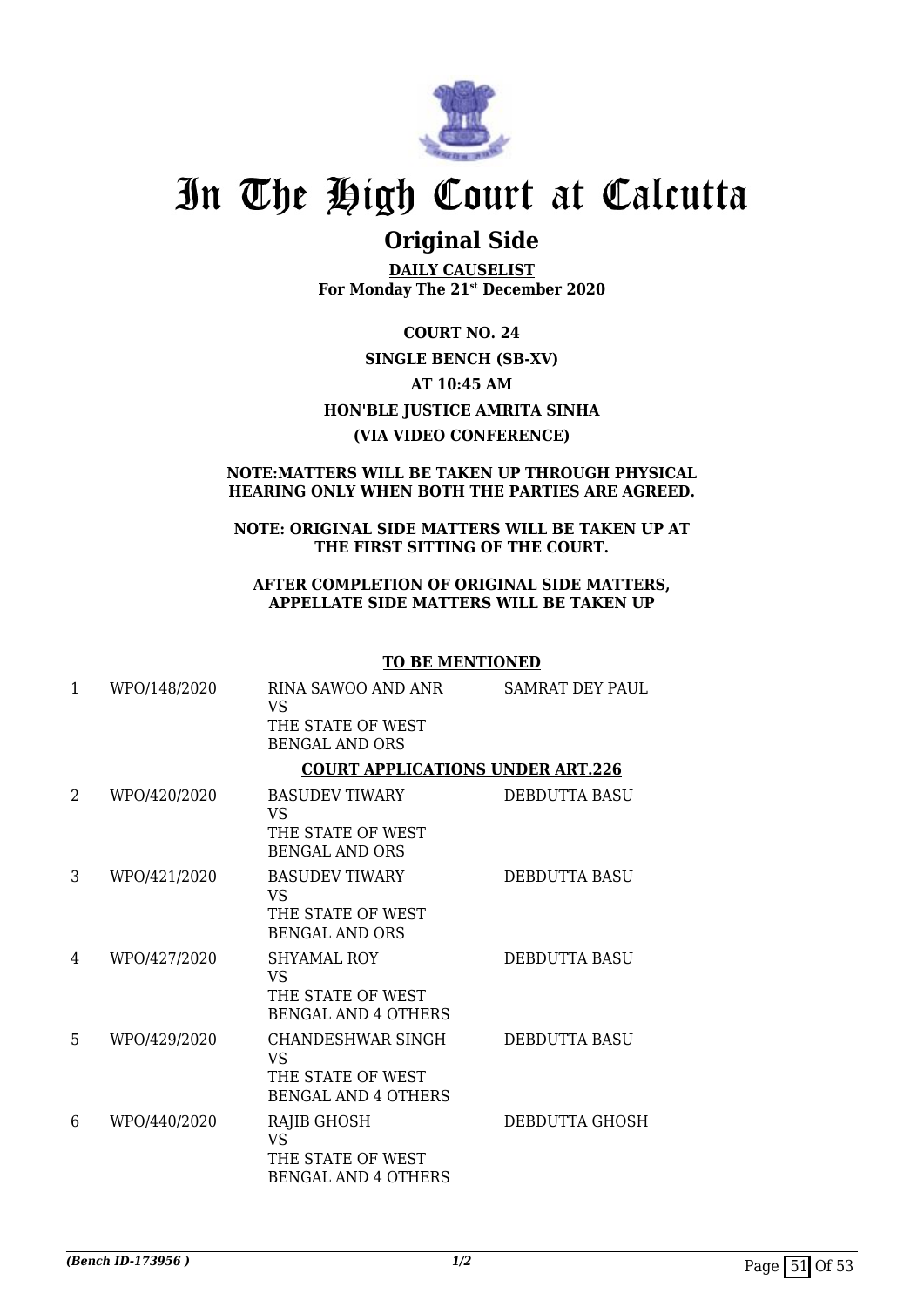7 WPO/441/2020 ASHOKE NANDY VS THE STATE OF WEST BENGAL AND 4 OTHERS

DEBDUTTA BASU